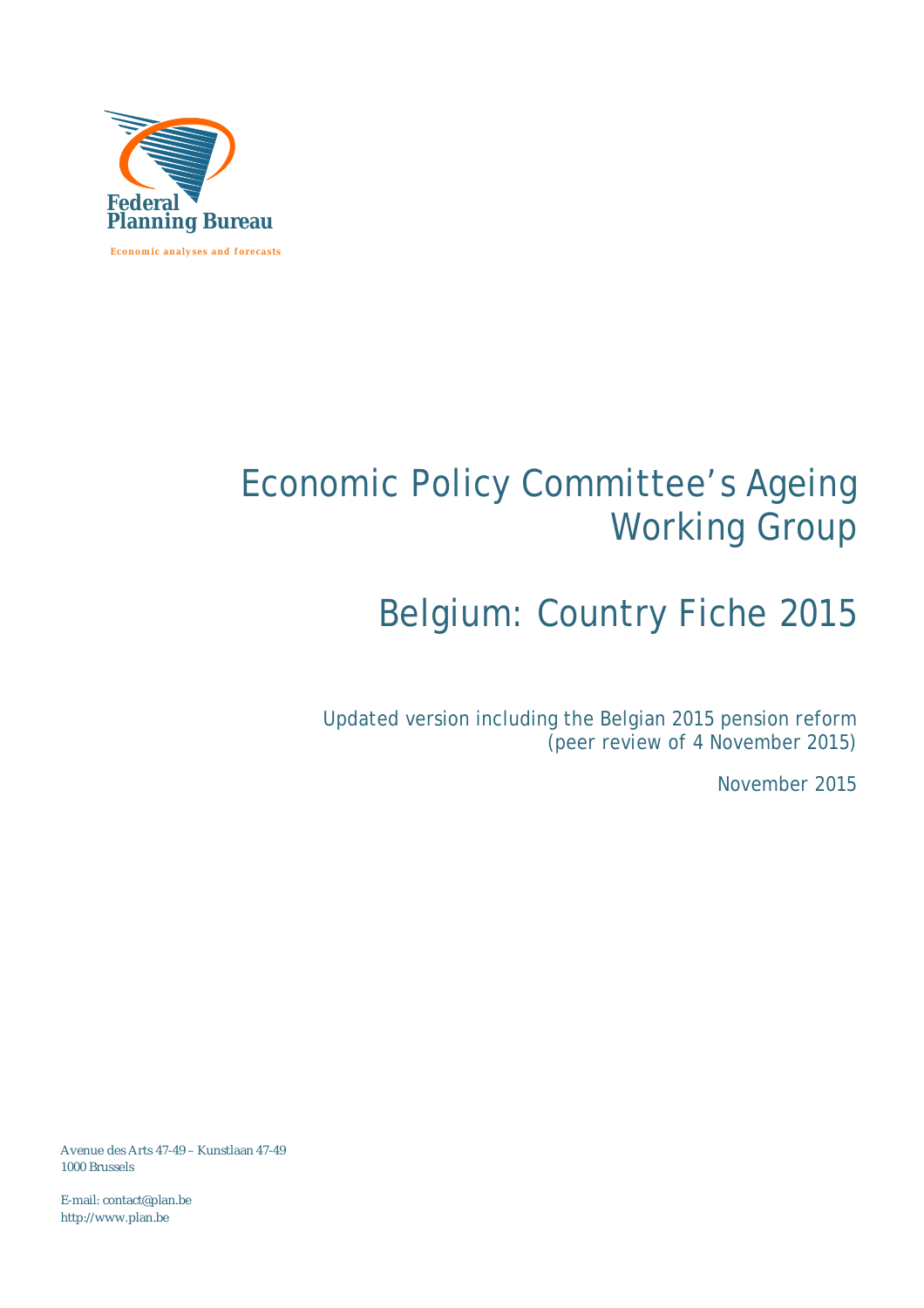## Federal Planning Bureau

The Federal Planning Bureau (FPB) is a public agency.

The FPB performs research on economic, social-economic and environmental policy issues. For that purpose, the FPB gathers and analyses data, examines plausible future scenarios, identifies alternatives, assesses the impact of policy measures and formulates proposals.

The government, the parliament, the social partners and national and international institutions appeal to the FPB's scientific expertise. The FPB provides a large diffusion of its activities. The community is informed on the results of its research activities, which contributes to the democratic debate.

The Federal Planning Bureau is EMAS-certified and was awarded the Ecodynamic Enterprise label (three stars) for its environmental policy

url: <http://www.plan.be> e-mail: [contact@plan.be](mailto:contact@plan.be)

With acknowledgement of the source, reproduction of all or part of the publication is authorized, except for commercial purposes.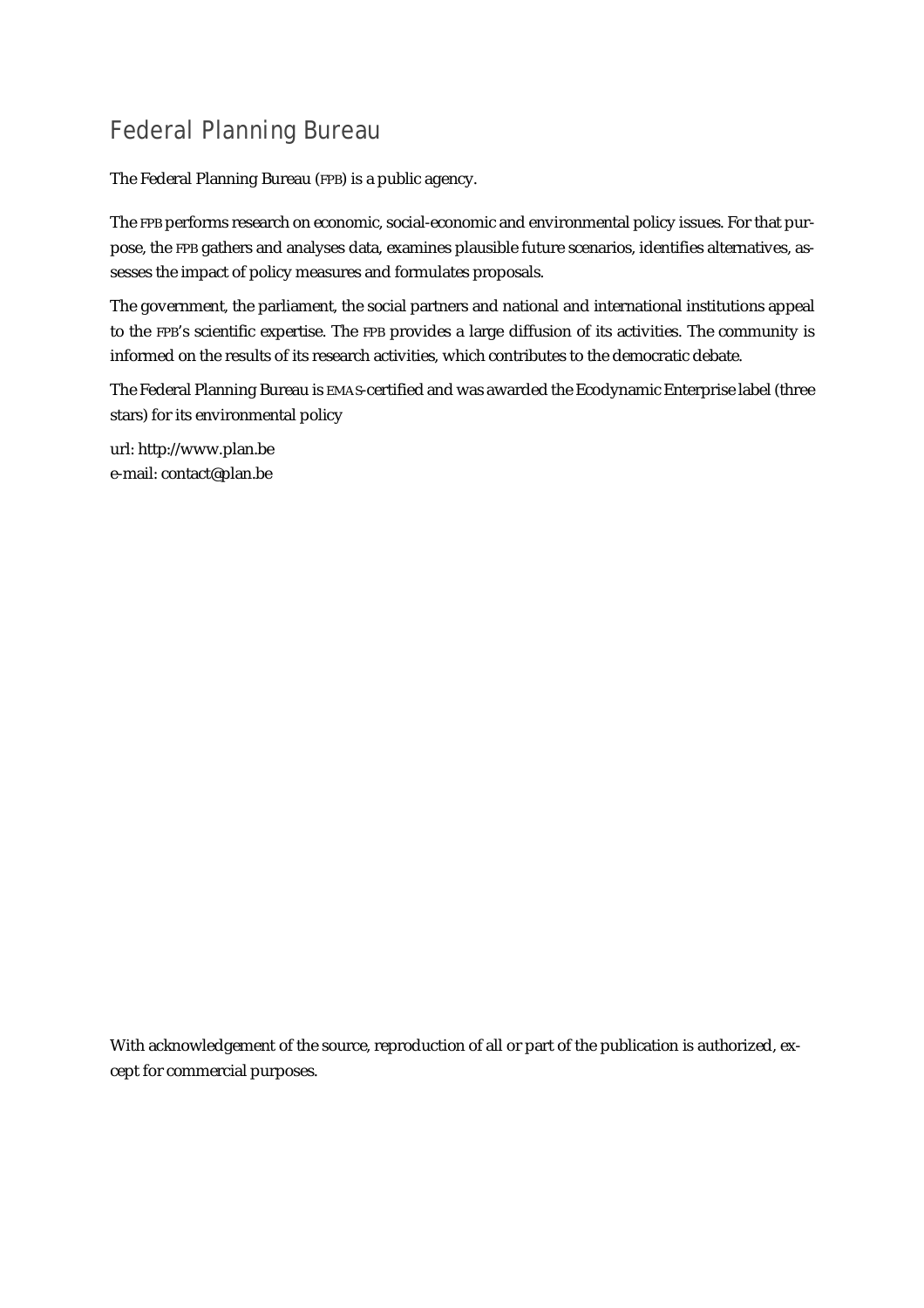## Table of contents

| 1. |                       |                                                                                                                  |                      |
|----|-----------------------|------------------------------------------------------------------------------------------------------------------|----------------------|
|    |                       | 1.1. Description of the Belgian pension system                                                                   | $\overline{2}$       |
|    | 1.1.1.                | Three pillars                                                                                                    | $\sqrt{2}$           |
|    | 1.1.2.                | Some parameters of the public pension scheme                                                                     | $\sqrt{3}$           |
|    | 1.1.3.                | Rules for indexation and living standards adjustment                                                             | $\boldsymbol{6}$     |
|    | 1.2. Recent reforms   |                                                                                                                  | $\overline{7}$       |
|    | 1.2.1.<br>1.2.2.      | The 2015 pension reform<br>The previous reforms                                                                  | $\overline{7}$<br>11 |
|    | 1.2.3.                | The announced pension reforms (not included in this projection)                                                  | 12                   |
|    |                       | 1.3. Description of the "constant policy" assumptions used in the projection                                     | 12                   |
| 2. |                       |                                                                                                                  | 14                   |
|    |                       | 2.1. Demographic development                                                                                     | 14                   |
|    | 2.2. Labour force     |                                                                                                                  | 17                   |
| 3. |                       |                                                                                                                  | 20                   |
|    |                       | 3.1. Extent of the coverage of the pension schemes in the projections                                            | 20                   |
|    |                       | 3.2. Overview of projection results                                                                              | 21                   |
|    |                       | 3.3. Comparison with the projection of the 2015 Ageing report                                                    | 23                   |
|    |                       | 3.4. Description of the main driving forces behind the projection results                                        | 26                   |
|    | 3.4.1.                | Factors behind the change in public pension expenditure                                                          | 26                   |
|    | 3.4.2.                | Replacement rate at retirement and benefit ratio                                                                 | 27                   |
|    | 3.4.3.                | System dependency ratio and old-age dependency ratio                                                             | 29                   |
|    | 3.4.4.<br>3.4.5.      | Number of pensioners in proportion to the (inactive) population<br>New public pension expenditure disaggregation | 30<br>33             |
|    |                       | 3.5. Financing of the pension system                                                                             | 35                   |
|    |                       | 3.6. Sensitivity analysis                                                                                        | 36                   |
|    | 3.6.1.                | Higher or lower productivity scenarios and risk scenario                                                         | 36                   |
|    | 3.6.2.                | Higher employment rate and higher employment rate of older workers scenarios                                     | 37                   |
|    | 3.6.3.                | Demographic scenarios: higher life expectancy and lower migration                                                | 37                   |
|    | 3.6.4.                | Linking retirement age to increases in life expectancy                                                           | 37                   |
|    |                       | 3.7. Description of the changes in comparison with the 2006, 2009, 2012 and 2015 projections                     | 37                   |
| 4. |                       |                                                                                                                  | 40                   |
|    |                       | 4.1. Institutional context                                                                                       | 40                   |
|    |                       | 4.2. General description of the whole model                                                                      | 41                   |
|    | 4.2.1.                | Type and structure of the whole model                                                                            | 41                   |
|    | 4.2.2.<br>4.2.3       | Coverage of the whole model<br>Assumptions made in the AWG labour force projection                               | 42<br>43             |
|    |                       | 4.3. Assumptions and methodologies applied to the pension model                                                  | 44                   |
|    | 4.3.1.                | Number of pensions                                                                                               | 44                   |
|    | 4.3.2.                | Average pension                                                                                                  | 46                   |
|    | 4.3.3.                | Career length or contributory period                                                                             | 46                   |
|    | 4.3.4.                | Indexation and social policy assumptions                                                                         | 47                   |
|    | 4.3.5.                | Reforms incorporated in the model<br>4.4. Pension data used to run the model                                     | 48<br>48             |
|    |                       |                                                                                                                  |                      |
| 5. |                       |                                                                                                                  | 49                   |
|    |                       | 5.1. Economy-wide average wage at retirement                                                                     | 49                   |
|    |                       | 5.2. Pensioners vs pensions                                                                                      | 50                   |
|    | 5.3. Pension taxation |                                                                                                                  | 50                   |
|    |                       | 5.4. Non-earnings-related minimum pension                                                                        | 50                   |
|    | 5.5. Contributions    |                                                                                                                  | 51                   |
|    |                       | 5.6. Alternative pension spending decomposition                                                                  | 51                   |
| 6. |                       |                                                                                                                  | 53                   |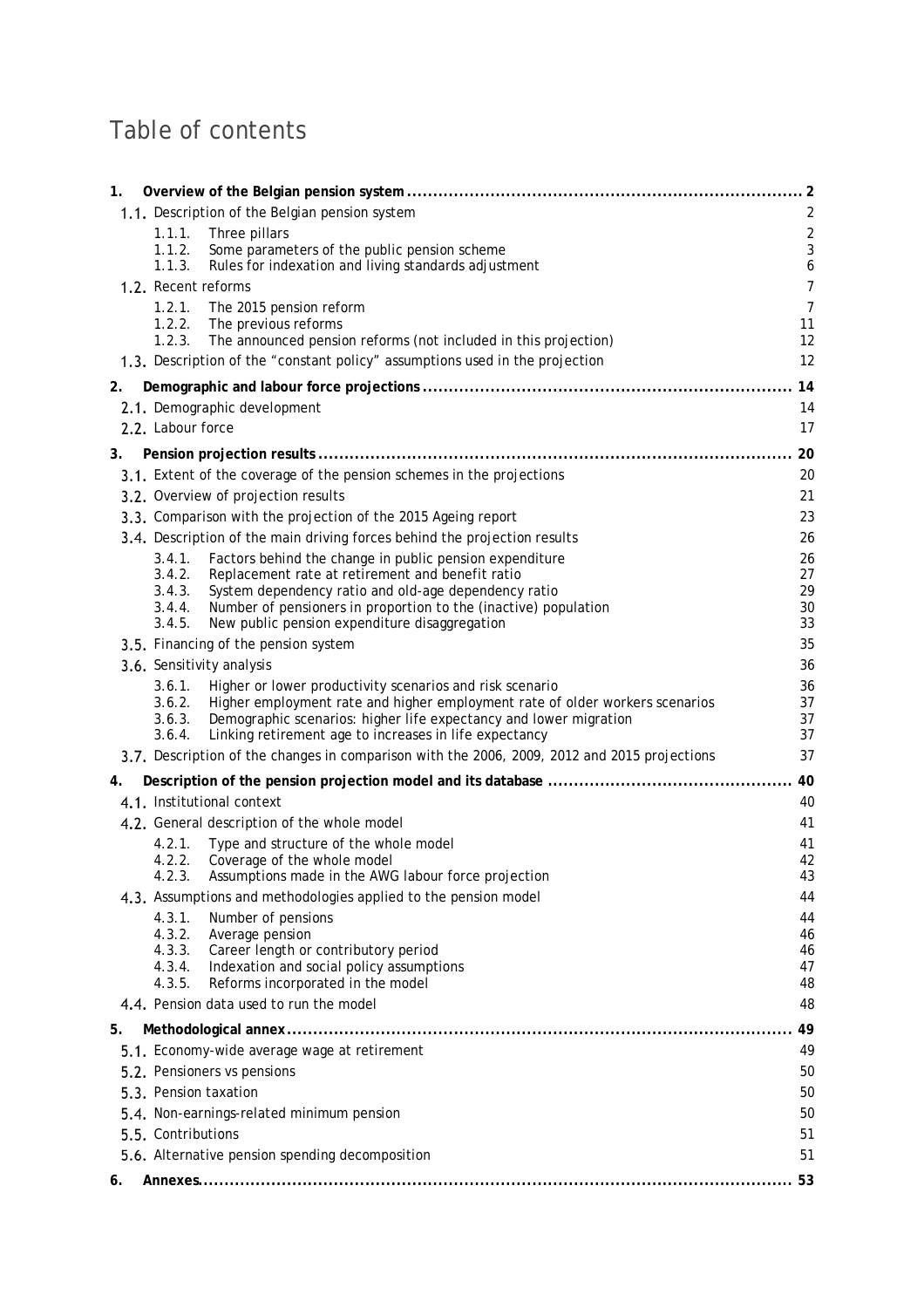| 6.1. The characteristics of the different public pension schemes                                                                     | 53                   |
|--------------------------------------------------------------------------------------------------------------------------------------|----------------------|
| 6.2. Data sources of the socio-economic projection of the MALTESE model                                                              | 56                   |
| 6.3. Sources of information for updating the projection of public employment                                                         | 57                   |
| Federal government:<br>6.3.1.<br>6.3.2. Flemish Community and Region:<br>6.3.3. Walloon Region:<br>6.3.4. French-speaking Community: | 57<br>58<br>58<br>58 |
| Technical annex: comparison between the AWG and national projection<br>7.                                                            | 59                   |
| 7.1. Labour force projections in administrative definition and in LFS definition                                                     | 59                   |
| 7.2. Age structure in the AWG projection and the national demographic projection                                                     | 60                   |
| 8.                                                                                                                                   |                      |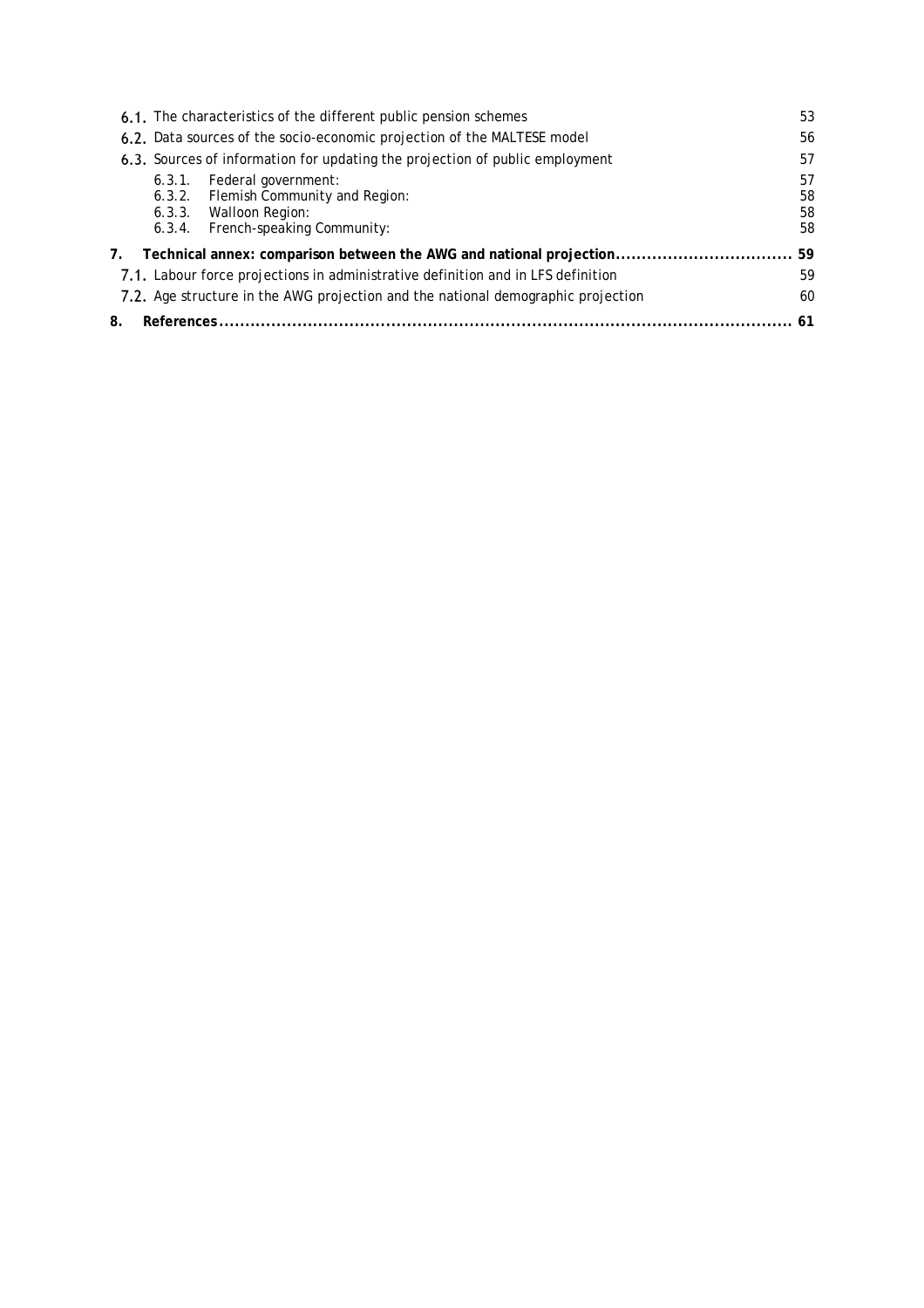## List of tables

| Table 1  | Weight of the various pension schemes in 2013 (unless otherwise stated) according to the AWG     |
|----------|--------------------------------------------------------------------------------------------------|
| Table 2  | Public pension scheme: statutory retirement age, earliest retirement age, penalty for early      |
| Table 3  | Indexation and living standards adjustment of pensions by scheme in the projection  7            |
| Table 4  | Minimum age and number of career years required for qualifying for early retirement 8            |
| Table 5  |                                                                                                  |
| Table 6  |                                                                                                  |
| Table 7  | Participation rate, employment rate and share of workers for the age groups 55-64 and 65-74 -    |
| Table 8  | Labour market entry age, exit age and expected duration of life spent at retirement - Men  18    |
| Table 9  | Labour market entry age, exit age and expected duration of life spent at retirement - Women · 18 |
| Table 10 | Eurostat (ESSPROS) vs Ageing Working Group definition of pension expenditure  20                 |
| Table 11 |                                                                                                  |
| Table 12 |                                                                                                  |
| Table 13 | Difference between the 2015 Ageing Report and the updated projection (both in ESA 2010), 2013-   |
| Table 14 | Impact of the 2015 reform on the number of pensioners by scheme (in % of the population aged     |
| Table 15 | Impact of the pension reform on the share of early retired pensioners by scheme in 2060 25       |
| Table 16 |                                                                                                  |
| Table 17 |                                                                                                  |
| Table 18 | Factors behind the change in public pension expenditure between 2013 and 2060 - pensions  26     |
| Table 19 | Factors behind the change in public pension expenditure between 2013 and 2060 - pensioners ·· 27 |
| Table 20 | Replacement rate at retirement (RR), benefit ratio (BR) and coverage by pension scheme  28       |
| Table 21 |                                                                                                  |
| Table 22 | Pensioners (public schemes) to inactive population ratio by age group 30                         |
| Table 23 | Average annual growth rate of the number of pensioners, the inactive population and the          |
| Table 24 |                                                                                                  |
| Table 25 |                                                                                                  |
| Table 26 |                                                                                                  |
| Table 27 | Projected and disaggregated new public pension expenditure (old-age and early earnings-related   |
|          |                                                                                                  |
| Table 28 | Projected and disaggregated new public pension expenditure (old-age and early earnings-related   |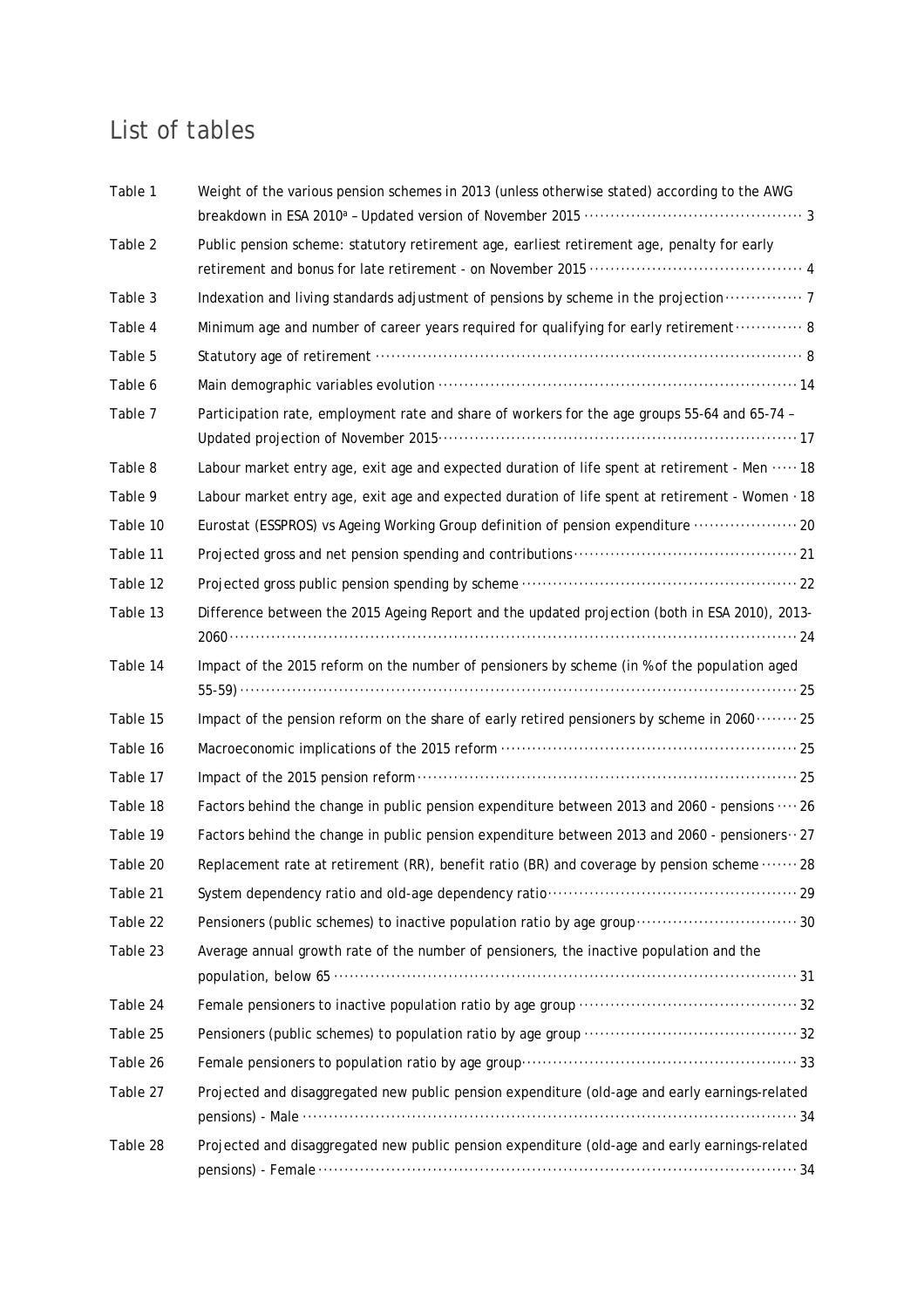| Table 29 | Projected and disaggregated new public pension expenditure (old-age and early earnings-related                                                                                          |
|----------|-----------------------------------------------------------------------------------------------------------------------------------------------------------------------------------------|
| Table 30 | Revenue from contribution (million), number of contributors in the public scheme (in 1000), total                                                                                       |
| Table 31 | Public pension expenditures under different scenarios (deviation from the baseline)  36                                                                                                 |
| Table 32 | Average annual change in public pension expenditure to GDP during the projection period under<br>the 2006, 2009, 2012 (July update), 2015 Ageing Report and the 2015 updated projection |
| Table 33 | Breakdown of the difference between AR 2015 and the new public pension projection of                                                                                                    |
| Table 34 |                                                                                                                                                                                         |
| Table 35 |                                                                                                                                                                                         |
| Table 36 | Economy wide average wage at retirement evolution (in thousand euro at constant 2006 prices) 49                                                                                         |
| Table 37 | Factors behind the change in public pension expenditures between 2013 and 2060 (in percentage                                                                                           |
| Table 38 | Factors behind the change in public pension expenditures between 2013 and 2060 (in percentage                                                                                           |
| Table 39 | MALTESE model: sources of data for the overall socio-economic projection  57                                                                                                            |
| Table 40 | Evolution of participation rates and labour supply 55-71, between 2013 and 2060, according to                                                                                           |
| Table 41 | Impact of differences in age structure between AWG and national demographic projections on                                                                                              |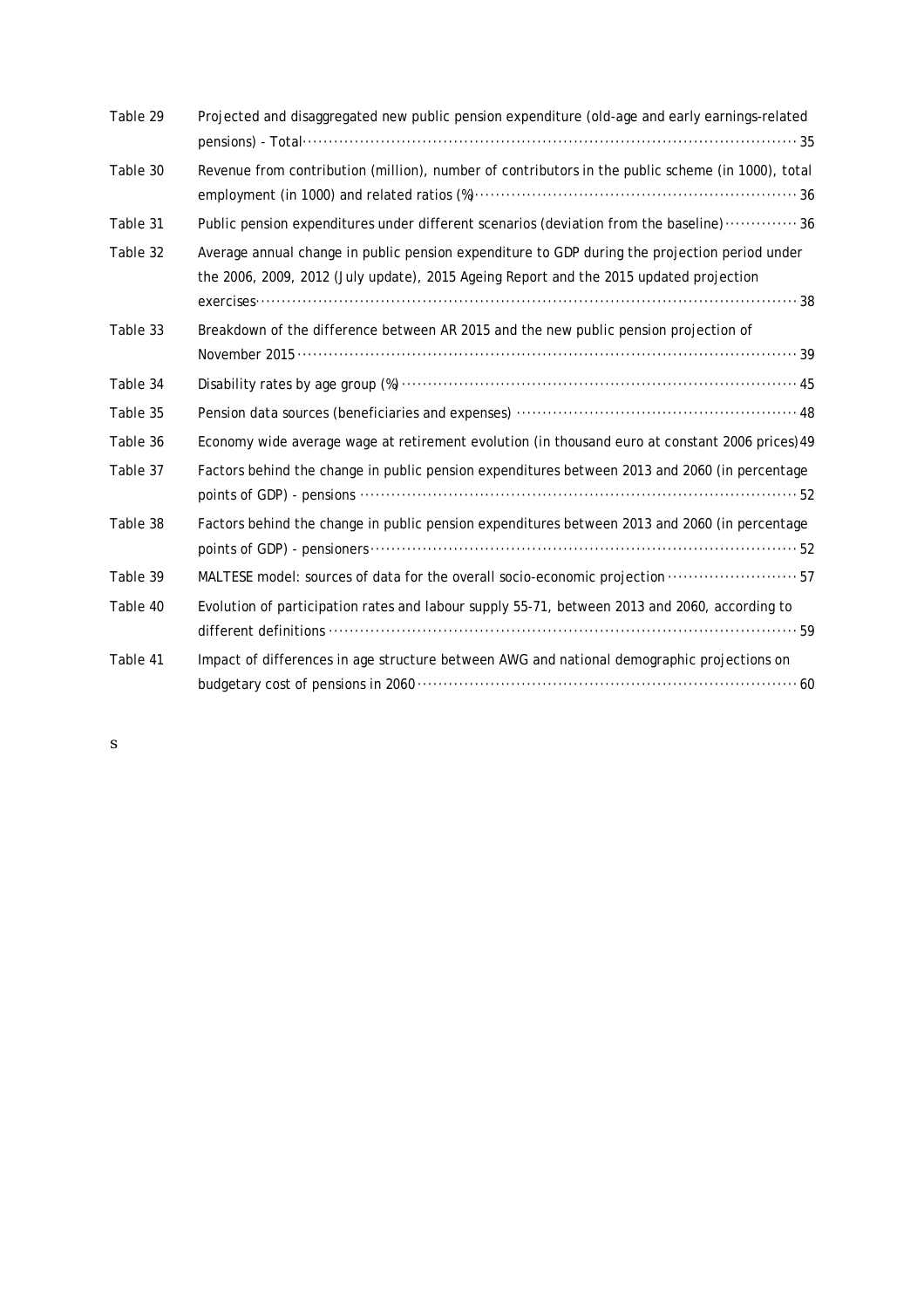## **Foreword**

The 2015 Ageing Report includes pension projections made in autumn 2014. For Belgium these did not take into account the new pension reform announced in the Government Agreement of October 2014. By the end of July 2015, all the different components of the reform had been legislated. This Belgian updated projection of November 2015 takes into account this pension reform.

In comparison with the 2015 Ageing Report projection, the revision of the pension cost of ageing is mainly due to the pension reform. Other new measures are also included, mainly the present indexation freeze (implying a 2% decrease of pensions in real terms) and a reduction of public employment (implying some redistribution of future pensioners across the different pension schemes). These updated projections are based on an updated database (more recent version of national accounts data in ESA 2010). In addition, some refinements of the pension models were required in order to simulate the pension reform.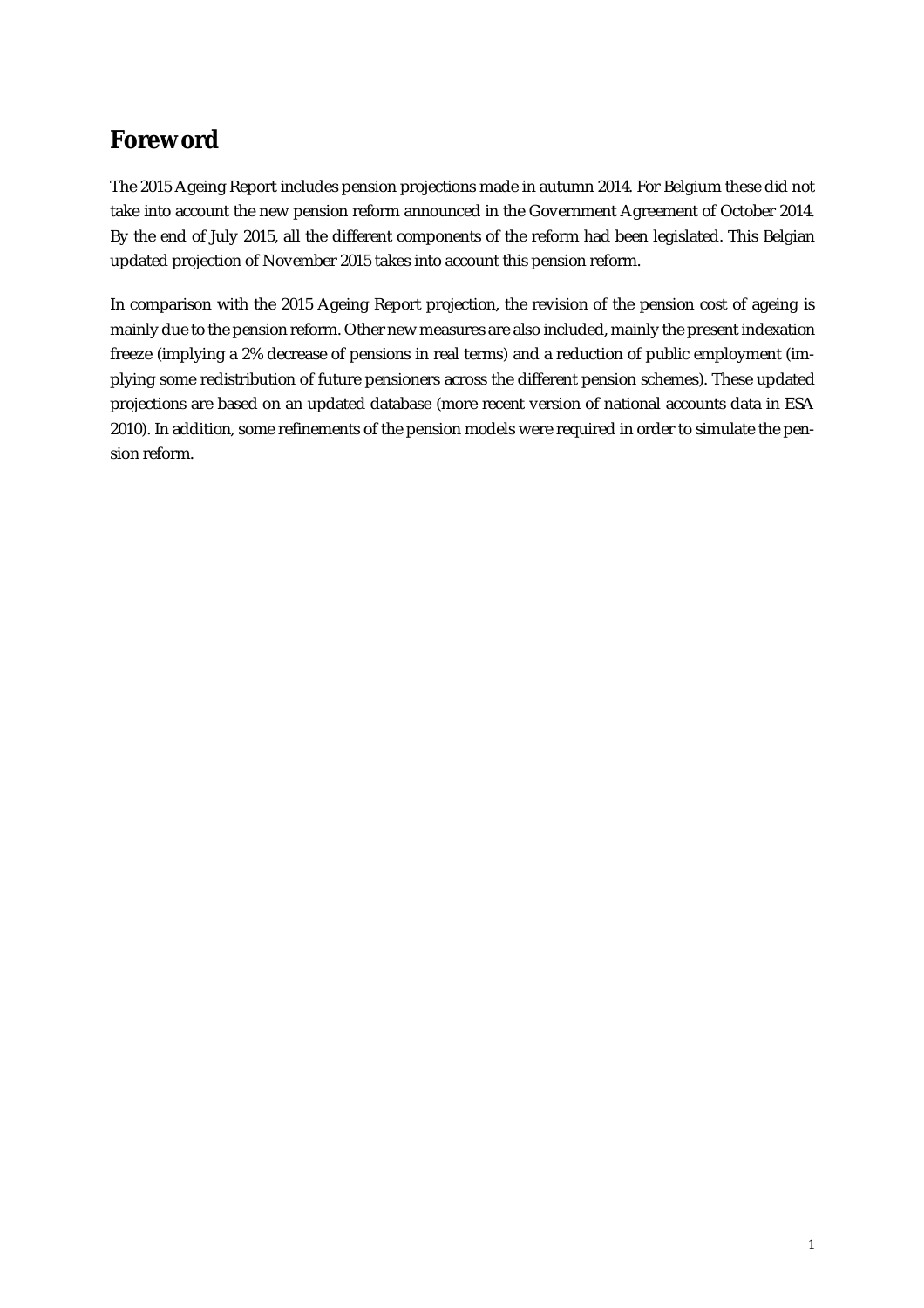## 1. Overview of the Belgian pension system

#### **Description of the Belgian pension system**

#### **1.1.1. Three pillars**

The Belgian pension system can be divided into three pillars:

- The first pillar has the greatest importance (12.2% of GDP in 2013). It is a statutory public pension scheme with defined benefits (DB) for 99% of the expenses (only the assistance scheme is meanstested) and based on the pay-as-you-go financing (PAYG) principle. Since 1/1/1995, the financing of all social expenses for the general scheme for wage earners and self-employed is carried out through the so-called "global management" system (contributions and some tax revenues), which implies that there is only a global contribution rate for all social security schemes and no longer a contribution rate by scheme. Most social benefits for civil servants, among others pensions, are financed through the general budget of the federal government. The first pillar includes three main pension schemes: the scheme for wage earners (47% of total pension expenditure in 2013 – AWG definition), the scheme for the self-employed (7% of the total) and the scheme for civil servants (32% of the total). Besides these three schemes, the pension expenditure covered in the AWG results also comprises the assistance scheme named guaranteed income for the elderly (1% of the total pension expense), the unemployment with company allowance non-job seeker under the wage earners' scheme (4% of the total) and the disability benefits under the wage earners' and self-employed schemes (9% of the total). It is worth noting that in the previous projection, all unemployed with company allowance were counted among the pensioners. This is not the case anymore because of the reform in this scheme (see 1.1.3). In the updated projection, only the unemployed with company allowance non-job seekers are counted as pensioners. The difference is negligible in the short term but important into the future.
- Private occupational pension schemes (second pillar) are of minor importance: pension spending only amounts to 1.2% of GDP in 2012 for retired wage earners dependent on collective contracts entered into with insurance companies or institutions for occupational retirement provision (no data available for total spending). Concerning those pensions, an act was passed in 2003, i.e. the Act on supplementary pensions of 28 April 2003, centred on sectoral pension schemes and aimed at stepping up the development of these pensions by improving their access and by giving more guarantees to workers. For the time being, there are not enough data available to model the second pillar and to make relevant pension expenditure projections.
- The private voluntary individual pension schemes constitute the third pillar, but no estimate for pension expenditure is available at this stage.

Table 1 illustrates the relative weight of the various pension schemes both in terms of spending and in terms of number of pensioners.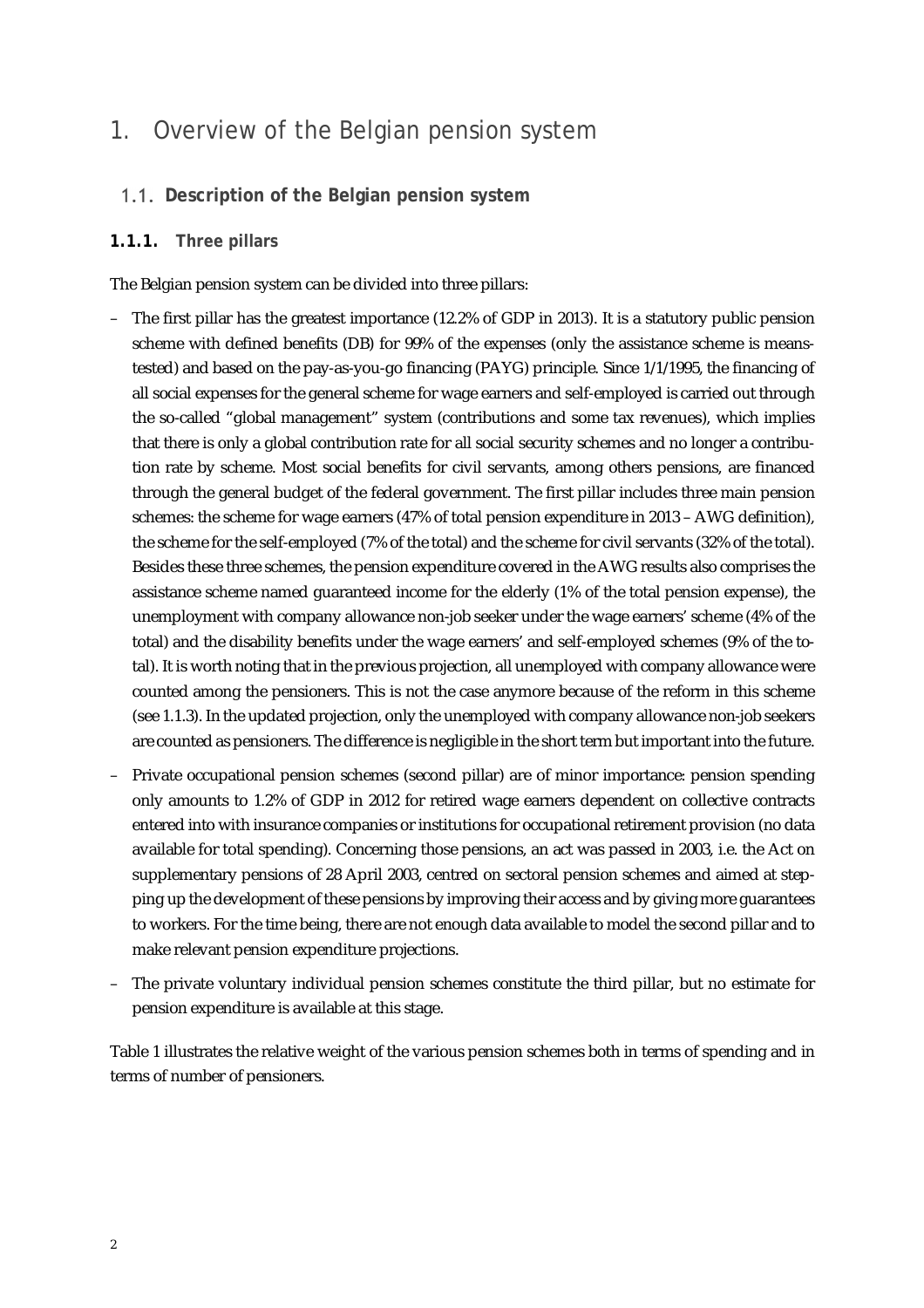|                                                                               | Pension<br>spending<br>(in % of GDP) | Number of<br>pensioners<br>(in thousands) |
|-------------------------------------------------------------------------------|--------------------------------------|-------------------------------------------|
| Public pension schemes (first pillar)                                         | 11.8                                 |                                           |
| of which earnings-related                                                     | 11.6                                 |                                           |
| wage earners' scheme<br>$\overline{\phantom{a}}$                              | 7.0                                  |                                           |
| old-age, early and survivor pensions                                          | 5.6                                  | 1543.7                                    |
| % of beneficiaries entitled to the quaranteed minimum pension                 |                                      | 14%                                       |
| unemployment with company allowance non-job seeker                            | 0.4                                  | 106.9                                     |
| % of beneficiaries reaching the ceiling                                       |                                      | 95%                                       |
| disability                                                                    | 1.0                                  | 291.5                                     |
| % of beneficiaries entitled to the minimum allowance                          |                                      | 64%                                       |
| self-employed scheme (old-age, early and survivor pensions)<br>$\blacksquare$ | 0.8                                  | 283.9                                     |
| % of beneficiaries entitled to the quaranteed minimum pension                 |                                      | 50%                                       |
| - civil servants' scheme (old-age, early, disability and survivor pensions)   | 3.8                                  | 372.6                                     |
| of which non-earnings-related                                                 | 0.2                                  |                                           |
| - assistance scheme (quaranteed income for elderly persons)                   | 0.1                                  | 19.0                                      |
| - disability (self-employed scheme) <sup>1</sup>                              | 0.1                                  | 21.2                                      |
| Occupational scheme (second pillar) - only wage earners                       | 1.2(2012)                            | na                                        |
| Non-mandatory private scheme (third pillar)                                   | na                                   | na                                        |

#### **Table 1 Weight of the various pension schemes in 2013 (unless otherwise stated) according to the AWG breakdown in ESA 2010<sup>a</sup> – Updated version of November 2015**

a. The Belgian Country Fiche of November 2014 was expressed in ESA 1995 terms.

#### **1.1.2. Some parameters of the public pension scheme**

The following table summarizes information on the retirement age in the public pension scheme, taking into account the pension reform of 2015<sup>2</sup> . A detailed description of this pension reform is presented in section 1.2.1.

Until 2012, early retirement was allowed as from the age of 60 with 35 career years in the wage earners' and self-employed schemes (60 in the civil servants' scheme with a minimum of 5 years of service). As from 2013, a first parametric pension reform raised the minimum early retirement age and the minimum number of career years required for eligibility, respectively to 62 in 2016 and to 40 years in 2015<sup>3</sup> .

j <sup>1</sup> The disability pensions in the self-employed scheme are lump-sum amounts so that they comply with the AWG definition of the non-earnings-related pensions ("all pension expenditures for which entitlements are not dependent on personal earnings, e.g. flat-rate or means-tested minimum pensions."). The distinction between earnings-related and non-earnings-related pensions for disability was not present in the 2012 questionnaire.

<sup>&</sup>lt;sup>2</sup> Act aimed at raising the legal retirement age, conditions to early retirement pension and the minimum age for survivor's pension (Act of 10 Augustus 2015, published in the Belgian Official Journal of 21 Augustus 2015).

Exceptions were made for long careers: at cruising speed (as from 2016), people with a 42-year career will still be eligible for early retirement at 60 (and at 61 with a 41-year career). For special schemes with preferential 'tantiemes' (career fraction) in the civil servants' scheme (teachers, magistrates, university professors …), accrual rates were reduced and career requirements for early retirement were increased.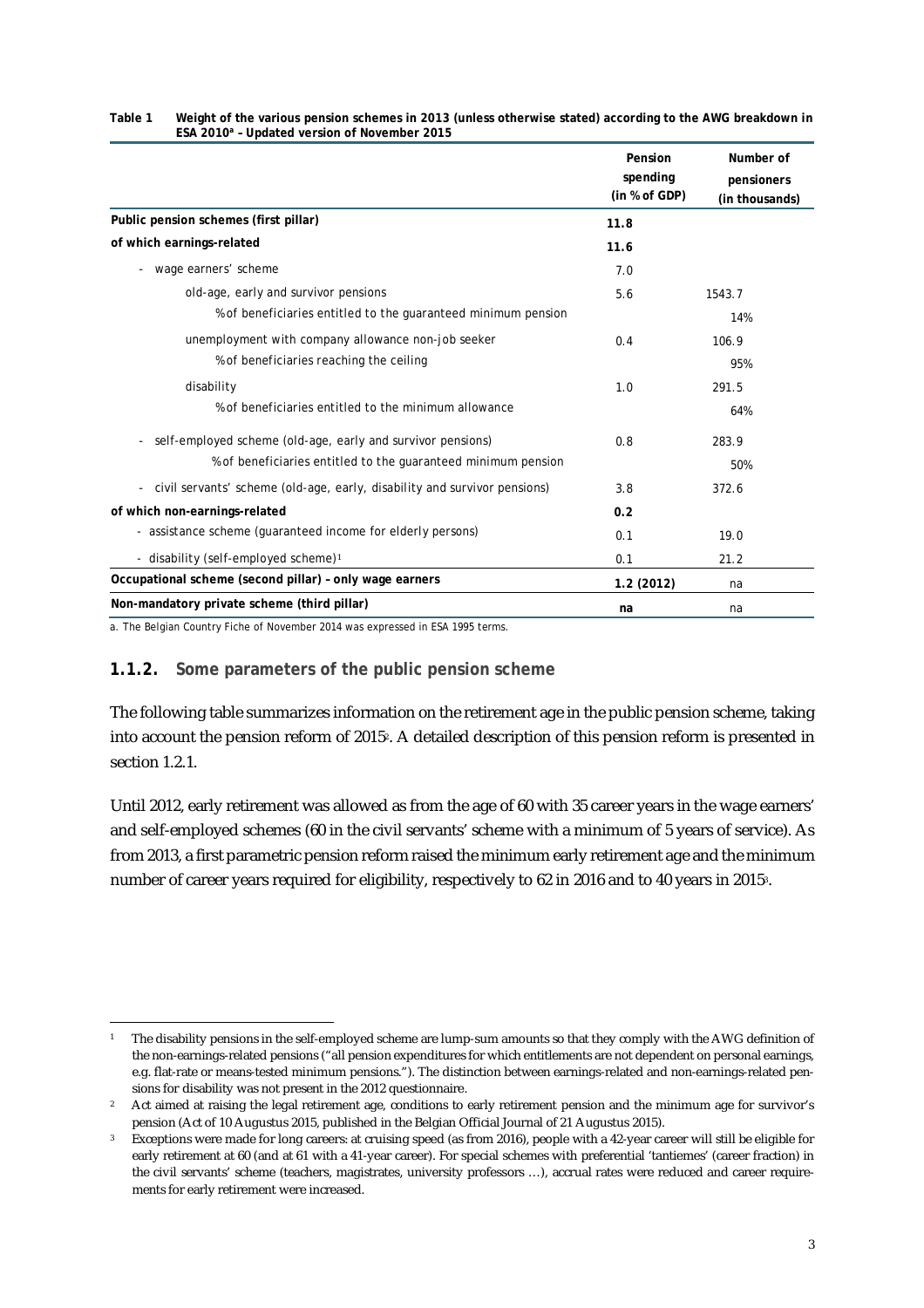|                         |                                                               | 2014          | 2020  | 2030  | 2040          | 2050  | 2060  |
|-------------------------|---------------------------------------------------------------|---------------|-------|-------|---------------|-------|-------|
| Wage earners            | Statutory retirement age                                      | 65            | 65    | 67    | 67            | 67    | 67    |
|                         | Earliest retirement age / career years                        | 61/39         | 63/42 | 63/42 | 63/42         | 63/42 | 63/42 |
|                         | Penalty for early retirement                                  |               |       |       |               |       |       |
|                         | Bonus in case of late retirement                              | Pension bonus |       |       |               |       |       |
| Self-employed           | Statutory retirement age                                      | 65            | 65    | 67    | 67            | 67    | 67    |
|                         | Earliest retirement age / career years                        | 61/39         | 63/42 | 63/42 | 63/42         | 63/42 | 63/42 |
|                         | Penalty for early retirement                                  |               |       |       |               |       |       |
|                         | Bonus in case of late retirement                              | Pension bonus |       |       |               |       |       |
| Civil servants          | Statutory retirement age                                      | 65            | 65    | 67    | 67            | 67    | 67    |
|                         | Earliest retirement age / career years                        | 61/39         | 63/42 |       | $63/42$ 63/42 | 63/42 | 63/42 |
|                         | Penalty for early retirement                                  |               |       |       |               |       |       |
|                         | Bonus in case of late retirement                              | Pension bonus |       |       |               |       |       |
| Unemployment with       | Statutory retirement age with                                 | 60            | 62    | 62    | 62            | 62    | 62    |
| company allowance       | career years: men                                             | 35            | 40    | 40    | 40            | 40    | 40    |
| (only for wage earners) | career years: women                                           | 28            | 36    | 40    | 40            | 40    | 40    |
|                         | Companies undergoing restructuring                            | 55            | 60    | 60    | 60            | 60    | 60    |
|                         | Disability (wage earners No statutory age (between 18 and 64) |               |       |       |               |       |       |
| and self-employed)      |                                                               |               |       |       |               |       |       |
|                         | Guaranteed income for Statutory retirement age                | 65            | 65    | 67    | 67            | 67    | 67    |
| elderly persons         | Earliest retirement age                                       |               |       |       |               |       |       |

#### **Table 2 Public pension scheme: statutory retirement age, earliest retirement age, penalty for early retirement and bonus for late retirement - on November 2015**

The 2015 pension reform raises the minimum early retirement age and the minimum number of career years required for eligibility respectively to 63 years in 2018 and 42 years of career in 2019, after a short transition period. Nevertheless, exceptions are still possible: as from 2019, for people aged 61 with a 43 year career at 61, and aged 60 with a 44 year career. This reform also raises the statutory retirement age in the three main public old-age pension schemes (wage earners, self-employed and civil servants), from 65 for both men and women to 66 in 2025 and to 67 in 2030. Forty-five career years are still required for a full pension.

In addition, this reform also introduces modifications in the unemployment with company allowance under the wage earners' scheme: the minimum age is raised from 60 to 62 in 2015 (from 55 in 2015 to 60 in 2020 for companies undergoing restructuring). Moreover some of the beneficiaries will be qualified as "job seekers" and subject to control procedures. These are no longer counted among pensioners.

The pension bonus that benefits to people working after the age of 60 (while complying with the requirement for early retirement) has been abolished since 1/1/2015.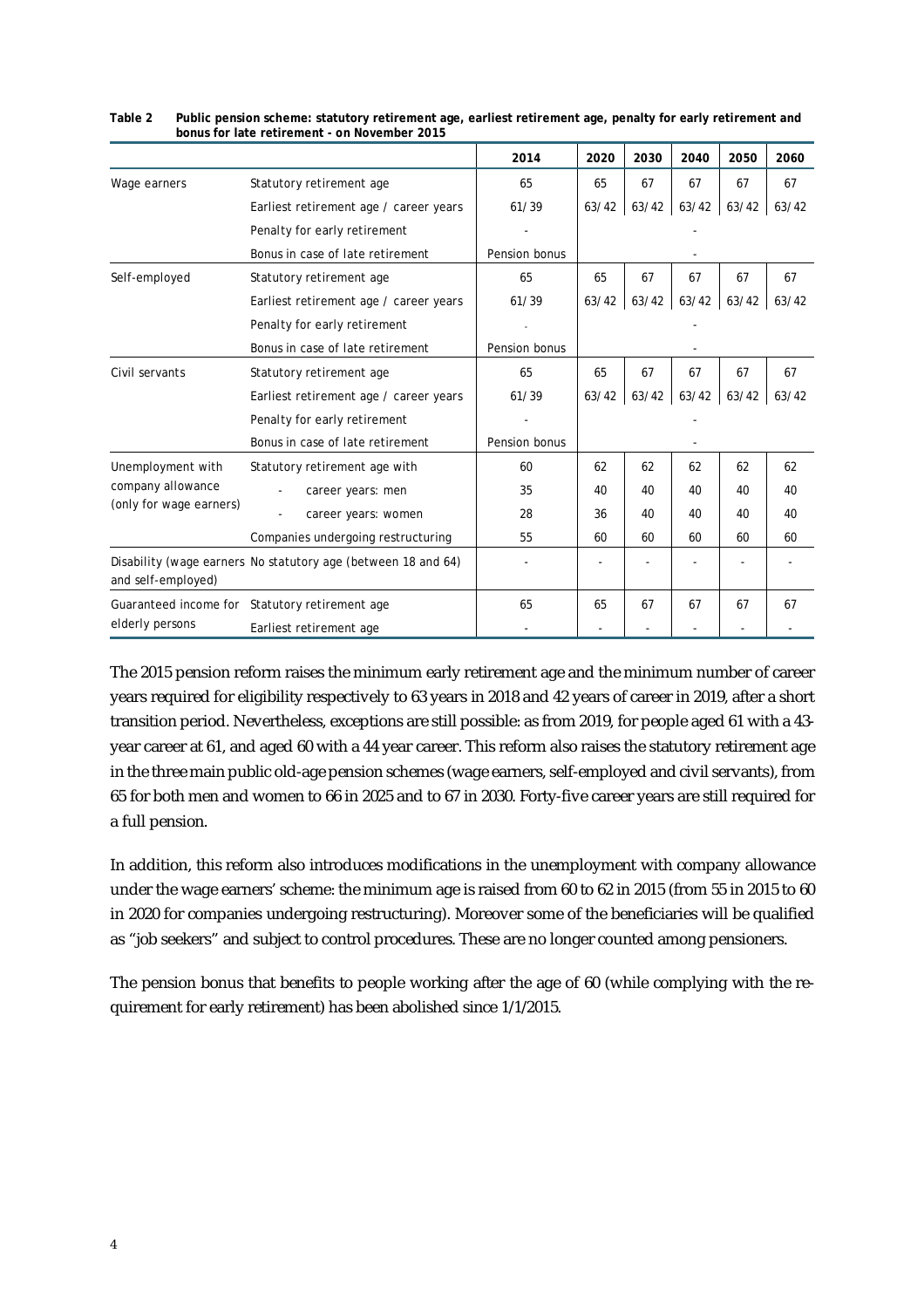#### **Box 1 Major characteristics of the three main public pension schemes (old-age earnings-related) – November 2015**

#### **Wage earners' scheme: a low replacement rate**

- A full career is 45 years.
- Normal accrual rate: 1.33% (60%/45) applied to the wages over the career and only adjusted to current prices (CPI); 1.67% (75%/45) for the head of household with a dependent spouse.
- Increased accrual rate for low wages: minimum pension for a full career or at least 2/3 of a full career in the wage earners' scheme (1145.80 EUR per month in September 2015 for a full career; 1431.80 EUR per month for the head of household with a dependent spouse); minimum claim per working year (guaranteed minimum wage of 1909 EUR per month in September 2015).
- Decreased accrual rate for high wages: maximum pension for a full career due to wage ceiling (wage ceiling of 52972.54 EUR for the year 2014).
- Pension automatically adjusted to price index and partially adjusted to living standards.

#### **Self-employed scheme**

- Very similar to the wage earners' scheme.
- However, the reference income takes into account the much lower contribution rate. As a result, 60% of the beneficiaries are entitled to the minimum pension (1092.36 EUR per month in 2015 for a full career; 1431.80 EUR per month for the head of a household with a dependent spouse).
- Pension automatically adjusted to price index and partially adjusted to living standards.

#### **Civil servants' scheme: a high replacement rate**

- A full career is 45 years.
- Normal "nominal" accrual rate of 1.67% (1/60) applied to the average wage of the last 10 (5 years for people born before 1962) years of work (the "effective" accrual rate is much higher if expressed in terms of the average wage of the whole career).
- Pension automatically adjusted to the nominal wage increases of the working civil servants.

More information on pension calculation is available in annex 6.1.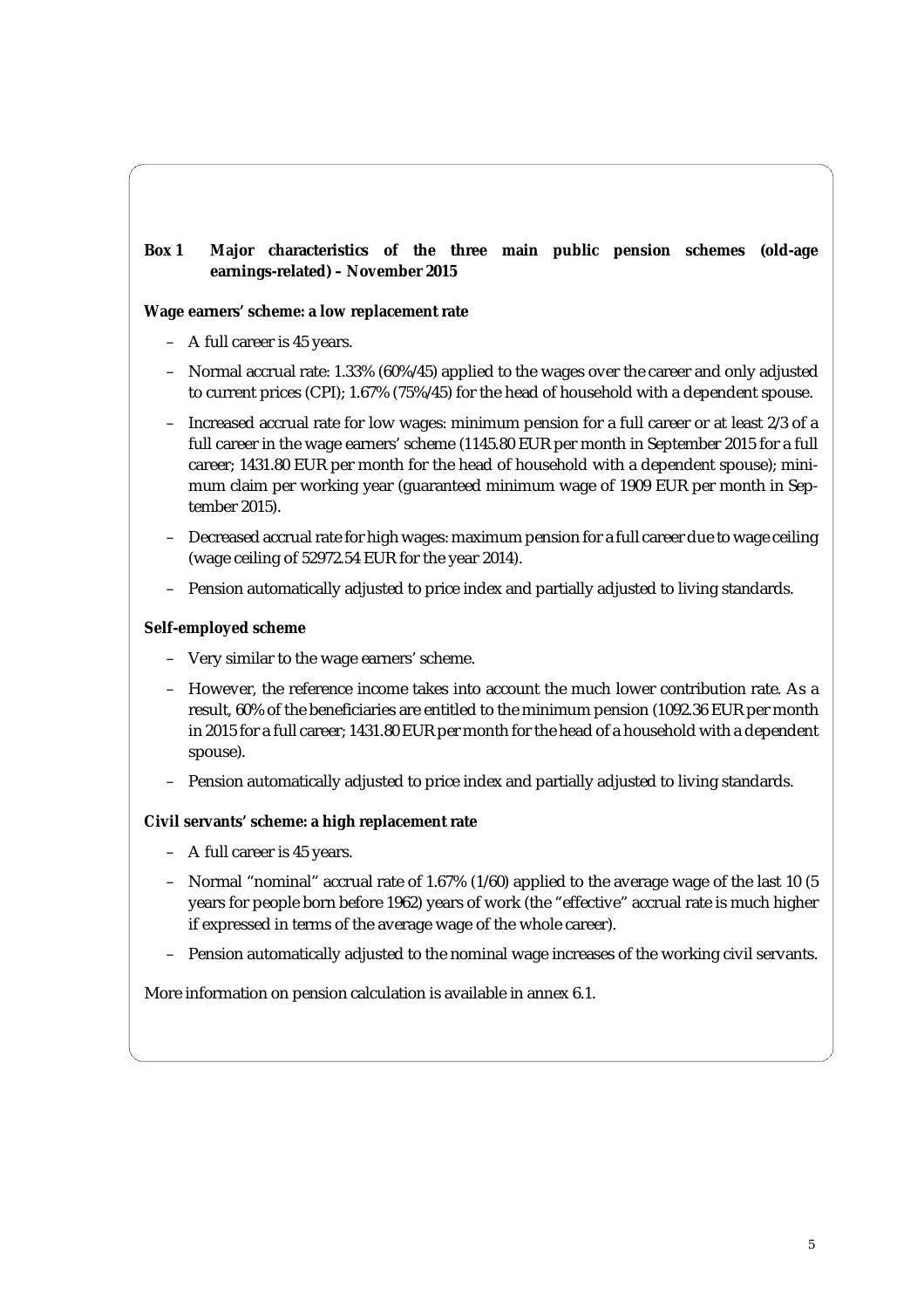#### **1.1.3. Rules for indexation and living standards adjustment**

#### **a. Legislation**

All pensions are automatically adjusted to the price index. But the Act of 23 April 2015 on the employment promotion, published in the Belgian Official Journal of 27 April, provides for an index jump.

Besides the indexation to prices, pensions are also adjusted to living standards in real terms, to some extent on the basis of a complex mechanism. As far as civil servants are concerned, pensions are automatically adjusted to the real wage increase of the working civil servant, although this adjustment does not reflect a hundred percent of average wage growth. For the other pension schemes, the "Generation Pact" of December 2005 establishes the principle of an adjustment of the replacement benefits (not only pensions) to living standards in the wage earners', the self-employed and the assistance schemes (see also section 4.3.4). Firstly, the government must provide for a budget covering an annual growth of 1.25% for the wage ceilings and the minimum claim per working year, an adjustment to living standards of 0.5% for the non-lump-sum allowances and a real growth of 1% for the lump-sum allowances. Once this budget is calculated, concrete measures for the adjustment to living standards are proposed by the social partners. These measures have to respect, in each scheme (wage earners', self-employed, social assistance), the abovementioned global financial constraint. However, in each scheme, they can be aimed at specific sectors, categories of beneficiaries or types of allowances. Finally, the government decides on the final measures.

#### **b. Projection**

The table below presents the rules for indexation and living standards adjustment in the projection. All allowances are indexed to prices (CPI) unless otherwise decided. The Act of 23 April 2015 on the employment promotion provides for an "index jump". It means that the 2015 adjustment of pension benefits (and of other social allowances and wages<sup>4</sup>) to price evolution has been skipped. Given the 2% stepwise indexation mechanism, this corresponds to a reduction by 2% in the pension benefits in real terms over the whole projection period (the past wages as well as the future wages are devaluated by 2% in real terms). This index jump was first foreseen in 2016 as taken into account in the updated projection. Finally the index jump has happened in the second half of 2015.

<sup>-</sup>The adjustment of wages to price evolution has also been skipped. Moreover, a period of wage moderation is planned for the years 2015-2016.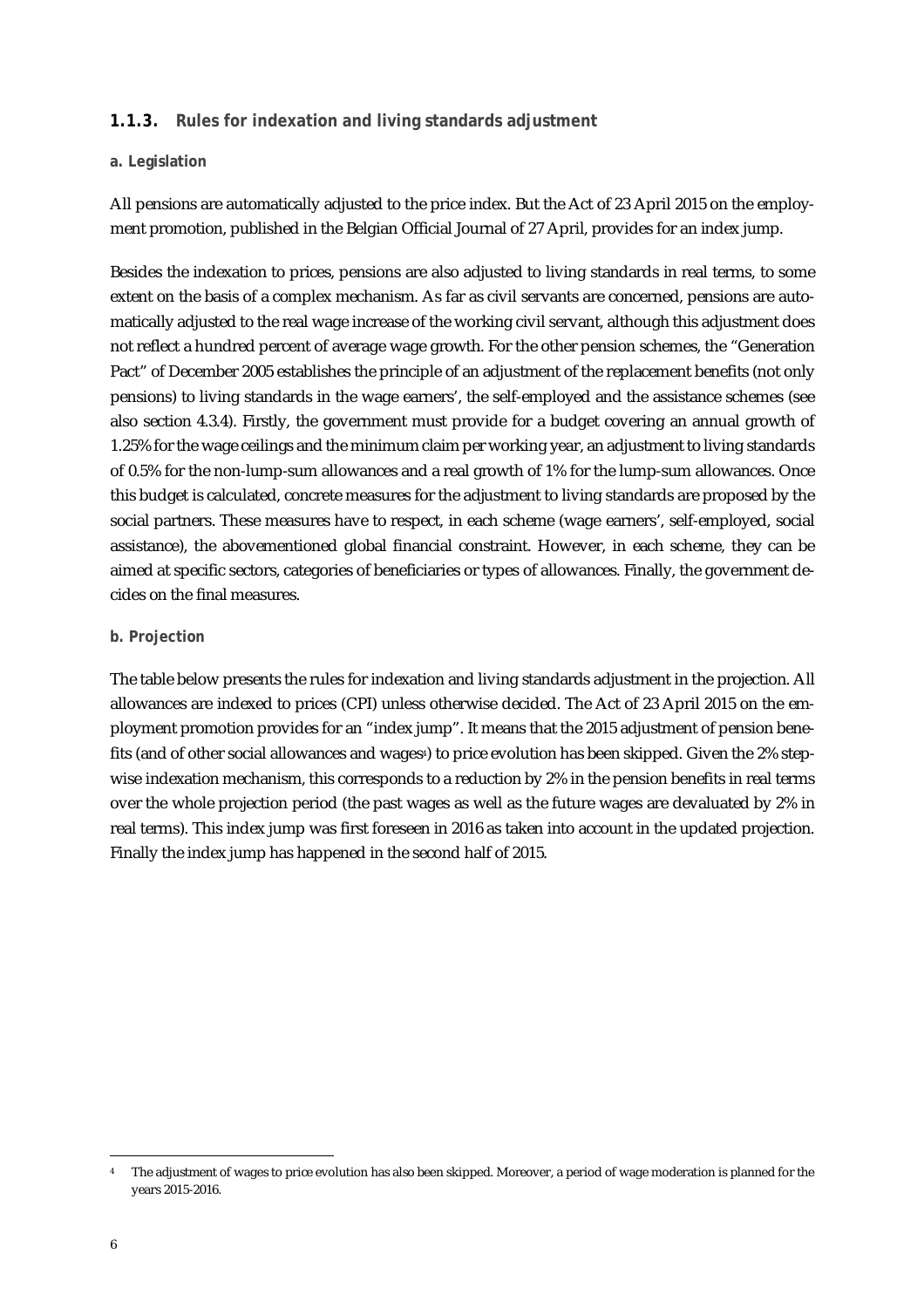|                                                                                       |                                               | Living standards adjustment (1)                                                                  |                                      |  |  |
|---------------------------------------------------------------------------------------|-----------------------------------------------|--------------------------------------------------------------------------------------------------|--------------------------------------|--|--|
|                                                                                       | Till 2016                                     | From 2017                                                                                        | (whole projection period)            |  |  |
| Wage earners (including unem-<br>ployment with company allow-<br>ance and disability) |                                               | Partially adjusted to living stand-<br>ards following the "Generation<br>Pact": annual growth of |                                      |  |  |
| Self-employed (including<br>disability)                                               | All the measures decided by<br>the government | 1.25% for the wage ceilings and<br>the minimum claim:                                            | Automatically adjusted to            |  |  |
| Guaranteed income for elderly<br>persons                                              |                                               | 1% for the lump-sum benefit;<br>10.5% for the non-lump-sum benefit!                              | price index (CPI), except in<br>2016 |  |  |
| Civil servants                                                                        |                                               | Adjusted to the real wage in-<br>creases of the working civil serv-<br>ants diminished by 0.4%   |                                      |  |  |

**Table 3 Indexation and living standards adjustment of pensions by scheme in the projection**

(1) in addition to price indexation

Regarding adjustment to living standards, in the updated peer review of November 2015, for the years 2015 and 2016, the projection takes into account all the measures already decided by the government until September 2015.

From 2017 onwards, in the wage earners', the self-employed and the assistance schemes, social allowances are adjusted according to the parameters used for computing the budget devoted to the adjustment to living standards as stated in the Generation Pact (annual growth of 1.25% for the wage ceilings and the minimum claim, 1% for lump-sum benefits, 0.5% for non-lump-sum benefits). The civil servants' pensions are adjusted to real wage increase of the working civil servants diminished by 0.4% which corresponds to a historical trend of the difference between real wage increases and effective welfare adiustment of civil servants' pensions.

### 1.2. Recent reforms

#### **1.2.1. The 2015 pension reform**

This reform is included in the updated pension projection of November 2015.

#### **a. Parametric reforms**

The Act of 10 Augustus 2015 "aimed at raising the legal retirement age, conditions to early retirement pension and the minimum age for survivor's pension" was published in the Belgian Official Journal of 21 Augustus 2015.

It raises further the minimum age and number of career years required for qualifying for early retirement (see Table 4). Starting from 62 years and 40 years respectively in 2016, it goes to 62.5 and 41 years in 2017, then to 63 and 41 years in 2018 and finally to 63 and 42 years in 2019 (exceptions for long career will be raised from 42 to 44 years at 60 and from 41 to 43 years at 61 in 2019).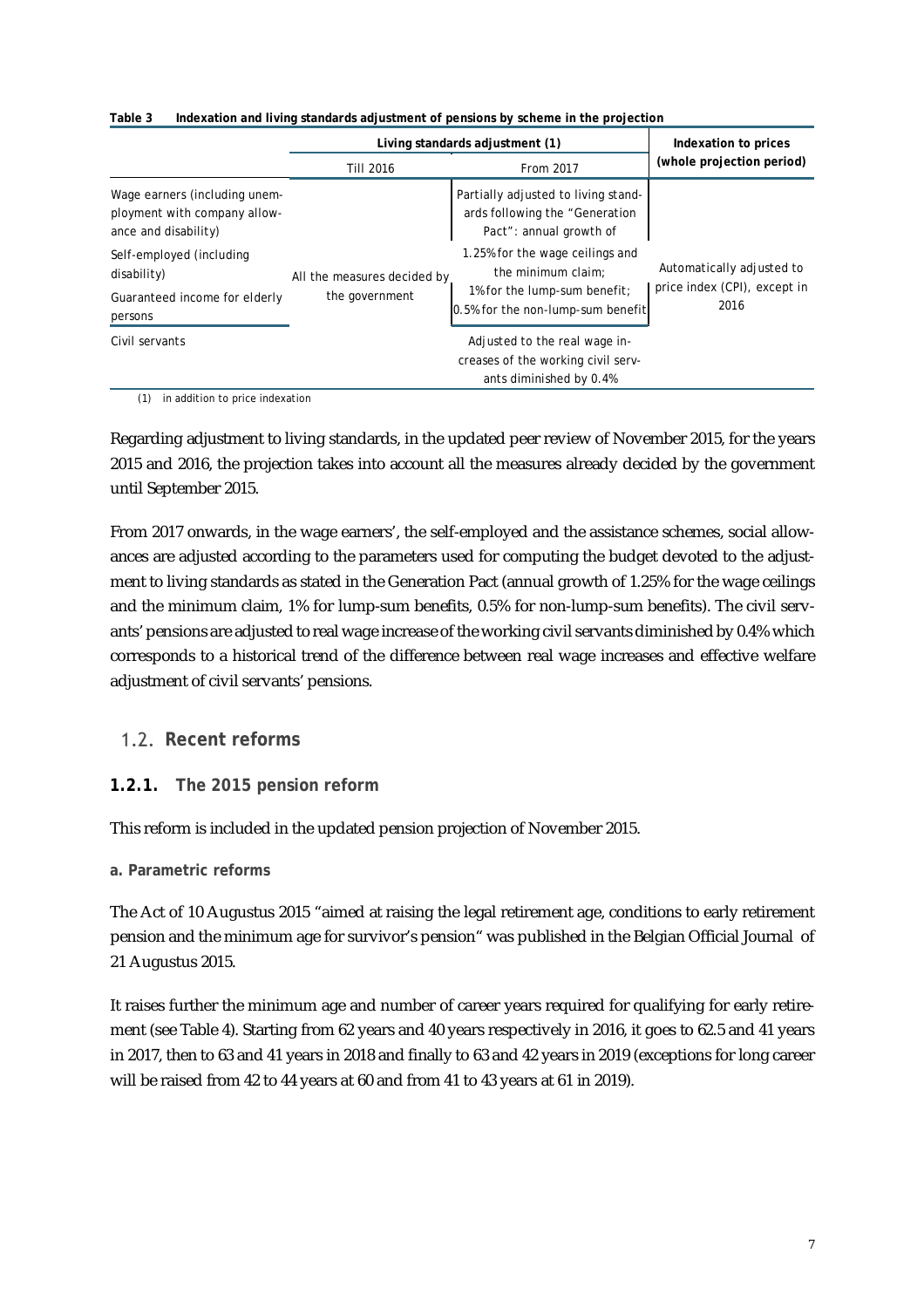|                    | $\cdot$    |         | -                      |         | . .   |         |       |       |
|--------------------|------------|---------|------------------------|---------|-------|---------|-------|-------|
|                    | 2012       | 2013    | 2014                   | 2015    | 2016  | 2017    | 2018  | 2019  |
| Before new reform  |            |         |                        |         |       |         |       |       |
| minimum age/career | 60/35      | 60.5/38 | 61/39                  | 61.5/40 | 62/40 | 62/40   | 62/40 | 62/40 |
| requirement        | (5 for the | 60/40   | 60/40                  | 60/41   | 61/41 | 61/41   | 61/41 | 61/41 |
|                    | civil      |         |                        |         | 60/42 | 60/42   | 60/42 | 60/42 |
|                    | servants)  |         |                        |         |       |         |       |       |
| After new reform   |            |         |                        |         |       |         |       |       |
| minimum age/career |            |         | Idem before new reform |         |       | 62.5/41 | 63/41 | 63/42 |
| requirement        |            |         |                        |         |       | 61/42   | 61/42 | 61/43 |
|                    |            |         |                        |         |       | 60/43   | 60/43 | 60/44 |

**Table 4 Minimum age and number of career years required for qualifying for early retirement**

The statutory retirement age will be raised from 65 to 66 years in 2025 and to 67 years in 2030 (Table 5). In parallel, access to the disability or unemployment schemes is also raised to these ages.

| Table 5                    | Statutory age of retirement |                                                |                      |  |  |  |  |
|----------------------------|-----------------------------|------------------------------------------------|----------------------|--|--|--|--|
|                            | Before 1 January 2025       | Between 1 January 2025 and<br>31 December 2029 | Since 1 January 2030 |  |  |  |  |
| Statutory age of retirment | 65                          | 66                                             | 67                   |  |  |  |  |

The minimum age to be granted a survivor's pension will be gradually raised to 55 in 2030 (starting from 50 in 2025).

The service credit allocated to civil servants for their degrees will be phased out as from 2015 for the career condition for early retirement.

The reform also raises the minimum entry age in the unemployment with company allowance scheme from 60 to 62 years in 2015 for the new entries in this scheme. For companies in difficulty or undergoing restructuring, the minimum age is raised to 60 years as from 2020 (instead of 55). Until December 2014, 96% of the beneficiaries were considered as non-job seekers. Since the 1/1/2015, the new beneficiaries of this scheme must be available on the labour market and are subject to control procedures. However, exemptions are possible according to the career length. In the updated projection, only the unemployed with company allowance non-job seekers are included in the number of pensioners.

#### **b. Other reforms**

The minimum pension and the guaranteed income for the elderly will be raised. The amount of the minimum pension for single persons in the self-employed scheme will be raised to be equal to the level set in the wage earners' scheme at 1/8/2016.

The pension bonus, which benefitted to people working after the age of 60 while complying with the requirement for early retirement, is abolished as of 1/1/2015. It was a lump-sum amount for each additional effectively worked day as from the second year, increasing with the number of additional working days (from 1.5 EUR by day during the first 12 months up to 2.5 EUR by day after 60 months; these amounts were indexed to prices).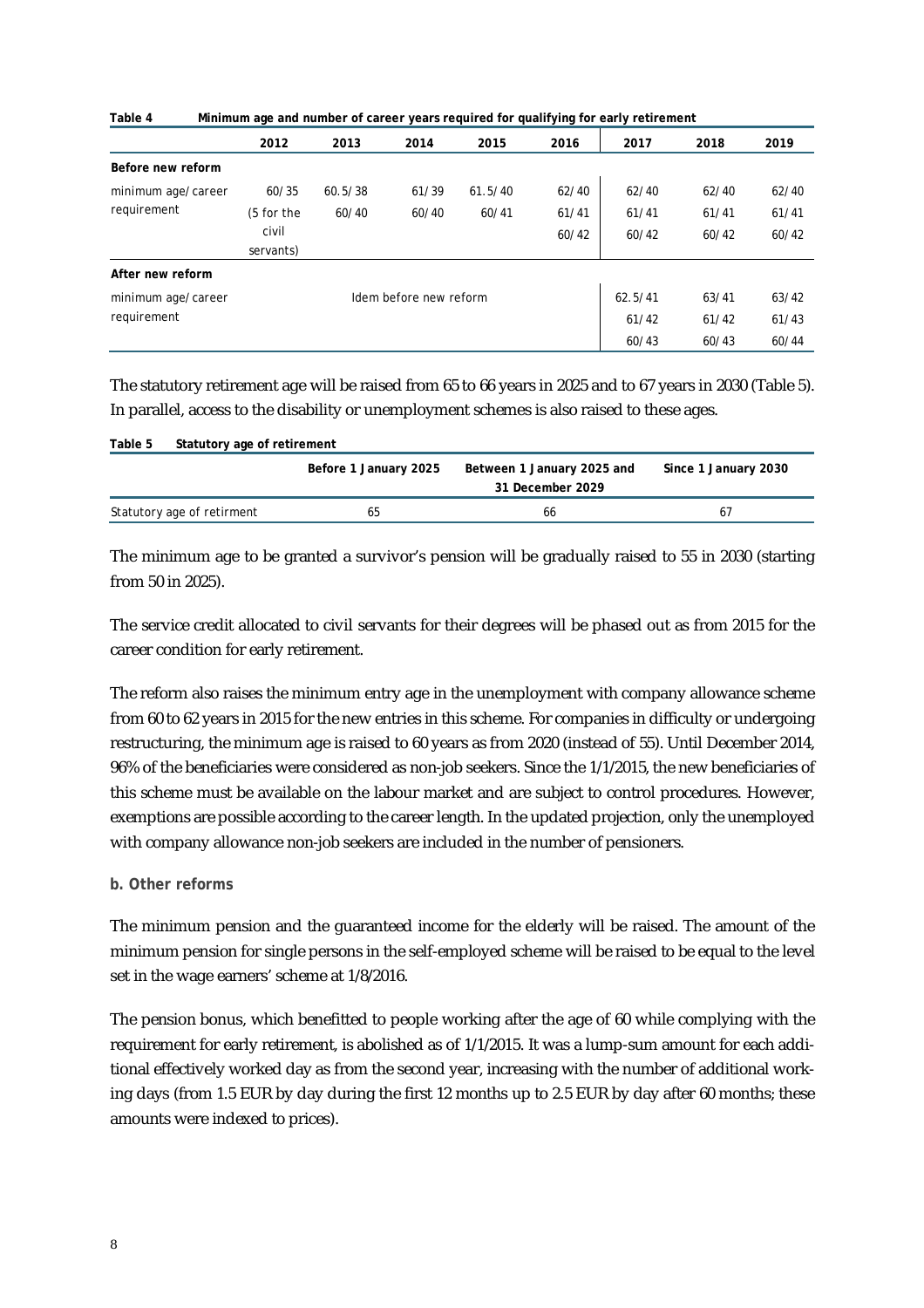A National Pension Committee has been set up to advise the government on the implementation of these pension reforms. This Committee will also investigate how the pension system can be reformed to be more in line with modern society (for instance, reform of non-contributory pension entitlements…). Simultaneously, an Academic Council and a Centre of Expertise have also been created. The Academic Council has the responsibility to provide scientific advice on all pension reform proposals. The Centre of Expertise brings together all the pension knowledge available from administrations and public services institutions. This Centre provides technical assistance to the National Pension Committee, the Academic Council and the Pension Minister(s). The secretariat of the Support Committee of the Centre of Expertise is provided by the Federal Planning Bureau.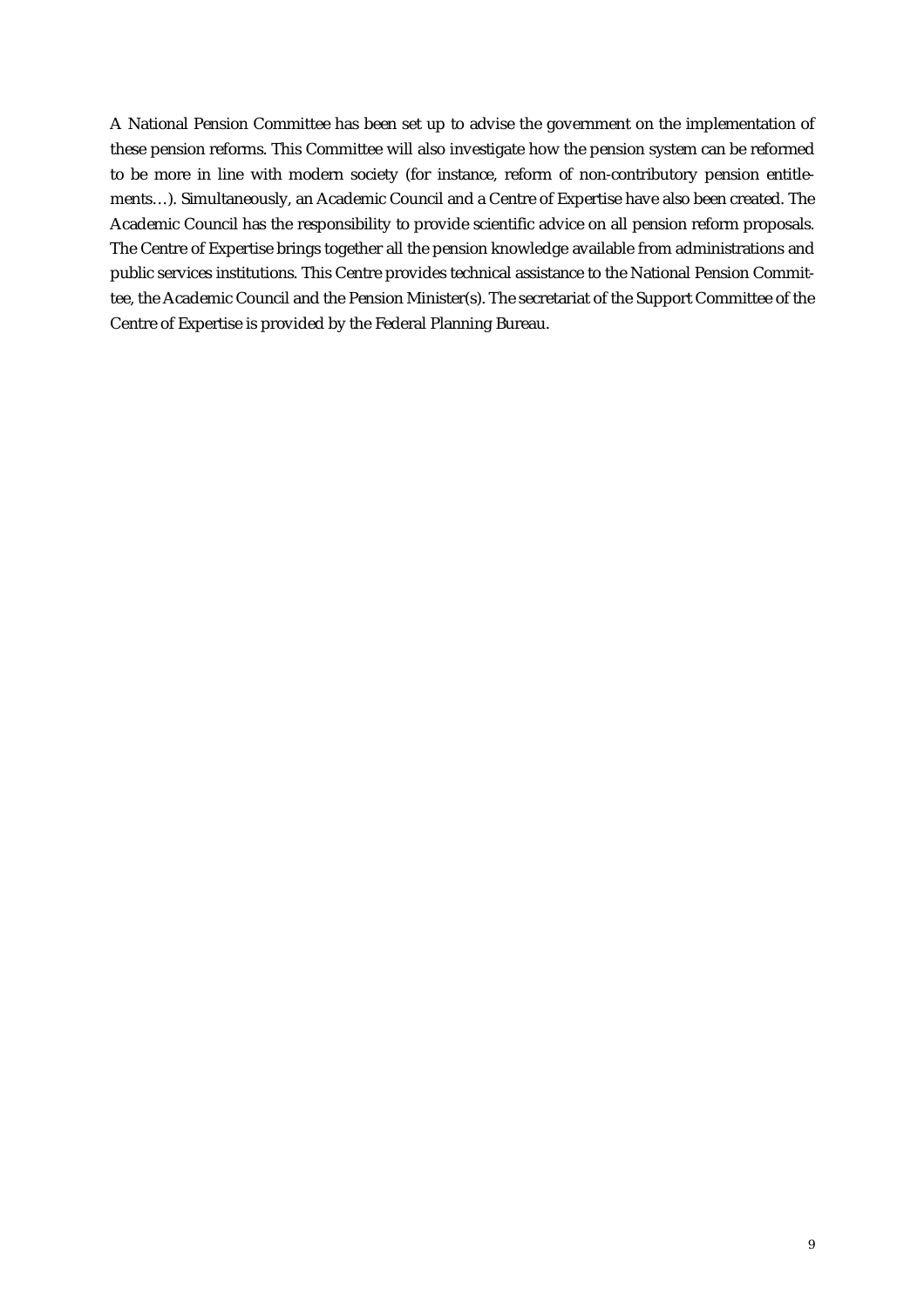#### **Box 2 The shift in the distribution of pensioners by scheme**

Besides the pension reform as such, another new measure with an impact on the future development of public pension expenditure is taken into account in the updated pension projection: the reduction of public employment decided in the framework of the budgetary consolidation measures taken by the new central and state governments for the next five years.

As far as the FPB includes all policy measures in its yearly medium-term projection exercise, the impact of these new budgetary consolidation measures on public employment can be assessed by comparing public employment prospects in the 2014 and 2015 vintages of the FPB medium-term outlook<sup>1</sup>.

In the 2015 outlook, public employment is projected to be 1.9% lower than in the 2014 outlook for 2020, which corresponds to a reduction of 0.4 p.p. of the share of public employment in total employment, projected for the same year.

Since the breakdown of employment between different schemes in the long-term budgetary model replicates these developments until 2020 but does not influence the growth rates of public employment for the period 2021-2060, this measure implies a downward revision of public employment in 2060 of the same order of magnitude (between the AR 2015 pension projection and the updated pension projection). This downward revision is of course compensated by an upward revision of employment in the market sectors, assuming the structural unemployment rate remains unchanged.

As a result, the share of civil servants' pensioners in the total number of pensioners is also reduced in the long run in the updated version of the pension projection in comparison with the AR 2015 pension projection. The pension reform tends to accentuate this decrease due to the stronger impact of the reform on the exit age from public employment than on the exit age from employment in the market sectors.

#### **Share of civil servants' pensioners in total number of pensioners**

*(Difference between the updated and the AR 2015 pension projection – p.p.)*

| <b>2015</b><br>. . | າດາດ<br>ZUZU | 2040 | 2060 |
|--------------------|--------------|------|------|
| - U. .             | - 1          |      | -1   |

The sources of information used for updating the projection of public employment in the FPB medium-term outlook are listed in section 6.3.

1. BUREAU FEDERAL DU PLAN, Perspectives économiques 2014-2019, juin 2014 – FEDERAAL PLANBUREAU, Economische vooruitzichten 2014-2019, juni 2014.

BUREAU FEDERAL DU PLAN, *Perspectives économiques 2015-2020*, mai 2015 – FEDERAAL PLANBUREAU, *Economische vooruitzichten 2015-2020*, mei 2015.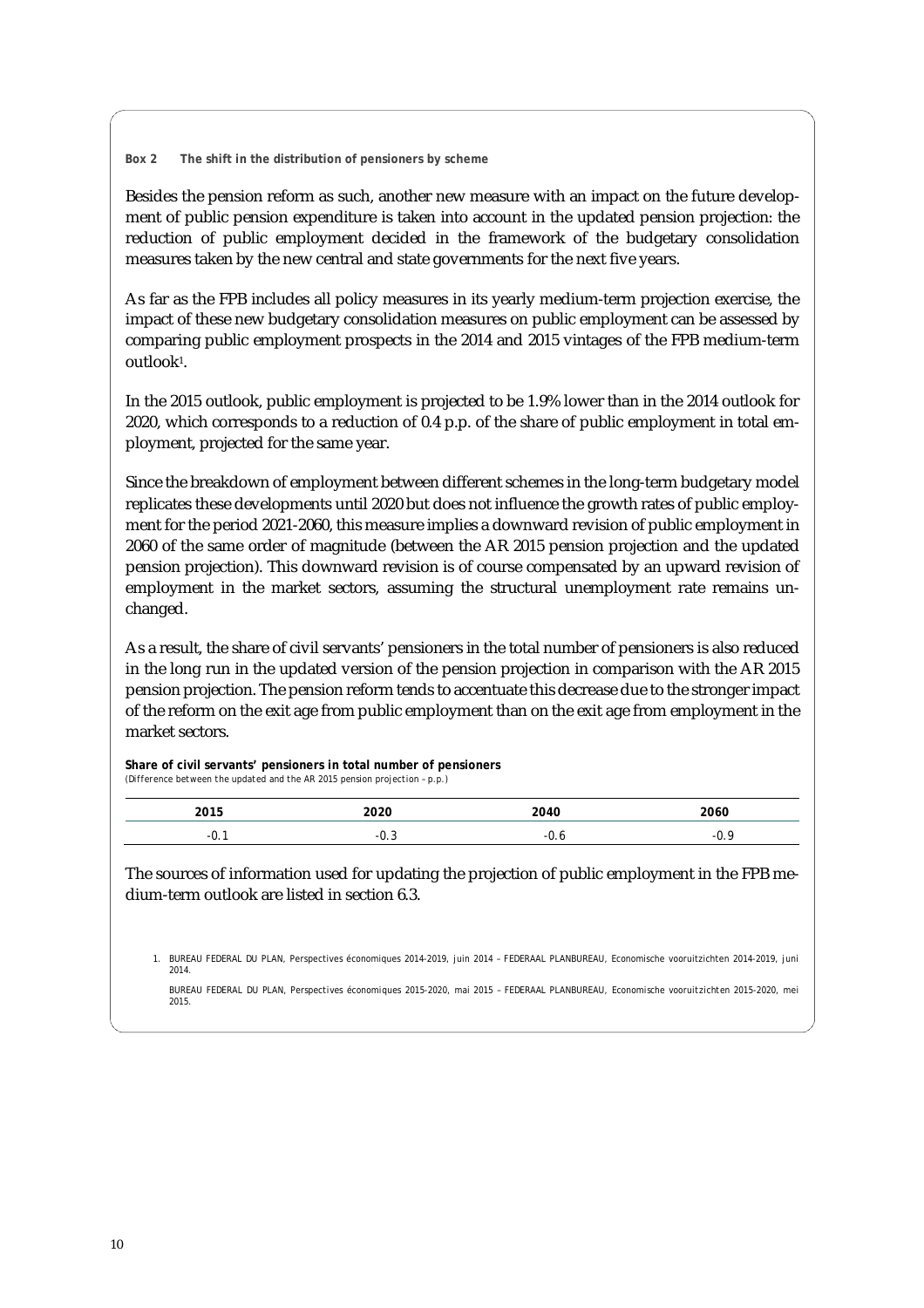#### **1.2.2. The previous reforms**

#### **a. The pension reform of December 2011**

This reform was presented in the updated pension review of July 2012 and included in the 2012 Fiscal Sustainability Report5.

The December 2011 pension reform raised the minimum early retirement age and the minimum number of career years required for eligibility, respectively from 60 to 62 and from 35 (5 years for the civil servants) to 40 years, with a transition period between 2013 and 2016. Exceptions were made for long careers: at cruising speed (as from 2016), people with a 42-year career will still be eligible for early retirement at 60 (and at 61 with a 41-year career).

Due to the reform, some special schemes in the private sector or professions with a specific status (miners and civil aviation flying personnel) which generally have a statutory retirement age under 65 and/or a full career of less than 45 years will be aligned with the general wage earners' scheme after a transition period. Similarly, for special schemes with higher accrual rates in the civil servants' scheme (teachers, magistrates, university professors …), accrual rates will be reduced and career requirements for early retirement will be increased. In the unemployment with company allowance scheme, the minimum career length requirement will be gradually increased to 40 years and the minimum age will be raised to 55 for companies in difficulty or undergoing restructuring.

In addition, reforms were also introduced in the pension calculation. In the wage earners' scheme, the equivalent periods (periods of unemployment, work incapacity, maternity leave, career breaks, professional sickness, work injury…) were valued at a notional wage. Henceforth, some periods (third period of unemployment, some periods of unemployment with company allowance before the age of 60, some periods of career break or time credit) will be valued according to the minimum right per career year as from 1 January 2012. The periods of career break taken into account for pension entitlements will also be limited.

At the same time, in the civil servants' scheme, some periods of career break and of absence after 31 December 2011 will be taken into account for pension rights and calculation for 12 months maximum in the entire career (and no longer 5 years as before). Moreover, the reference wage taken into account for the pension calculation will correspond to the average wage over the last 10 career years and no longer the last 5 years6. However, this does not apply to people who reached the age of 50 on 1 January 2012 (born before 1962).

The abovementioned reform of early retirement made a reform of the bonus system unavoidable, by targeting it to people working longer while complying with the requirements for early retirements. The July 2012 vintage of Belgian pension projections partially anticipated this reform in the schemes in which such a reform was not contradictory with the "constant legislation" assumption, namely in the

<sup>1</sup> <sup>5</sup> European Commission (2012), Fiscal Sustainability Report, European Economy n° 8

The impact of the civil servants' pension calculation based on the last 10 career years is weak, given that the wages of a large number of civil servants do not grow anymore at the end of their careers. Although civil servants benefit from a salary scale increase when being promoted, each scale consists of merely 27 grades. In other words, after 27 career years, the salary remains at the same level for the rest of the career (provided no promotion to a higher salary scale is obtained).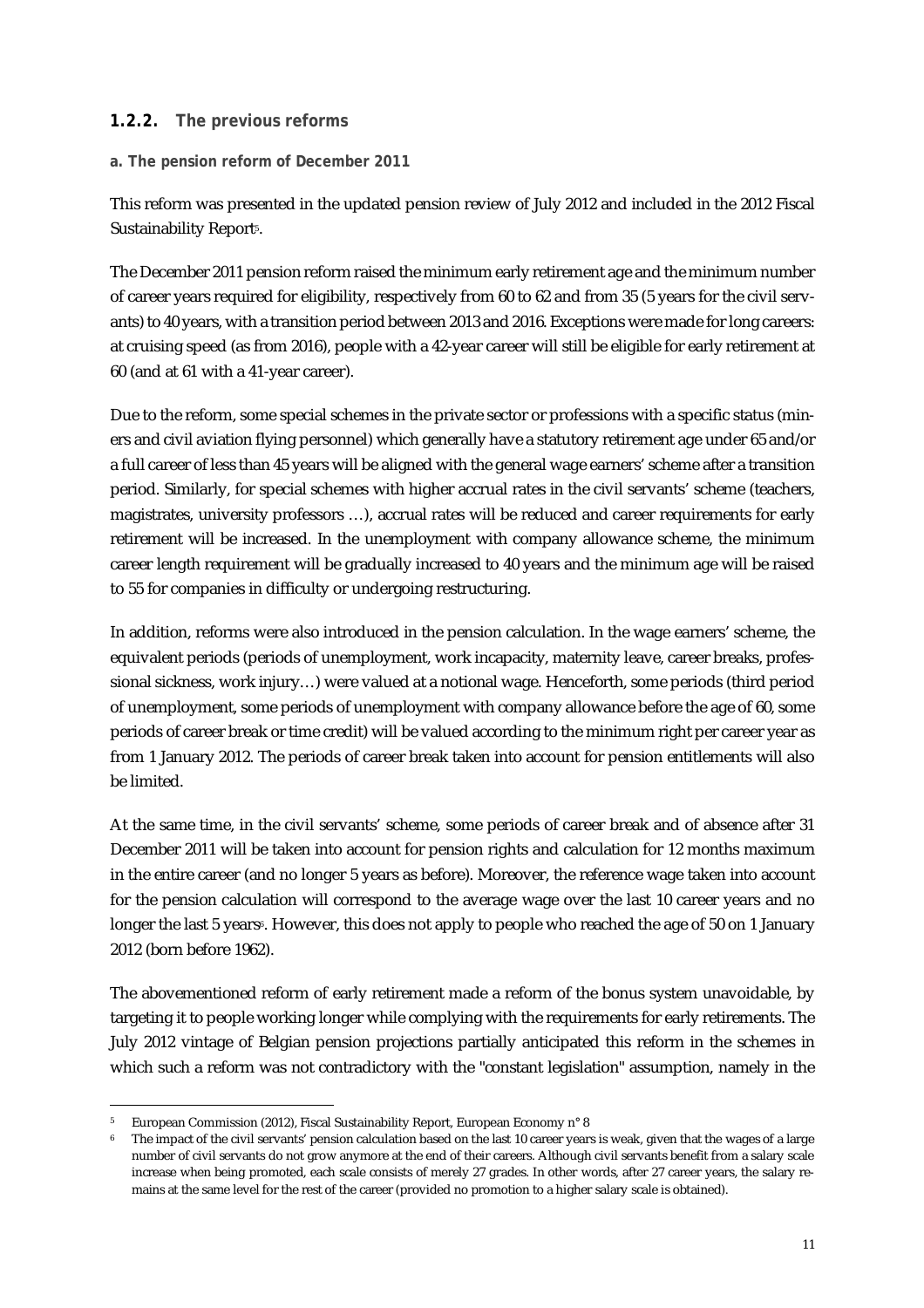wage earners' and self-employed pension schemes. Eventually, the reform of the pension bonus put in place included also the so-called "age supplement" in the civil servants' scheme and was made more strongly dependent on the number of additional working years (see next section about reforms between January 2012 and May 2014).

The initial budget in the wage earners' and self-employed schemes allocated to living standards adjustment was reduced to 60% for the years 2013 and 2014.

#### **b. Reforms between January 2012 and May 2014**

These reforms are included in the 2015 Ageing Report pension projection.

- After a relaxation of the penalty in the self-employed scheme in 2013, the penalty is completely abolished as from 1/1/2014.
- As from 2014, the new pension bonus replaces the old pension bonus in the wage earners' and selfemployed schemes and the age supplement in the civil servants' scheme.
- Spring 2014: reform of the survivor pension. The minimum age to be granted a survivor pension will be 45 as from 2015 and will be gradually raised to 50 in 2025.
- Spring 2014: as from 2015, the last months worked before retiring will be taken into account for the calculation of the pension in the wage earners' and self-employed schemes.

#### **1.2.3. The announced pension reforms (not included in this projection)**

The Government Agreement of October 2014 also announced the introduction of a points-based system as from 2030 for the pension calculation and an automatic adaptation of the career conditions for early and old-age retirement in line with life expectancy. In the civil servants' scheme, the preferential socalled 'tantiemes' (career fraction) should be abolished. For the pension calculation, the service credit could be conditioned by individual social security contributions.

Other measures are part of the Agreement like specific measures for heavy work, the harmonisation of the civil servants' scheme with the wage earners' scheme, more access to the minimum pension, possibility of partial retirement, democratization of the second pillar...

As from 2017, the concrete measures for adjusting the pension schemes (wage earners, self-employed and social assistance) to living standards, which have to respect the financial constraint of the budget by scheme as foreseen by the "Generation Pact", should be translated into fiscal measures. In 2018, 78 million of the welfare budget would not be spent. The practical implementation of these measures and how it will influence pension benefits is not yet decided.

#### **Description of the "constant policy" assumptions used in the projection**

The long-term modelling of the social expenses has been carried out according to the constant policy principle, mainly similar to the constant legislation principle (see section1.1.3). All the measures and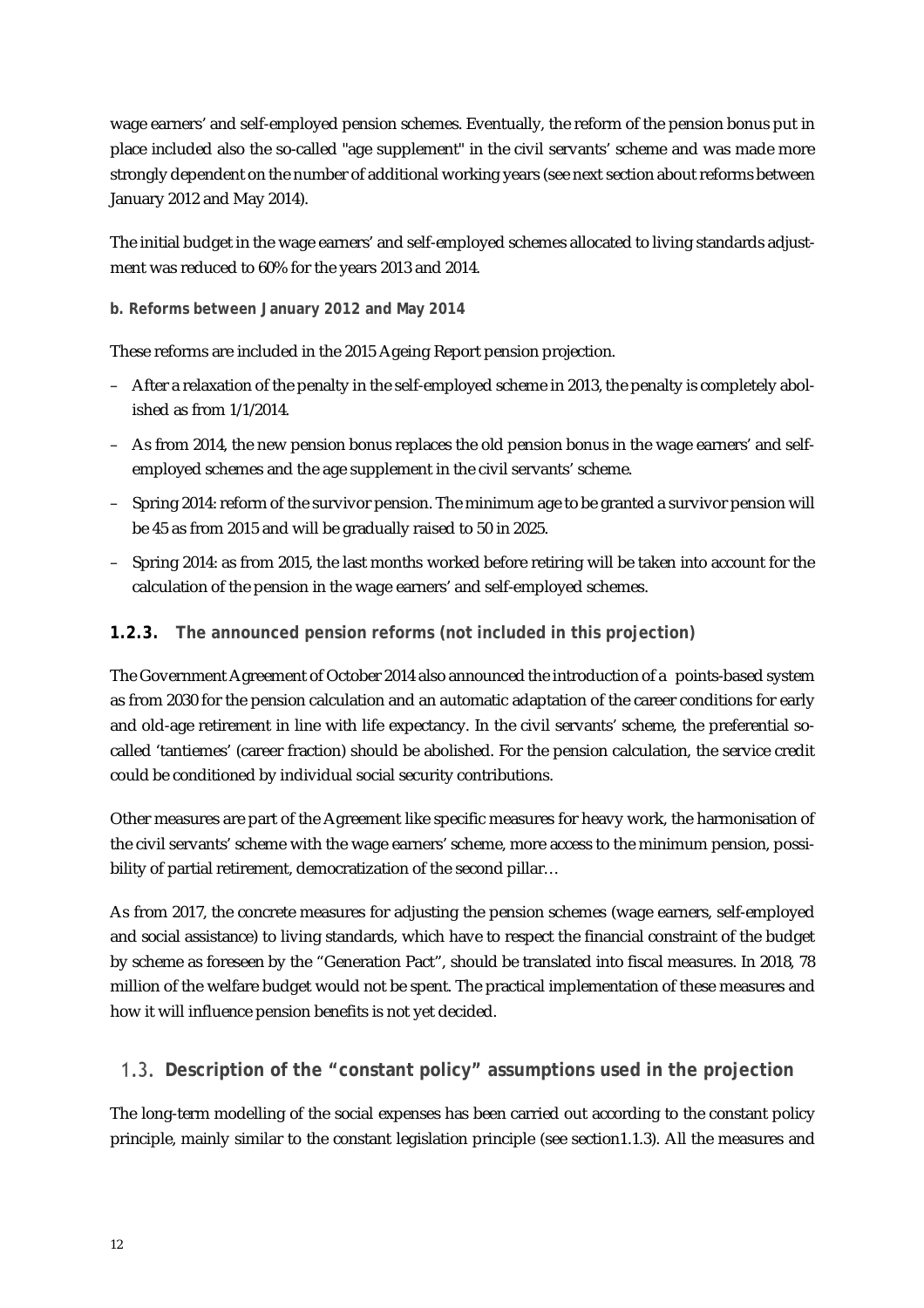reforms already decided by the government until September 2015 are taken into account in the projection (see below).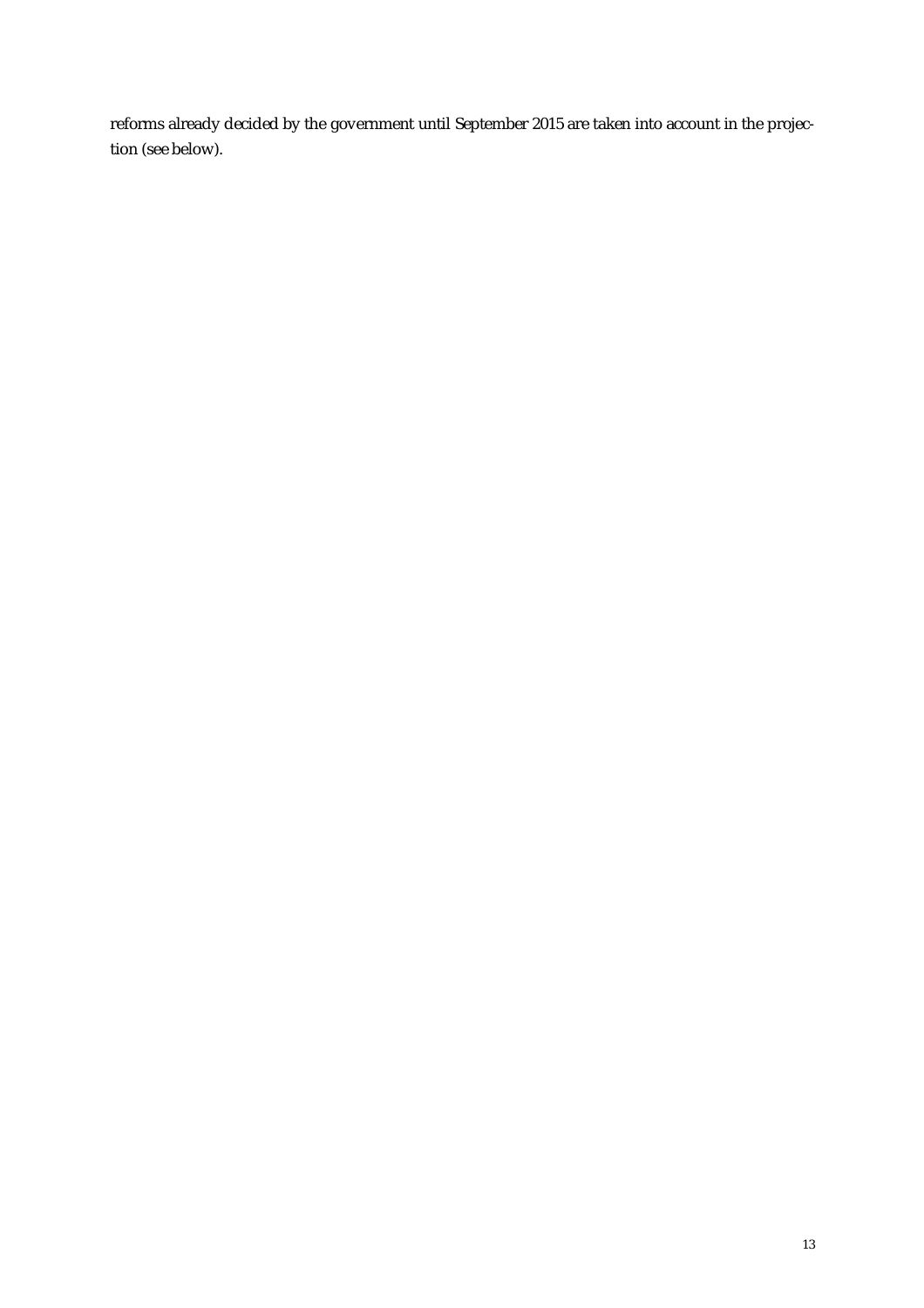## 2. Demographic and labour force projections

### **Demographic development**

The next table presents the evolution of the main demographic variables for Belgium coming from Eurostat's population projection EUROPOP2013, released in March 2014. This projection remains unchanged in comparison with the 2015 Ageing Report. Population is expected to rise from 11.2 million people in 2013 to more than 15.4 million in 2060, i.e. a growth rate of nearly 38% or an annual growth rate of 0.7%. All age groups are contributing to this increase but not to the same extent: the 0-14 group rises by 38% between 2013 and 2060, the working-age population (15-64) by 26% and the group aged 65 and over by 85%. Consequently, the share of the young people remains fairly stable during the projection period while the proportion of persons aged 15-64 and of persons aged 65 and over respectively decreases and increases. This explains the 47% rise of the old-age dependency ratio from 27% in 2013 to almost 40% in 2060. This means that, whilst we had almost 4 working-age people for one person aged 65 and over in 2013, this proportion becomes 2.5 in 2060. The increased ageing of elderly people (80+ compared to 65+) is also important, moving from 30% in 2013 to 37.5% in 2060.

|                                      | 2013  | 2020  | 2030  | 2040  | 2050  | 2060  | Peak year |
|--------------------------------------|-------|-------|-------|-------|-------|-------|-----------|
| Population (in thousands)            | 11203 | 11876 | 12939 | 13966 | 14792 | 15431 | 2060      |
| Population growth rate (in %)        | 0.7   | 0.9   | 0.8   | 0.7   | 0.5   | 0.4   | 2022      |
| Old-age dependency ratio (65+/15-64) | 27.1  | 29.7  | 34.7  | 37.2  | 37.9  | 39.9  | 2060      |
| Ageing of the elderly $(80+/65+)$    | 30.0  | 28.8  | 28.5  | 33.5  | 38.0  | 37.5  | 2052      |
| Men - Life expectancy at birth       | 77.8  | 78.9  | 80.5  | 82.0  | 83.3  | 84.6  | 2060      |
| Men - Life expectancy at 65          | 17.6  | 18.4  | 19.4  | 20.4  | 21.3  | 22.2  | 2059      |
| Women - Life expectancy at birth     | 82.9  | 84.0  | 85.3  | 86.6  | 87.8  | 88.9  | 2060      |
| Women - Life expectancy at 65        | 21.1  | 21.8  | 22.8  | 23.8  | 24.7  | 25.6  | 2060      |
| Men - Survivor rate at 65+           | 84.7  | 86.4  | 88.4  | 90.1  | 91.6  | 92.8  | 2060      |
| Men - Survivor rate at 80+           | 54.6  | 58.5  | 63.6  | 68.3  | 72.4  | 76.1  | 2060      |
| Women - Survivor rate at 65+         | 91.1  | 92.1  | 93.3  | 94.3  | 95.1  | 95.8  | 2060      |
| Women - Survivor rate at 80+         | 71.7  | 74.6  | 78.2  | 81.4  | 84.1  | 86.5  | 2060      |
| Net migration (in thousands)         | 61.2  | 80.2  | 80.9  | 69.8  | 46.8  | 42.1  | 2026      |
| Net migration over population change | 0.8   | 0.8   | 0.8   | 0.7   | 0.7   | 0.7   | 2014      |

| Table 6 | Main demographic variables evolution |  |
|---------|--------------------------------------|--|
|         |                                      |  |

Source: European Commission services based on Eurostat EUROPOP2013 data

The gain in life expectancy at birth is 6.8 years for men and 6 years for women between 2013 and 2060, reducing the gap between men and women from 5.1 years in 2013 up to 4.3 years in 2060. Life expectancy at 65 increases by around 4.5 years for both men and women between 2013 and 2060, keeping the gap unchanged between men and women during the projection period. The survivor rates or the proportions of people who will survive the next year increase during the projection period due to gains in life expectancy.

The projected net migration flow increases to reach 80 000 people in the 2030s then declines to 42 000 people in 2060, still a significant flow. The large increase of the total population is mainly due to this net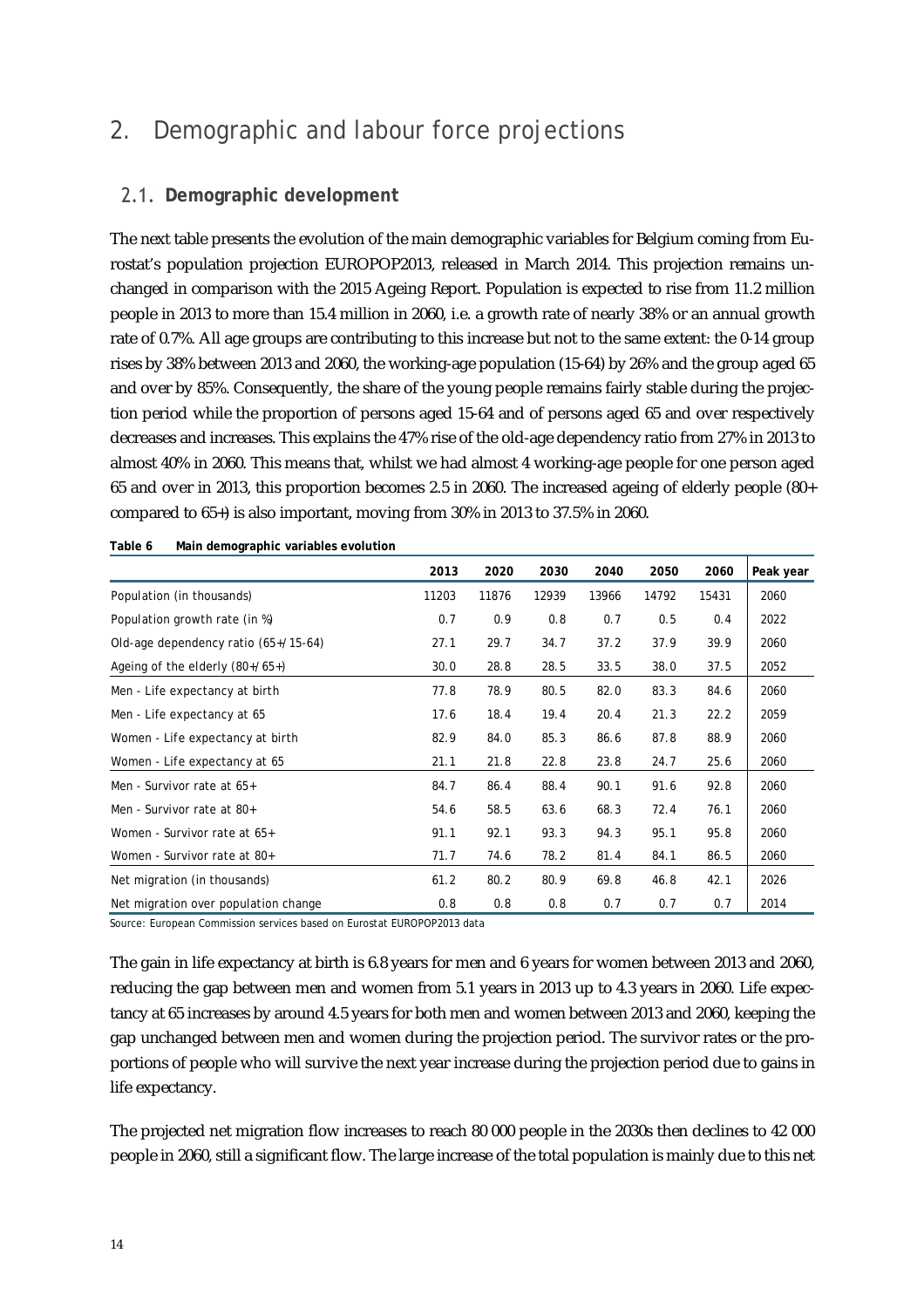migration flow, amounting to between 70 and 80% (see the ratio of net migration to the variation of the total population).

The next graph shows the proportions of age groups as shares of the total population or the age pyramid by gender for 2013 and 2060. It should be noted that it does not really look like a pyramid in 2013 and it has more the form of a tube in 2060.



This graph shows that the age structure of the Belgian population is due to largely change. Up to the age of 19 years, the proportions do not really change between 2013 and 2060, for both men and women. From the age of 20 up to 59, the proportions of these age groups decrease between 2013 and 2060. Consequently, the shares of the 60+ sharply increase during the projection period.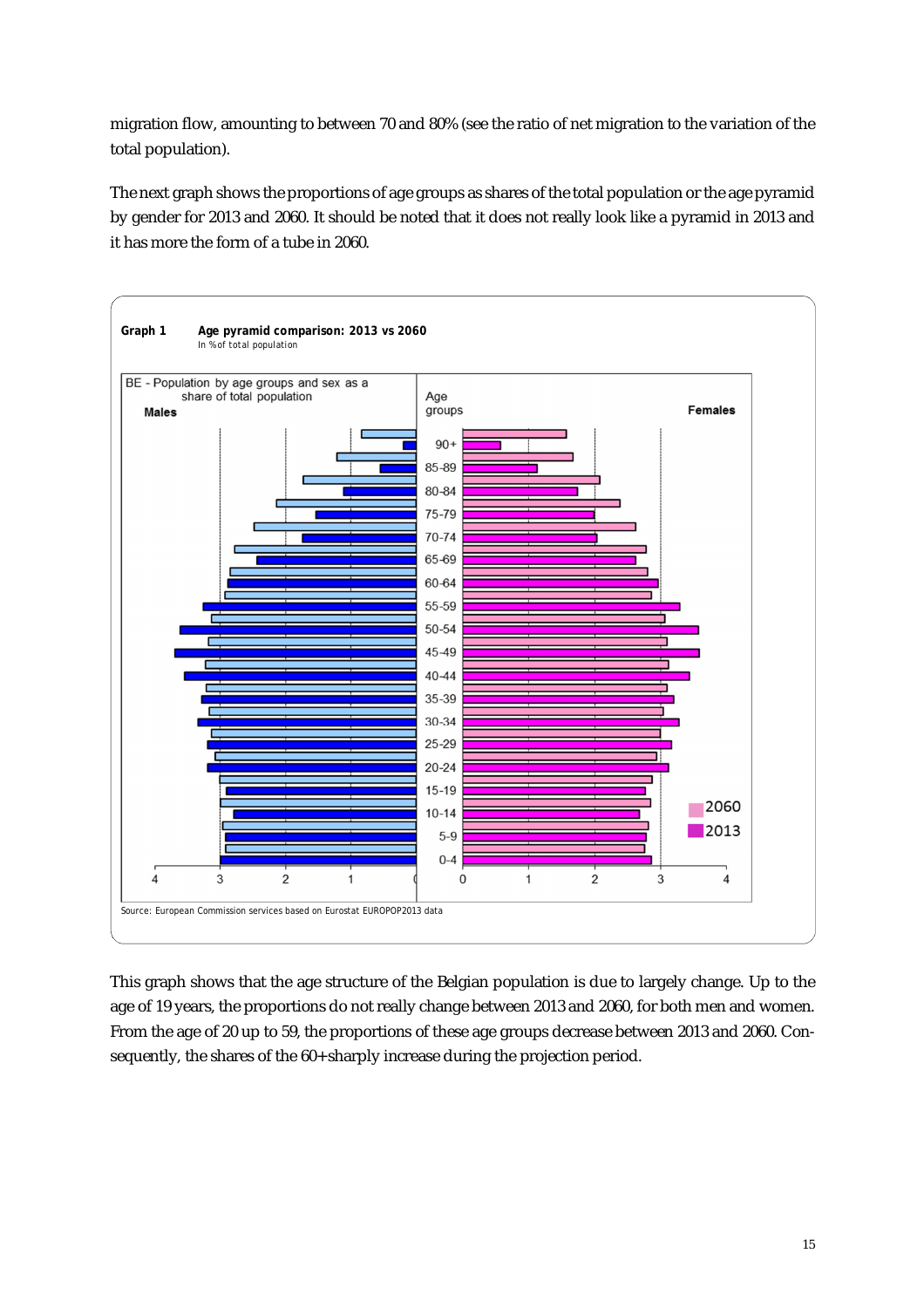#### **Box 3 EUROPOP2013 and EUROPOP2010 compared: the projected total population for Belgium revised upwards.**

The projected total population for Belgium in 2060 is much higher in the 2014 vintage of the EUROSTAT projections than in the 2011 vintage (15.4 million in EUROPOP2013 vs. 13.5 million in EUROPOP2010). The difference (+2.0 million) is partially attributable to a higher population figure at the starting year (2013) in the new projection than the projected population figure in EUROPOP2010 for the same year (11.162 million vs. 11.005 million), but mostly to a much stronger increase during the projection period (+4.2 million instead of + 2.4. million for the period 2013-2060). The latter is explained by much higher net migration flows in the new projection than in the previous one. The dynamics of migration in the medium term is inflated in the new EUROSTAT approach that consists in taking recent trends into account: the projected net migration climbs to + 82 000 in 2025 (0.66% of total population) while it was projected at + 44 000 in 2025 (0.37% of the total population) in EUROPOP2010.

Note that EUROPOP2013 takes into account the EUROSTAT recommended definition of population ("usual resident population") which includes a group of residents who were not included in EUROPOP2010, namely the asylum-seekers registered in the so-called "waiting register". This change in definition explains, among others, the higher level of the total population in 2013 for EUROPOP2013 compared to EUROPOP2010, while the net migration in the base year (2010 in EUROPOP2010 and 2013 in EUROPOP2013) is practically identical in both exercises (around 61 000).

It is worth noting that the difference between EUROSTAT and national projections is much larger with EUROPOP 2013 than with EUROPOP 2010. Two factors explain this difference:

- 1. The official national definition of the population of the Kingdom of Belgium (Act of 24 May 1994, article 4) does not allow to take the "waiting register" into account and it is not excluded, although impossible to establish, that emigration could be underreported in the "waiting register", and therefore underestimated to some extent in EUROPOP2013.
- 2. In addition, the dynamics of net migration in the medium term notably takes into account recent restrictive policy measures aimed at containing immigration flows.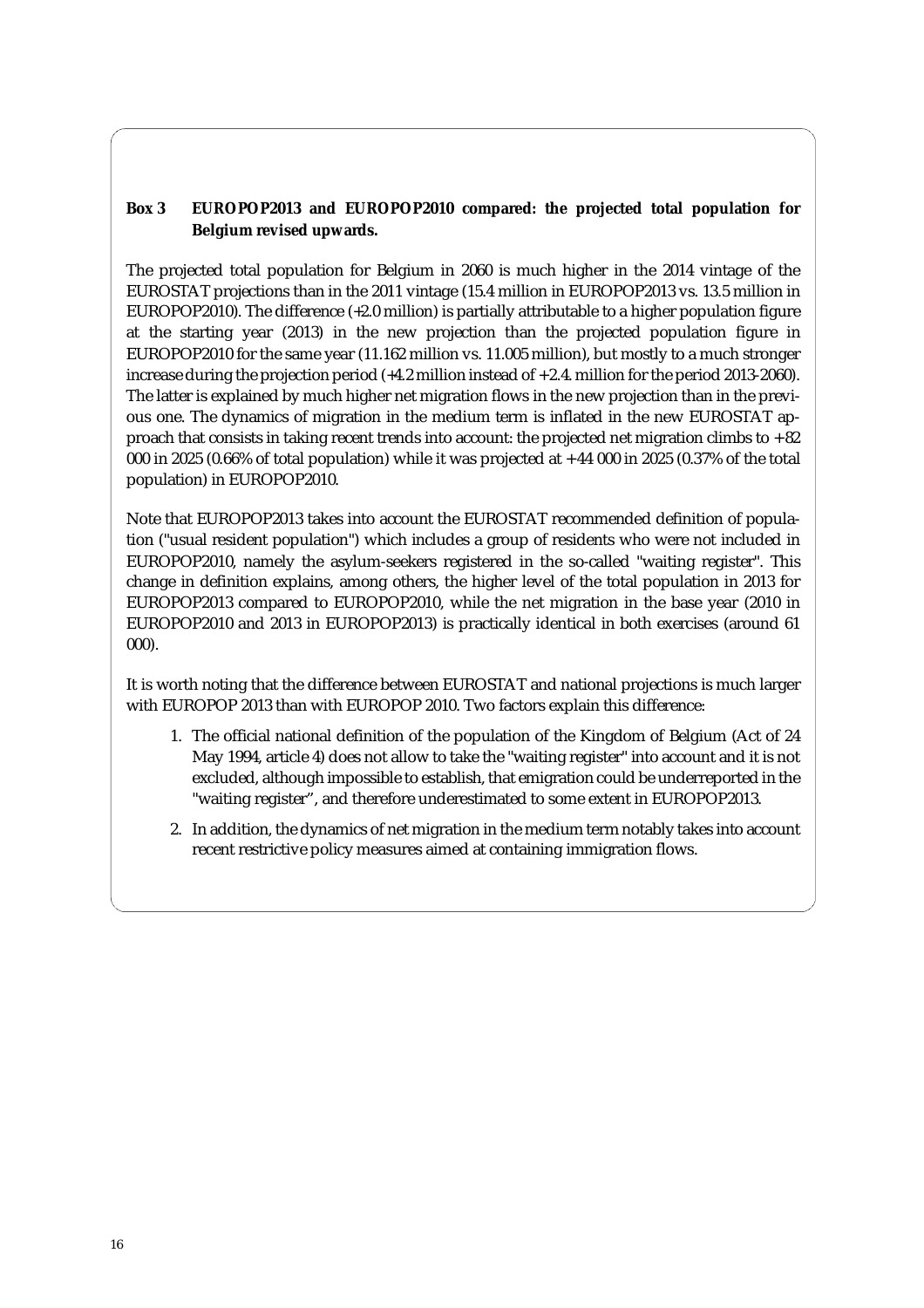### **Labour force**

Following the baseline assumptions of the European Commission for Belgium updated with the 2015 pension reform, using the cohort simulation model (CSM), the total participation rate (20-64) is expected to increase from 73.3% in 2013 to 78.3% in 2060, i.e. +5 percentage points of which 2.3 percentage points result from the reform. As without the reform, the participation rate of the 25-54 remains almost unchanged in the projection while that of the young people (20-24) slightly increases by 1.5 percentage point. In the updated projection, the participation rate of the age group 55-64 substantially rises by 23.2 percentage points between 2013 and 2060 of which 11.2 percentage points come from the 2015 pension reform. Therefore, the employment rate of the age group 55-64 also largely increases. The participation rate of the age group 65-74 is also boosted with an increase by 8 percentage points between 2013 and 2060 (of which 6.3 percentage points result from the reform). The median age of the labour force increases by one year during the projection period.

**Table 7 Participation rate, employment rate and share of workers for the age groups 55-64 and 65-74 – Updated projection of November 2015** 

| -                                                     |      |      |      |      |      |      |              |
|-------------------------------------------------------|------|------|------|------|------|------|--------------|
|                                                       | 2013 | 2020 | 2030 | 2040 | 2050 | 2060 | Peak<br>year |
| Labour force participation rate 55-64                 | 44.0 | 58.0 | 66.8 | 68.1 | 67.3 | 67.2 | 2038         |
| Employment rate 55-64                                 | 41.6 | 55.2 | 63.8 | 65.1 | 64.3 | 64.2 | 2038         |
| Share of workers aged 55-64 on the total labour force | 94.6 | 95.1 | 95.6 | 95.6 | 95.6 | 95.6 | 2041         |
| Labour force participation rate 65-74                 | 3.5  | 3.8  | 9.6  | 11.2 | 11.6 | 11.5 | 2047         |
| Employment rate 65-74                                 | 3.4  | 3.7  | 9.4  | 11.0 | 11.4 | 11.2 | 2047         |
| Share of workers aged 65-74 on the total labour force | 98.7 | 98.3 | 98.0 | 98.1 | 98.0 | 98.1 | 2013         |
| Median age of the labour force                        | 40.0 | 40.0 | 41.0 | 41.0 | 41.0 | 41.0 | 2023         |

Source: European Commission services (November 2015)

The next two tables present the evolution of the working career duration and of the life spent at retirement for both men and women. The average contributory period comes from the results of the pension questionnaire that each country has to provide. All other indicators are calculated by the Commission: average effective entry age to labour market (exit age from the labour market), duration of retirement as the difference between the life expectancy at average effective exit age and the average effective exit age itself, percentage of adult life spent at retirement as the ratio between the duration of retirement and the life expectancy minus 18 years, early/late exit in the specific year as the ratio of those who retired and are aged less than the statutory retirement age (67 in Belgium from 2030) to those who retired and are aged more than the statutory retirement age.

It must be noted that the average contributory period (Belgian pension questionnaire) and the average effective working career (Commission CSM) are not comparable, neither in level nor in evolution. In the calculation of pension expenditure, the average contributory period represents in year t the past career of new pensioners in year t. That explains the lower level of contributory period for women than for men at the starting year.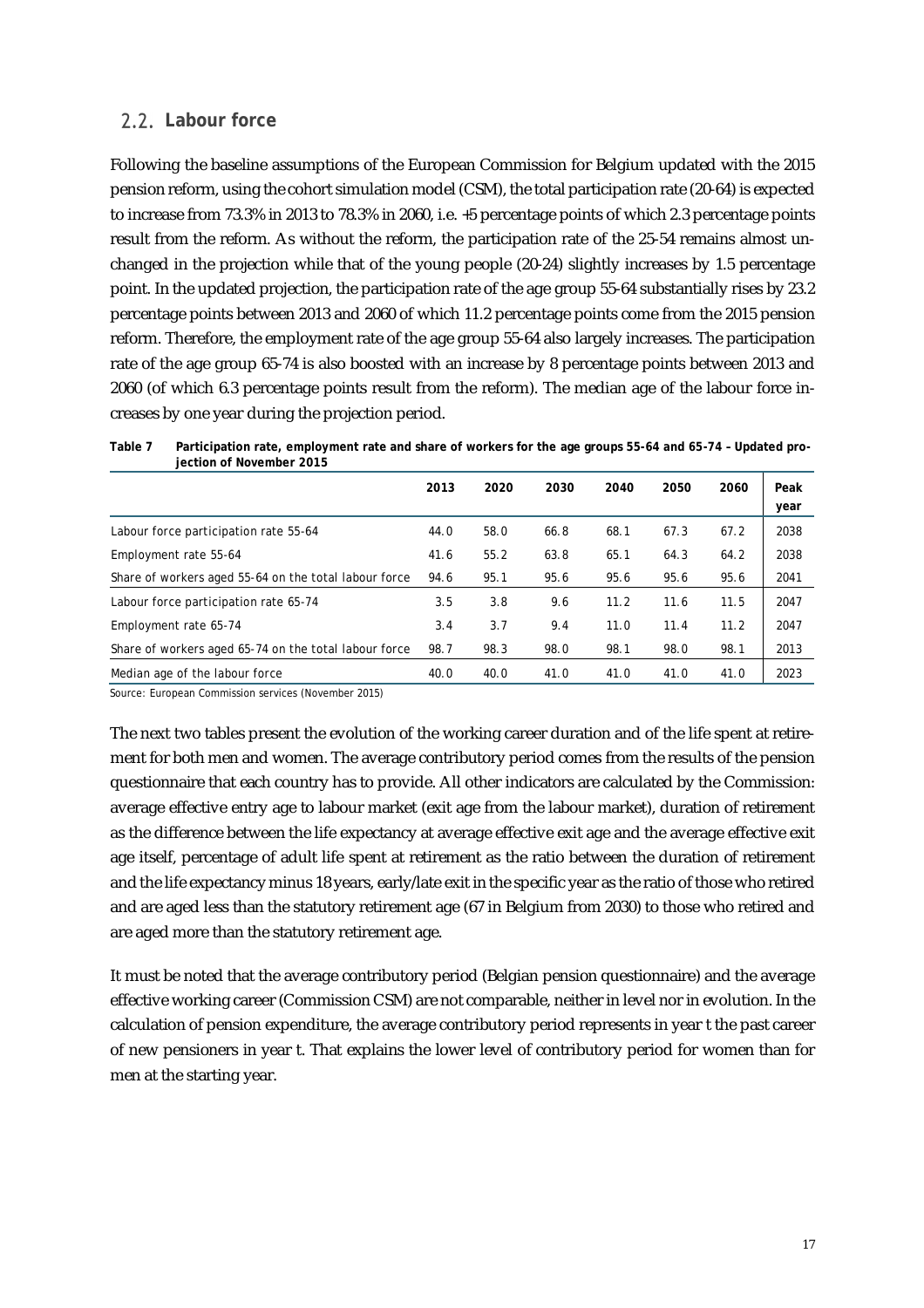|                                                          | 2013  | 2020 | 2030 | 2040 | 2050 | 2060 | Peak |
|----------------------------------------------------------|-------|------|------|------|------|------|------|
|                                                          |       |      |      |      |      |      | year |
| Average effective entry age (CSM) (I)                    | 23.4  | 22.9 | 22.9 | 22.9 | 22.9 | 22.9 | 2013 |
| Average effective exit age (CSM) (II)                    | 62.0  | 63.4 | 64.3 | 64.3 | 64.3 | 64.3 | 2031 |
| Average effective working career (CSM) (II) -<br>(1)     | 38.6  | 40.5 | 41.4 | 41.4 | 41.4 | 41.4 | 2031 |
| Contributory period                                      | 40.1  | 39.9 | 35.9 | 41.3 | 41.3 | 41.2 | 2043 |
| Contributory period/Average working career               | 103.8 | 98.5 | 86.7 | 99.7 | 99.7 | 99.5 | 2013 |
| Duration of retirement                                   | 19.9  | 19.9 | 20.2 | 21.2 | 22.2 | 23.1 | 2060 |
| Duration of retirement/average working ca-<br>reer (CSM) | 51.5  | 49.1 | 48.8 | 51.2 | 53.6 | 55.8 | 2060 |
| Percentage of adult life spent at retirement             | 31.1  | 30.5 | 30.4 | 31.4 | 32.4 | 33.3 | 2060 |
| Early/late exit                                          | 1.1   | 1.2  | 1.6  | 1.3  | 0.8  | 1.5  | 2028 |

**Table 8 Labour market entry age, exit age and expected duration of life spent at retirement - Men**

Source: European Commission services (November 2015)

The average effective working career calculated by the CSM reflects the difference between the average effective entry age in year t in the labour market and the average effective exit age in year t from the labour market. It does not reflect the past career of the new pensioners useful to calculate pension expenditure. For instance, a woman who retires in 2013 at the age of 62.9 (average exit age CSM in 2013) did not necessarily started her career at 24.2 (average entry age CSM in 2013) and she has most probably not worked during 38.7 years (average working career CSM in 2013), considering the past evolution of the female participation rate. It must be noted that the evolution of the average effective exit age could result from composition effect.

| .                                                        |      |      |      |      |      |      |              |
|----------------------------------------------------------|------|------|------|------|------|------|--------------|
|                                                          | 2013 | 2020 | 2030 | 2040 | 2050 | 2060 | Peak<br>year |
| Average effective entry age (CSM) (I)                    | 24.2 | 24.1 | 24.1 | 24.1 | 24.1 | 24.1 | 2013         |
| Average effective exit age (CSM) (II)                    | 62.9 | 63.6 | 64.3 | 64.3 | 64.3 | 64.3 | 2030         |
| Average effective working career<br>$(CSM)$ $(II) - (I)$ | 38.7 | 39.5 | 40.3 | 40.3 | 40.3 | 40.3 | 2030         |
| Contributory period                                      | 35.0 | 36.9 | 34.8 | 40.1 | 40.1 | 40.0 | 2035         |
| Contributory period/Average working<br>career            | 90.5 | 93.3 | 86.4 | 99.5 | 99.5 | 99.3 | 2035         |
| Duration of retirement                                   | 22.8 | 22.6 | 23.7 | 24.6 | 25.6 | 26.5 | 2060         |
| Duration of retirement/average<br>working career         | 58.9 | 57.2 | 58.8 | 61.1 | 63.5 | 65.8 | 2060         |
| Percentage of adult life spent at re-<br>tirement        | 33.7 | 33.1 | 33.8 | 34.7 | 35.6 | 36.4 | 2060         |
| Early/late exit                                          | 1.5  | 1.5  | 1.6  | 1.4  | 0.8  | 1.2  | 2013         |

**Table 9 Labour market entry age, exit age and expected duration of life spent at retirement - Women**

Source: European Commission services (November 2015)

Without reform, the contributory period depends on the participation profile of the generation, based on historical data regarding participation rates by 5-year age group, i.e. a decreasing contributory period for men due to an extension of education years and an increasing contributory period for women due to a decline of career breaks. In the updated projection, the contributory period increases for men and women, respectively by 1.1 year and 5 years between 2013 and 2060.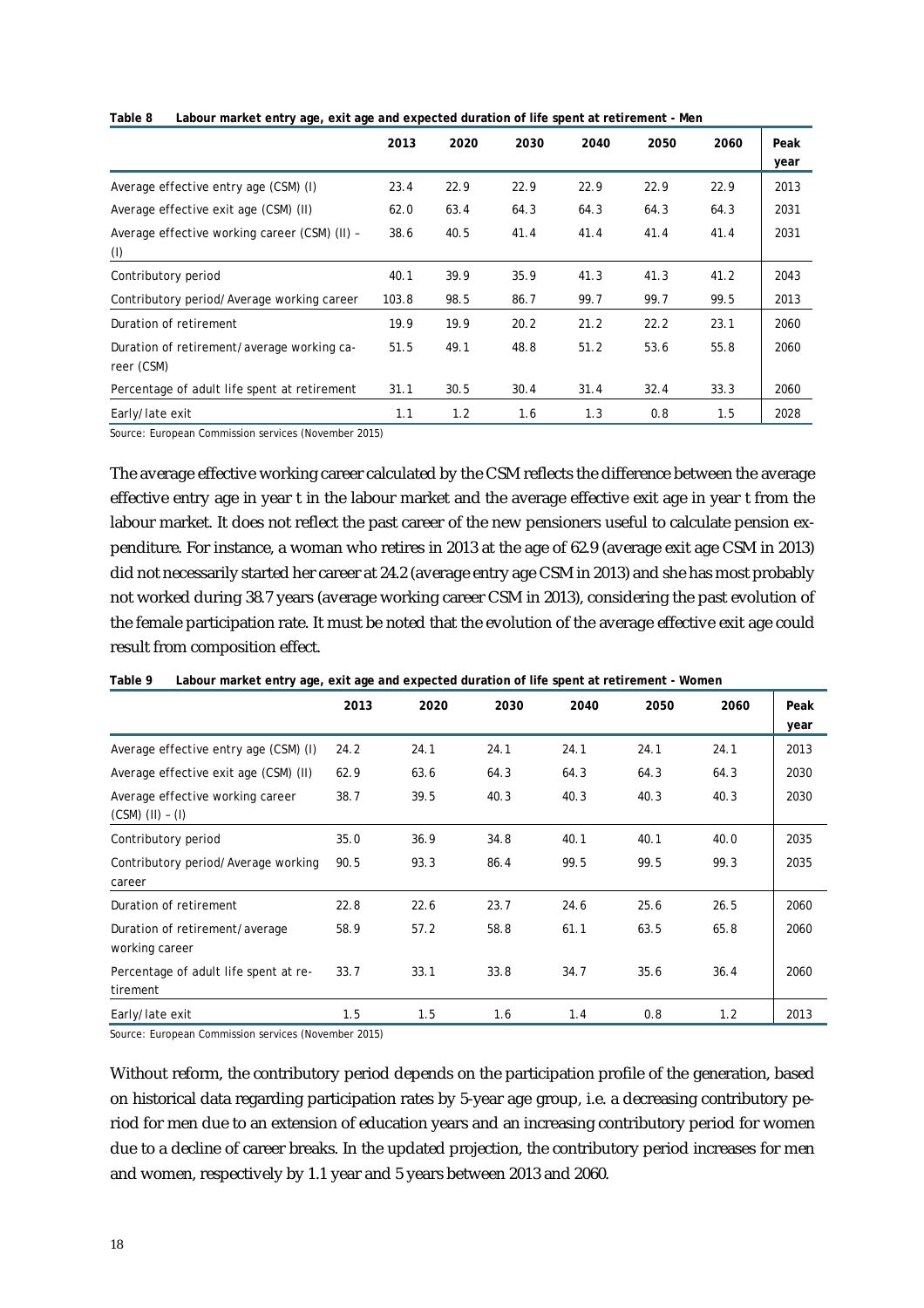The number of years spent in retirement by men is expected to rise from 20 years in 2013 to 23 years in 2060 due to gains in life expectancy. Consequently, the share of adult life spent at retirement increases from 31% in 2013 to 33% in 2060 for men. The duration of retirement for women increases by 3.7 years between 2013 and 2060 because of the rise in life expectancy. The female share of adult life spent at retirement would increase from 34% in 2013 to 36% in 2060.

#### **Box 4 Assumptions on structural unemployment, labour productivity and potential GDP**

To complete the scenarios elaborated by the European Commission, assumptions about the structural unemployment rate, the labour productivity growth and consequently the potential GDP growth should be mentioned.

Concerning the unemployment rate, the actual unemployment rate is assumed to converge to NAWRU rate by 2018 corresponding to the closure of the output gap. Afterwards, the NAWRU rate is assumed to gradually converge to an Anchor which is a country-specific value for the NAWRU, calculated assuming that non-structural variables are set at their average value and that structural variables remain unchanged at their last observed value. Given these assumptions, the unemployment rate for Belgium decreases from 8.5% in 2013 (Eurostat definition) to 7.4% around 2030 and then remains stable.

To project potential GDP over the long term, a production function is used. GDP growth results from the evolution of the employment and the labour productivity. In the long term, the growth of labour force leads the growth of employment. The evolution of the labour productivity results from the total factor productivity and the capital stock per worker. With respect to total factor productivity, the baseline scenario presents a convergence to a TFP growth rate of 1% by 2036 for Belgium. With regard to capital deepening, the capital to labour ratio is assumed constant in the long run (from 2031 onwards), which leads to a capital deepening contribution round 0.5%, and a total labour productivity of 1.5% per year in the long term. As a result, the potential GDP growth rate for Belgium is 1.9% per year between 2013 and 2060, with a 1.2% growth of labour productivity and a 0.6% growth of employment.

| Average annual growth rate in % | 2013-2030 | 2030-2060 | 2013-2060 |
|---------------------------------|-----------|-----------|-----------|
| Labour productivity             | 0.7       | 1.5       | 1.2       |
| Employment                      | 0.9       | 0.5       | 0.6       |
| GDP                             | 1.7       | 2.0       | 1.9       |

Source: European Commission, AWG baseline assumptions for Belgium, Updated version of November 2015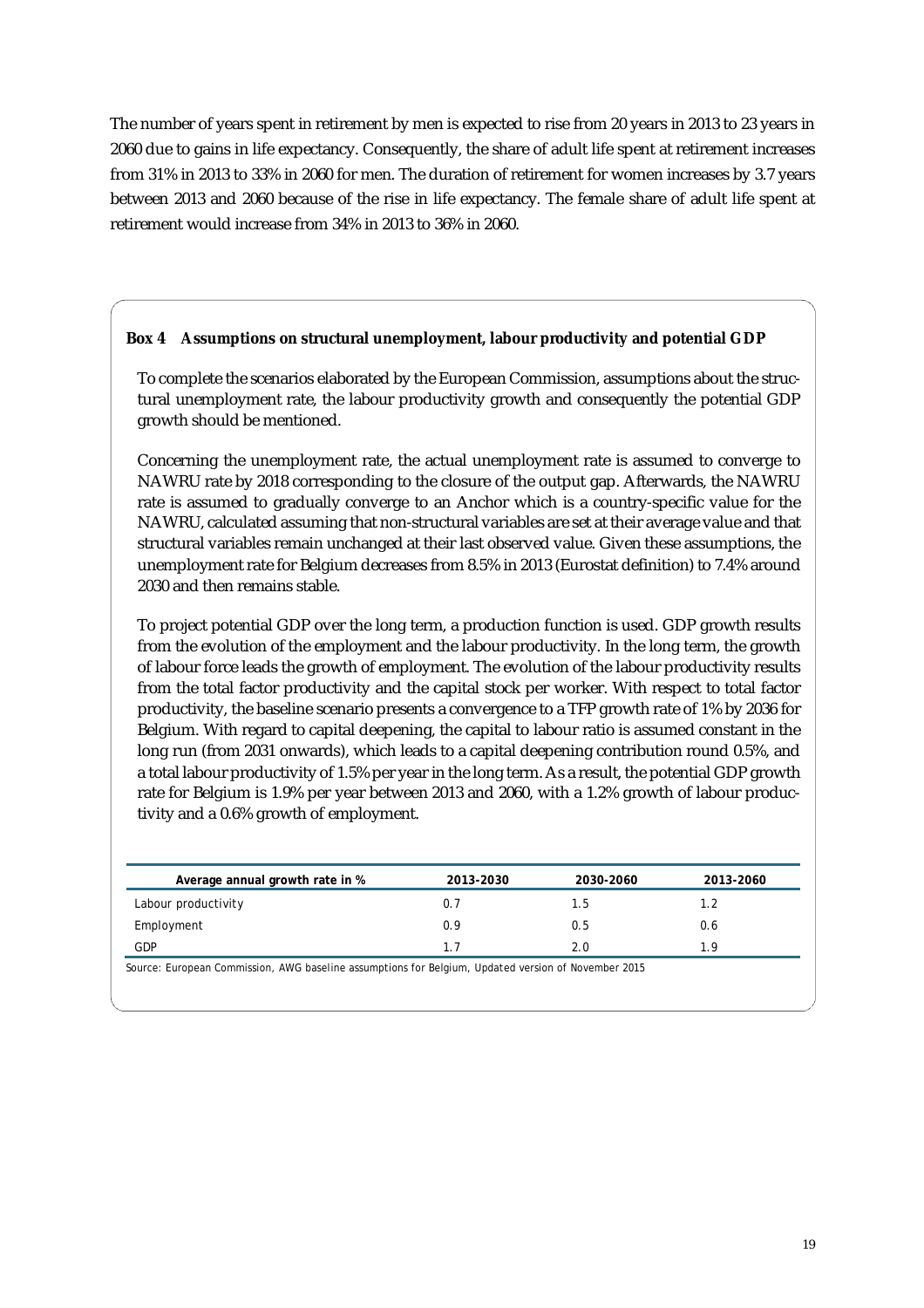## 3. Pension projection results

### **Extent of the coverage of the pension schemes in the projections**

The Belgian pension projection covers the statutory public pension scheme (first pillar) which comprises the three main pension schemes: the unemployment with company allowance scheme, the assistance scheme (guaranteed income for elderly persons) and the disability benefits, according to the AWG definition of pension expenditure. The second and the third pillars have not yet been introduced into the model, given, on the one hand, a lack of reliable and detailed data, and, on the other, the relatively marginal importance of those schemes (see Table 1).

The table below shows the pension expenditure in % of GDP between 2006 and 2013, according to Eurostat's ESSPROS database and data provided by Belgium to the Ageing Working Group.

|    | % of GDP                                                              |      |      |      |      |      |      |      |
|----|-----------------------------------------------------------------------|------|------|------|------|------|------|------|
|    |                                                                       | 2005 | 2006 | 2007 | 2008 | 2009 | 2010 | 2011 |
| 1. | Eurostat total pension expenditure                                    | 11.2 | 11.1 | 10.7 | 11.4 | 12.2 | 12.1 | 12.4 |
| 2. | Eurostat public pension expenditure                                   | 10.8 | 10.7 | 10.4 | 11.0 | 11.8 | 11.8 | 12.0 |
| 3. | Public pension expenditure AWG                                        | 10.1 | 10.0 | 10.0 | 10.4 | 11.1 | 11.1 | 11.3 |
| 4. | Difference (2-3)                                                      | 0.7  | 0.7  | 0.4  | 0.6  | 0.7  | 0.6  | 0.7  |
|    | = benefits for handicapped persons and for oc-<br>cupational diseases | 0.7  | 0.7  | 0.4  | 0.6  | 0.7  | 0.6  | 0.7  |

**Table 10 Eurostat (ESSPROS) vs Ageing Working Group definition of pension expenditure** 

Source: European Commission services and Belgian pension questionnaire

The difference between the Eurostat's ESSPROS database and data provided by Belgium to the Ageing Working Group lies in the disability function. Eurostat's ESSPROS public expenditure for disability registers the expenses for occupational diseases and all expenses related to handicapped persons while that is not the case in the database used for AWG (according to the AWG definition of disability pensions).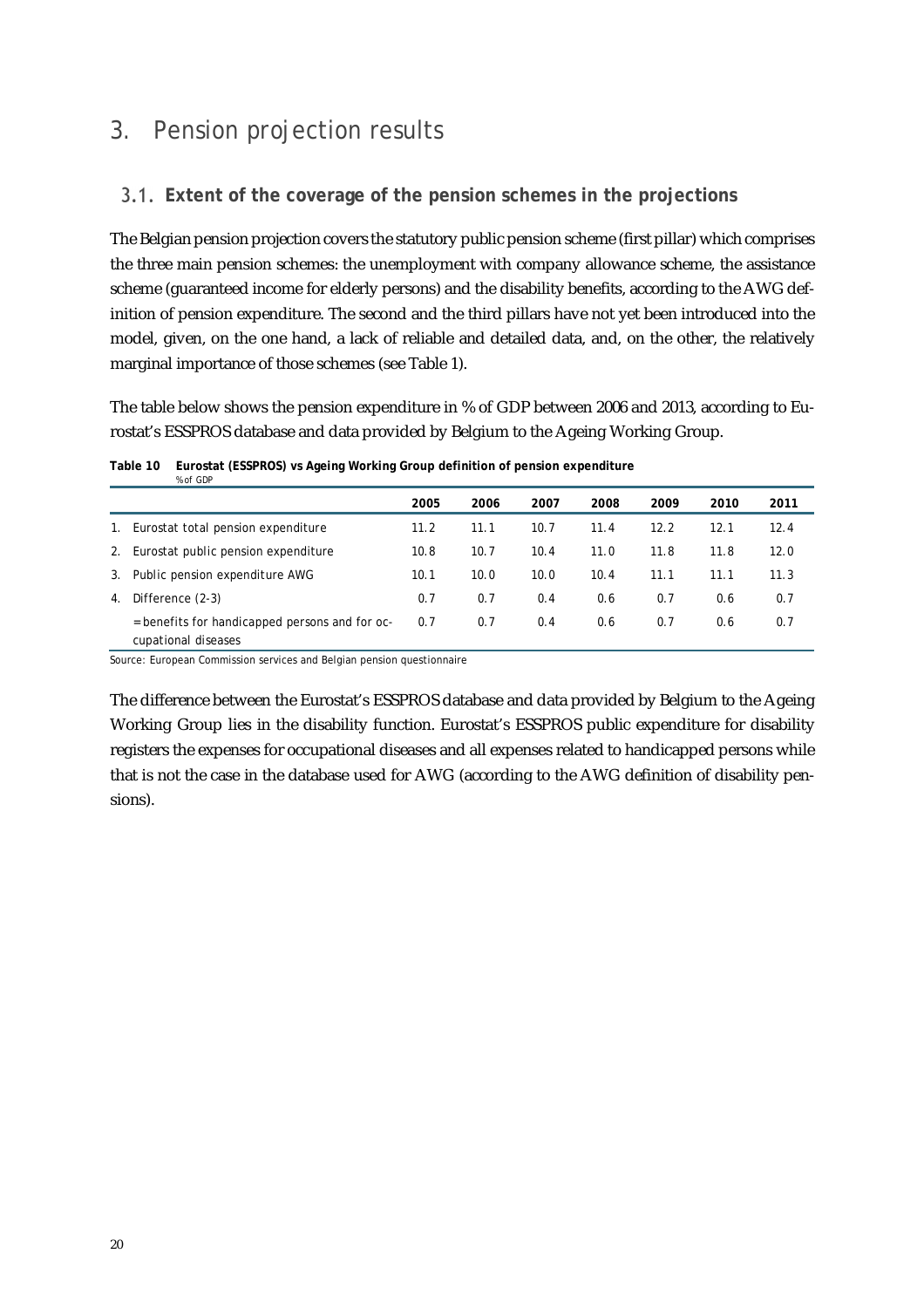### **Overview of projection results**

The main results of the first pillar's pension expenditure projection are listed in the box below.

#### **Box 5 Main results of the Belgian public pension projection**

- Increase of 1.3% of GDP between 2013 and 2060 (3.3% in the 2015 Ageing Report).
- Due to the old-age pensions of the wage earners' scheme and the civil servants' scheme.
- Main driving forces: the pension expenditure rise results from the population ageing (increase of the dependency ratio: contribution of 5% of GDP), while the coverage ratio, the inverse employment rate and the benefit ratio contribute negatively to this rise. In fact, the negative contribution of the coverage ratio is only due to the early retirement coverage ratio for people under the age of 65 and to the cohort effect of the same age group, as far as the contribution of the old-age coverage ratio is very slightly positive (the impact of an increasing female participation rate and the impact of the pension reform neutralize each other). Three factors explain the decrease in the benefit ratio The partial adjustment (to real wage growth) of the wage ceiling and minimum benefits as well as the partial adjustment of non-lump sum social benefits in a context of ageing are a first explanatory factor. A reduction of the share of civil servants pensioners (due to the pension reform and restrictive measures in public employment) also contributes to the reduction of the benefit ratio. The index jump constitutes the third explanatory factor.

Gross public pension expenditure increases by 1.3% of GDP between 2013 and 2060 (see Table 11). This increase occurs between 2013 and 2040 (+1.3% of GDP). The peak year is 2041. The net public pension expenditure (excluding contributions and taxes paid by the pensioners) represents around 87% of the gross public pension expenditure.

|                                  | 2013                 | 2020                 | 2030                 | 2040                 | 2050                 | 2060                 | Peak        |
|----------------------------------|----------------------|----------------------|----------------------|----------------------|----------------------|----------------------|-------------|
|                                  |                      |                      |                      |                      |                      |                      | year        |
| <b>Expenditure</b>               |                      |                      |                      |                      |                      |                      |             |
| Gross public pension expenditure | 11.8                 | 11.8                 | 12.3                 | 13.0                 | 12.9                 | 13.0                 | 2041        |
| Private occupational pensions    | ÷                    | $\ddot{\phantom{a}}$ | $\ddot{\phantom{a}}$ | ÷                    | $\ddot{\phantom{a}}$ | $\ddot{\phantom{a}}$ |             |
| Private individual pensions      | $\cdot$              | ÷                    | ÷                    | ÷                    | ÷                    |                      |             |
| Mandatory private                | $\mathbf 0$          | 0                    | 0                    | 0                    | 0                    | 0                    | $\mathbf 0$ |
| Non-mandatory private            | $\ddot{\phantom{a}}$ | $\ddot{\phantom{a}}$ | $\ddot{\phantom{a}}$ | $\ddot{\phantom{a}}$ | $\ddot{\phantom{a}}$ |                      |             |
| Gross total pension expenditure  | 11.8                 | 11.8                 | 12.3                 | 13.0                 | 12.9                 | 13.0                 | 2041        |
| Net public pension expenditure   | 10.3                 | 10.3                 | 10.8                 | 11.4                 | 11.2                 | 11.3                 | 2039        |
| Net total pension expenditure    | 10.3                 | 10.3                 | 10.8                 | 11.4                 | 11.2                 | 11.3                 | 2039        |
| <b>Contributions</b>             |                      |                      |                      |                      |                      |                      |             |
| Public pensions contributions    | ÷                    | ÷                    | $\ddot{\phantom{a}}$ | ÷                    | ÷                    | $\ddot{\phantom{a}}$ |             |
| Total pension contributions      |                      |                      |                      |                      |                      |                      |             |

| Table 11 Projected gross and net pension spending and contributions |
|---------------------------------------------------------------------|
| % of GDP                                                            |

Source: European Commission services based on Belgian pension questionnaire (November 2015)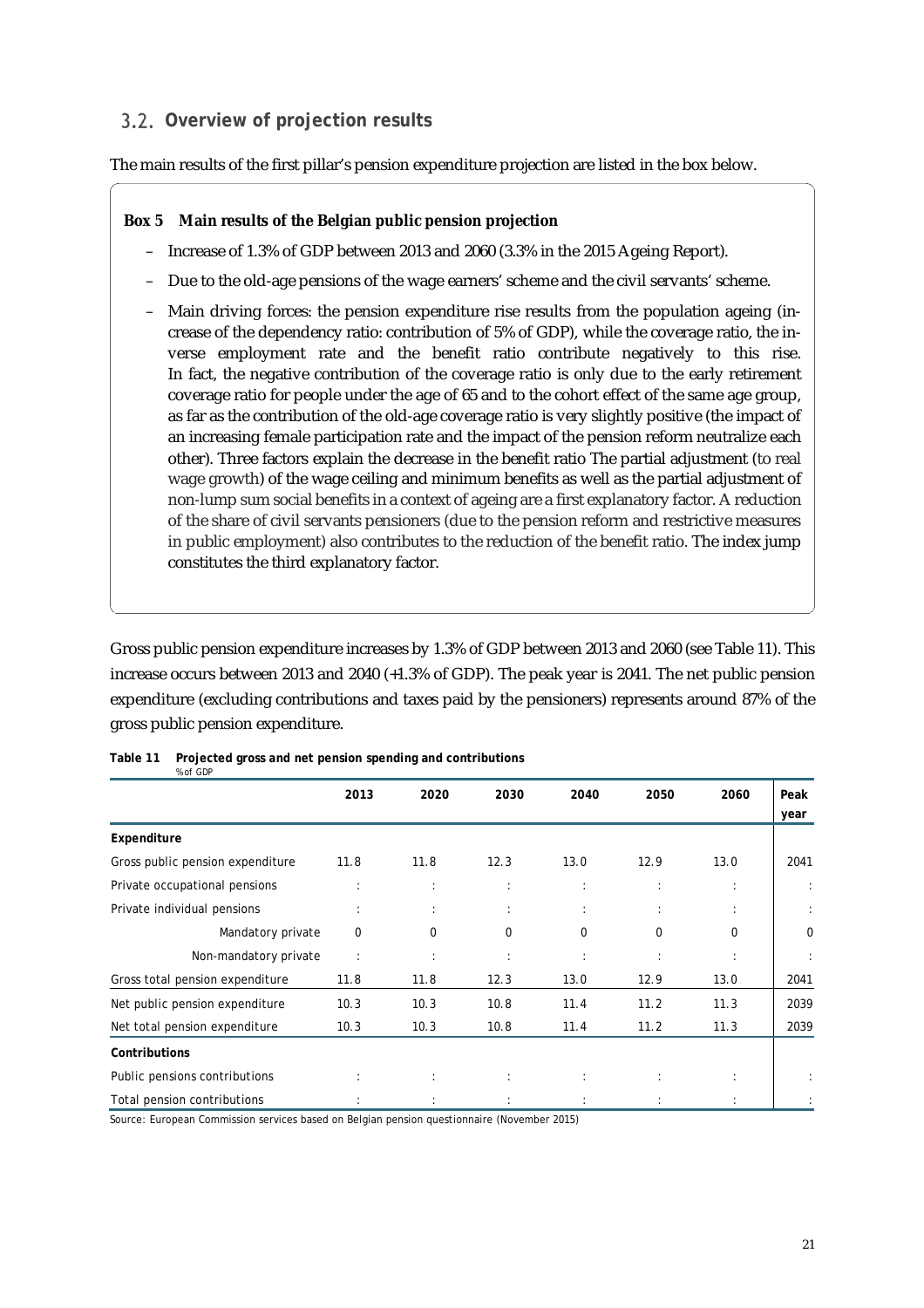As mentioned in point 1.1 and point 5.5. in the Methodological annex, the pension contributions are not available. The contributions in their entirety were gathered in the Global management and redistributed among the different pension categories based on their needs.

The following table offers a more comprehensive view on public pension spending by scheme and according to the distinction old-age – disability – survivor.

|                                         | 2013        | 2020 | 2030        | 2040             | 2050             | 2060             | Peak<br>year |
|-----------------------------------------|-------------|------|-------------|------------------|------------------|------------------|--------------|
| <b>Total public pensions</b>            | 11.8        | 11.8 | 12.3        | 13.0             | 12.9             | 13.0             | 2041         |
| of which earnings-related:              | 11.6        | 11.6 | 12.1        | 12.8             | 12.7             | 12.9             | 2059         |
| Old-age and early pensions <sup>a</sup> | 9.4         | 9.5  | 10.1        | 11.0             | 11.2             | 11.6             | 2060         |
| Disability pensions                     | 1.0         | 1.2  | 1.3         | 1.4              | 1.1              | 1.0              | 2032         |
| Survivor pensions                       | 1.1         | 0.9  | 0.7         | 0.5              | 0.3              | 0.2              | 2013         |
| Other pensions                          | $\mathbf 0$ | 0    | $\mathbf 0$ | $\boldsymbol{0}$ | $\boldsymbol{0}$ | $\boldsymbol{0}$ |              |
| of which non-earnings-related:          |             |      |             |                  |                  |                  |              |
| Minimum pensions and mini-              | 0.2         | 0.2  | 0.2         | 0.2              | 0.2              | 0.2              | 2027         |
| mum income guarantees                   |             |      |             |                  |                  |                  |              |
| Earnings-related                        |             |      |             |                  |                  |                  |              |
| -wage earners' scheme                   | 7.0         | 7.3  | 7.8         | 8.3              | 8.1              | 8.0              | 2040         |
| old-age and early pensions <sup>a</sup> | 5.4         | 5.6  | 6.2         | 6.8              | 6.8              | 6.9              | 2060         |
| disability                              | 1.0         | 1.2  | 1.3         | 1.4              | 1.1              | 1.0              | 2032         |
| survivor                                | 0.6         | 0.4  | 0.3         | 0.1              | 0.1              | 0.1              | 2013         |
| -self-employed scheme                   | 0.8         | 0.8  | 0.8         | 0.9              | 0.9              | 1.0              | 2060         |
| old-age and early pensions              | 0.7         | 0.7  | 0.8         | 0.9              | 0.9              | 0.9              | 2060         |
| survivor                                | 0.1         | 0.1  | 0.1         | 0.1              | 0.1              | 0.0              | 2013         |
| -civil servants' scheme                 | 3.8         | 3.5  | 3.5         | 3.6              | 3.7              | 3.9              | 2059         |
| old-age and early pensions              | 3.3         | 3.1  | 3.2         | 3.3              | 3.5              | 3.8              | 2059         |
| survivor                                | 0.5         | 0.4  | 0.3         | 0.3              | 0.2              | 0.1              | 2013         |
| Non-earnings-related                    | 0.2         | 0.2  | 0.2         | 0.2              | 0.2              | 0.2              | 2027         |
| assistance scheme                       | 0.1         | 0.1  | 0.1         | 0.1              | 0.1              | 0.1              | 2024         |
| disability (self-employed)              | 0.1         | 0.1  | 0.1         | 0.1              | 0.1              | 0.1              | 2032         |

#### **Table 12 Projected gross public pension spending by scheme** *% of GDP*

a) Including unemployment with company allowance scheme non-job seeker.

Source: European Commission services based on Belgian pension questionnaire (November 2015)

The global increase in pension expenditure of 1.3% of GDP between 2013 and 2060 comes entirely from the earnings-related pensions and more specifically from the old-age and early pensions (+2.2% of GDP).

Survivors' expenditure decreases by 0.9% of GDP between 2013 and 2060. Survivors' expenditure concerns "pure" survivor pensions for the wage earners' and the self-employed schemes: people who cumulate an old-age pension and a survivor pension are included in the category "old-age pension". Three reasons explain the evolution of the survivors' pension expenses. Firstly, the increasing participation rates of women imply that a growing number of women receive an old-age pension. Secondly, it is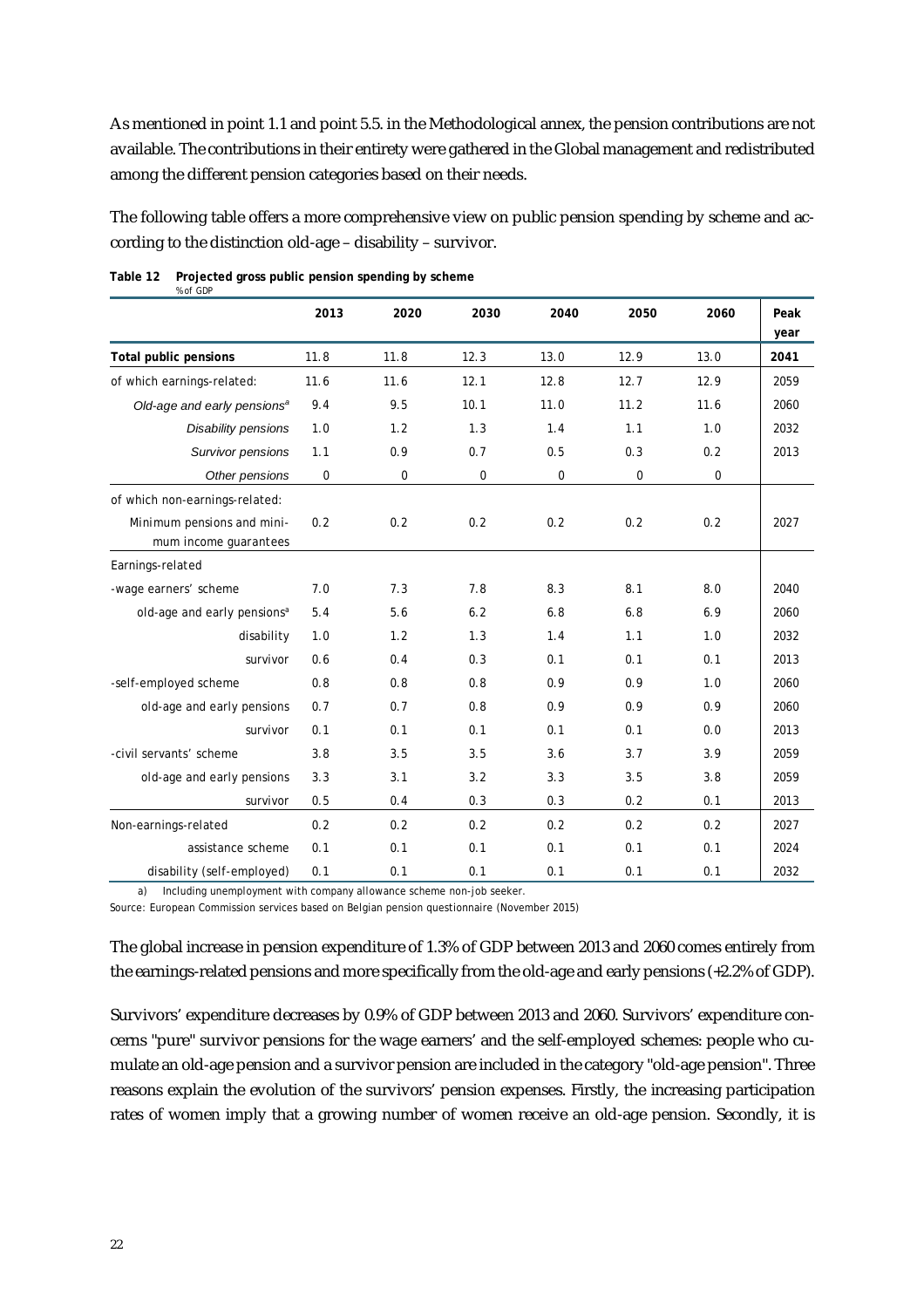necessary to have been married in order to receive a survivor pension and the number of married pensioners decreases in the projection. Finally, the survivor pension reform also reduces this expenditure, but to a minor extent.

Over the whole period, disability expenditure remains stable in % of GDP but presents different evolutions by sub-periods: firstly an increase till the beginning of the 2030s, then a stabilization till around the end of the 2030s, followed by a decrease until the end of the projection period. This evolution is due to the assumptions regarding the entry probabilities in this scheme. Indeed, the last observed data show increasing disability rates (probably due to the crisis, to new diseases…). In accordance with the National Institute for Health and Disability Insurance, the entry probabilities still increase till almost 2020, which results in increasing number of beneficiaries (till the end of the 2030s because of the cohort modelling). These probabilities then progressively decrease until the mid-2030s to their average pre-crisis level and then remain constant. The decrease in this expenditure expressed in % of GDP is also due to the partial living standards adjustment of these allowances<sup>7</sup> and to an increasing employment rate.

The global increase in public pension expenditure is mainly due to the wage earners' scheme (+1.0% of GDP) and to a lesser extent to the civil servants' scheme (+0.2% of GDP) and the self-employed scheme (+0.2% of GDP).

The breakdown of old-age pensioners by scheme is driven by the evolution of employment by scheme (see section 4 on model description). The medium-term evolution of public sector employment reflects some restrictive measures taken by the government (see Box 2). In the long run, the evolution of public sector employment is the result of two developments: the development of the labour force as far as it comes to the public administration and the evolution of the school population in the education sector. The growth of self-employment is also driven by the labour force. Over the whole projection period, employment growth is almost the same in the three schemes (0.7% annual average growth rate in the wage earners' scheme and self-employed scheme; 0.6% in the civil servants' scheme).

## **Comparison with the projection of the 2015 Ageing report**

Compared to the projections published in the Ageing Report 2015 (see Table 13), the global increase in pension expenditure between 2013 and 2060 is more than halved in the updated projection: from 3.3% of GDP to 1.3% of GDP (-2.1% of GDP).

<sup>-</sup>Decrease of the benefit ratio in the disability scheme (constant legislation assumption, see section 1.1.3): these allowances are largely lump-sums and therefore adjusted by 1% per year in real terms.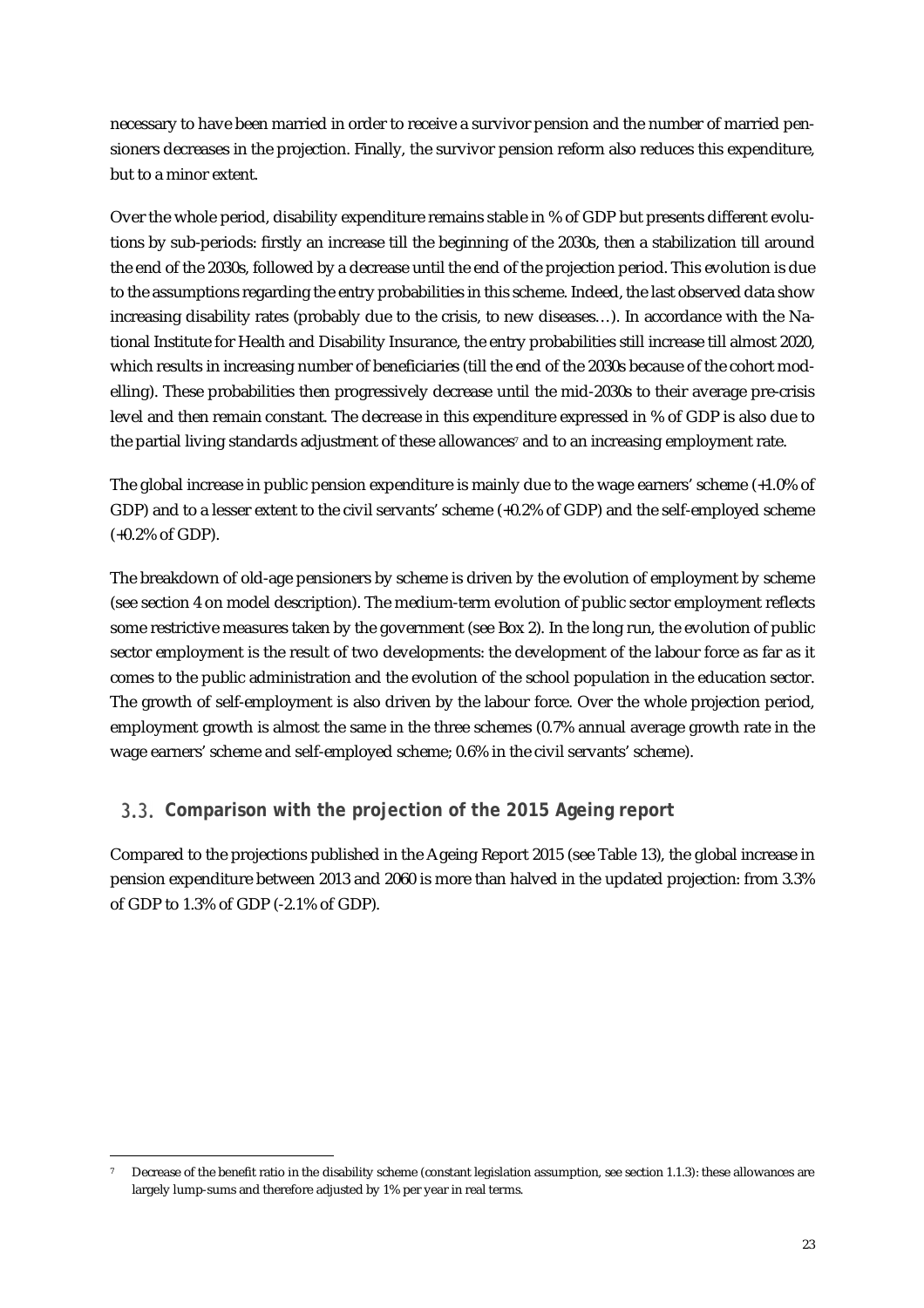|                                                | <b>Updated</b><br>projection | 2015 Ageing<br>Report | <b>Difference</b> |
|------------------------------------------------|------------------------------|-----------------------|-------------------|
| <b>Total public pensions</b>                   | 1.3                          | 3.3                   | $-2.1$            |
| of which earnings-related:                     | 1.3                          | 3.4                   | $-2.0$            |
| Old-age and early pensions <sup>a</sup>        | 2.2                          | 4.4                   | $-2.1$            |
| Disability pensions                            | 0.0                          | $-0.2$                | 0.1               |
| Survivor pensions                              | $-0.9$                       | $-0.8$                | 0.0               |
| Other pensions                                 |                              |                       |                   |
| of which non-earnings-related:                 | 0.0                          | 0.0                   | 0.0               |
| Minimum pensions and minimum income quarantees | 0.0                          | 0.0                   | 0.0               |
| Earnings-related                               |                              |                       |                   |
| -wage earners' scheme                          | 1.0                          | 2.1                   | $-1.1$            |
| old-age and early pensions <sup>a</sup>        | 1.5                          | 2.7                   | $-1.2$            |
| disability                                     | 0.0                          | $-0.2$                | 0.1               |
| survivor                                       | $-0.5$                       | $-0.5$                | 0.0               |
| -self-employed scheme                          | 0.2                          | 0.3                   | $-0.1$            |
| old-age and early pensions                     | 0.2                          | 0.3                   | $-0.1$            |
| survivor                                       | $-0.1$                       | $-0.1$                | 0.0               |
| -civil servants' scheme                        | 0.2                          | 1.0                   | $-0.8$            |
| old-age and early pensions                     | 0.5                          | 1.3                   | $-0.8$            |
| survivor                                       | $-0.3$                       | $-0.3$                | 0.0               |
| Non-earnings-related                           | 0.0                          | 0.0                   | 0.0               |
| assistance scheme                              | 0.0                          | 0.0                   | 0.0               |
| disability (self-employed)                     | 0.0                          | 0.0                   | 0.0               |

**Table 13 Difference between the 2015 Ageing Report and the updated projection (both in ESA 2010), 2013-2060**  *% of GDP*

Source: European Commission services based on Belgian pension questionnaire (November 2015)

The difference is mostly due to the 2015 pension reform (-1.6% of GDP), since the impact of other measures, namely the index jump (-0.3% of GDP) and the shift of the employment by scheme (-0.1% of GDP, see Box 2), is smaller (see Table 33). It should also be noted that disability expenditure expressed in percentage of GDP is higher (+0.1% of GDP) in the updated projection than in the 2015 Ageing Report projection because of the 2015 pension reform.

The rise in the minimum early retirement age, in the minimum number of career years required for eligibility and in the statutory retirement age of the 2015 pension reform leads to an increase in the effective retirement age and to a decrease in the number of pension beneficiaries (see Table 14). However, the number of disabled people increases. In the age group 60-64, some of the people who postpone their retirement enter into the disability scheme. In the age group 65-69, the maximum age for benefiting from disability allowances is increased in line with the increase in the statutory retirements.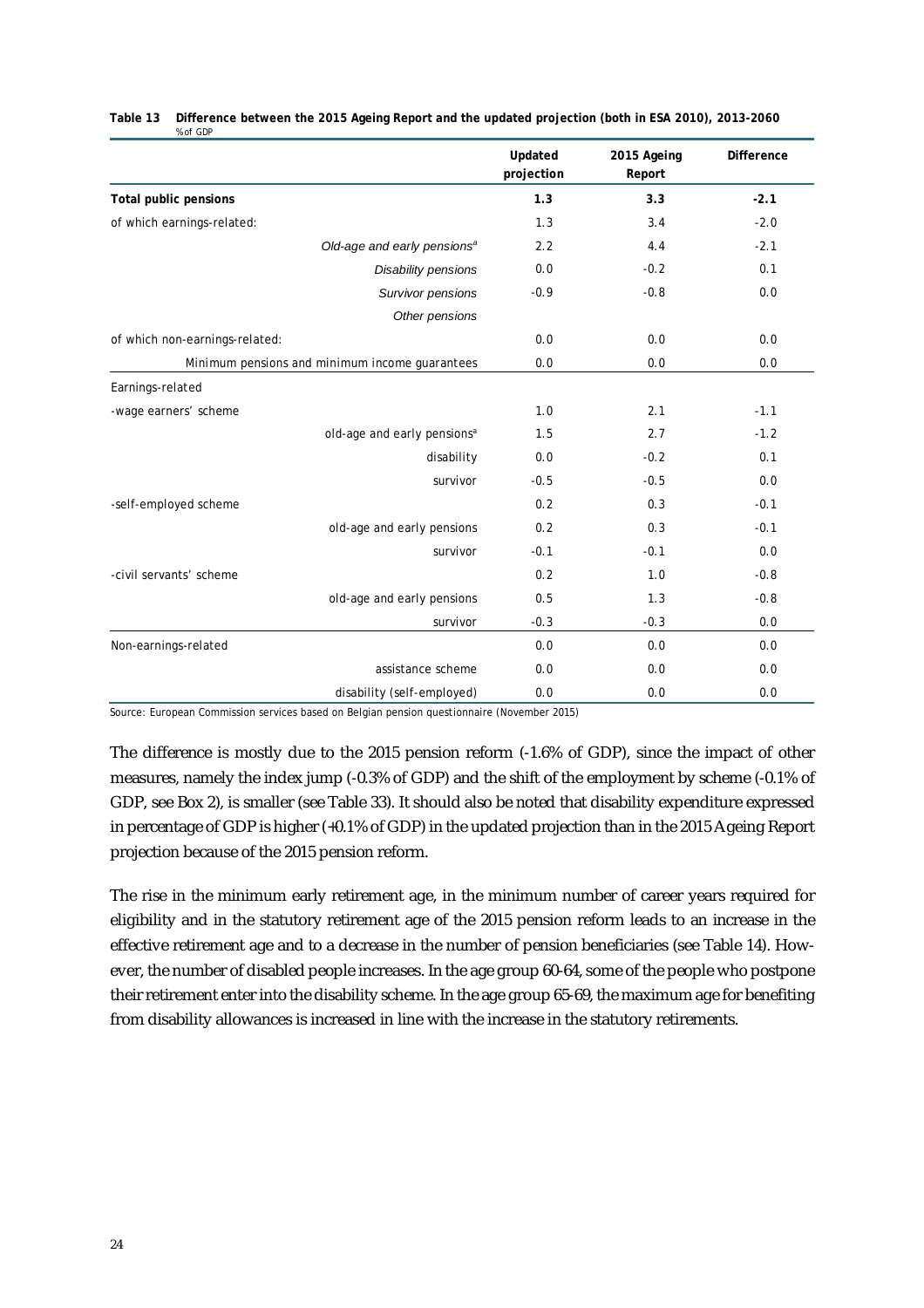|                                                           | 2024   | 2027   | 2032    | 2060    |
|-----------------------------------------------------------|--------|--------|---------|---------|
| Wage earners                                              | $-1.2$ | $-6.1$ | $-11.4$ | $-14.1$ |
| Self-employed                                             | $-0.2$ | $-1.0$ | $-1.8$  | $-1.9$  |
| Civil servants                                            | $-0.7$ | $-1.4$ | $-1.9$  | $-2.2$  |
| Unemployment with<br>company allowance non-<br>job seeker | $-2.6$ | $-2.0$ | $-1.7$  | $-2.1$  |
| Disability                                                | $+0.8$ | $+2.3$ | $+4.1$  | $+3.5$  |
| <b>TOTAL</b>                                              | $-4.0$ | $-8.2$ | $-12.6$ | $-14.1$ |

**Table 14 Impact of the 2015 reform on the number of pensioners by scheme (in % of the population aged 55-59)** *Differences with a scenario without reform*

Source: Belgian updated pension projection (November 2015)

The impact of the pension reform is more pronounced in the civil servants' scheme (see Table 15). On the one hand, this can be explained by the fact that civil servants used to retire at an early age and on the other hand by the abolition of the service credit allocated to civil servants for their degrees.

#### **Table 15 Impact of the pension reform on the share of early retired pensioners by scheme in 2060** *% of the new pensioners*

|                        | Shares in 2060 | Difference with a scenario without reform |
|------------------------|----------------|-------------------------------------------|
| Wage earners' scheme   | 32.3           | $-3.0$                                    |
| Self-employed scheme   | 20.0           | $-5.8$                                    |
| Civil servants' scheme | 34.5           | $-28.2$                                   |

Source: Belgian updated pension projection (November 2015)

The decrease in the number of pensioners goes hand in hand with an increase of the labour supply which leads to higher employment and GDP (see Table 16).

#### **Table 16 Macroeconomic implications of the 2015 reform**

|                     | 2024    | 2027    | 2032    | 2060    |
|---------------------|---------|---------|---------|---------|
| Level of employment | $+2.4%$ | $+3.4%$ | +4.4%   | $+4.6%$ |
| Labour productivity | 0.0%    | $-0.2%$ | $-0.3%$ | $-0.3%$ |
| Level of GDP        | $+2.4%$ | $+3.2%$ | $+4.1%$ | $+4.3%$ |

Source: Belgian updated pension projection (November 2015)

The increase in GDP should reduce the cost of pension by 0.7 % of GDP in 2060 (see Table 17). The decrease in the number of pensioners contributes to a 1.3% reduction of GDP. This last reduction is only partially compensated by an increase in the average pension benefit. This is a partial compensation, since the pension system is not actuarially neutral (an increase of one year in pension rights corresponds more or less to a 2.5% increase of the pension benefit) and since the pension bonus has been abolished.

| Table 17 | Impact of the 2015 pension reform |  |
|----------|-----------------------------------|--|
|          | % of GDP                          |  |

|                                         | 2024   | 2027   | 2032   | 2060   |
|-----------------------------------------|--------|--------|--------|--------|
| - Change in the number of pensioners    | $-0.5$ | $-0.9$ | $-1.3$ | $-1.3$ |
| - Change in GDP                         | $-0.3$ | $-0.5$ | $-0.7$ | $-0.7$ |
| - Change in the average pension benefit | 0.0    | $-0.1$ | 0.0    | 0.4    |
| Total impact of the 2015 pension reform | $-0.8$ | $-1.4$ | $-1.9$ | $-1.6$ |

Source: Belgian updated pension projection (November 2015)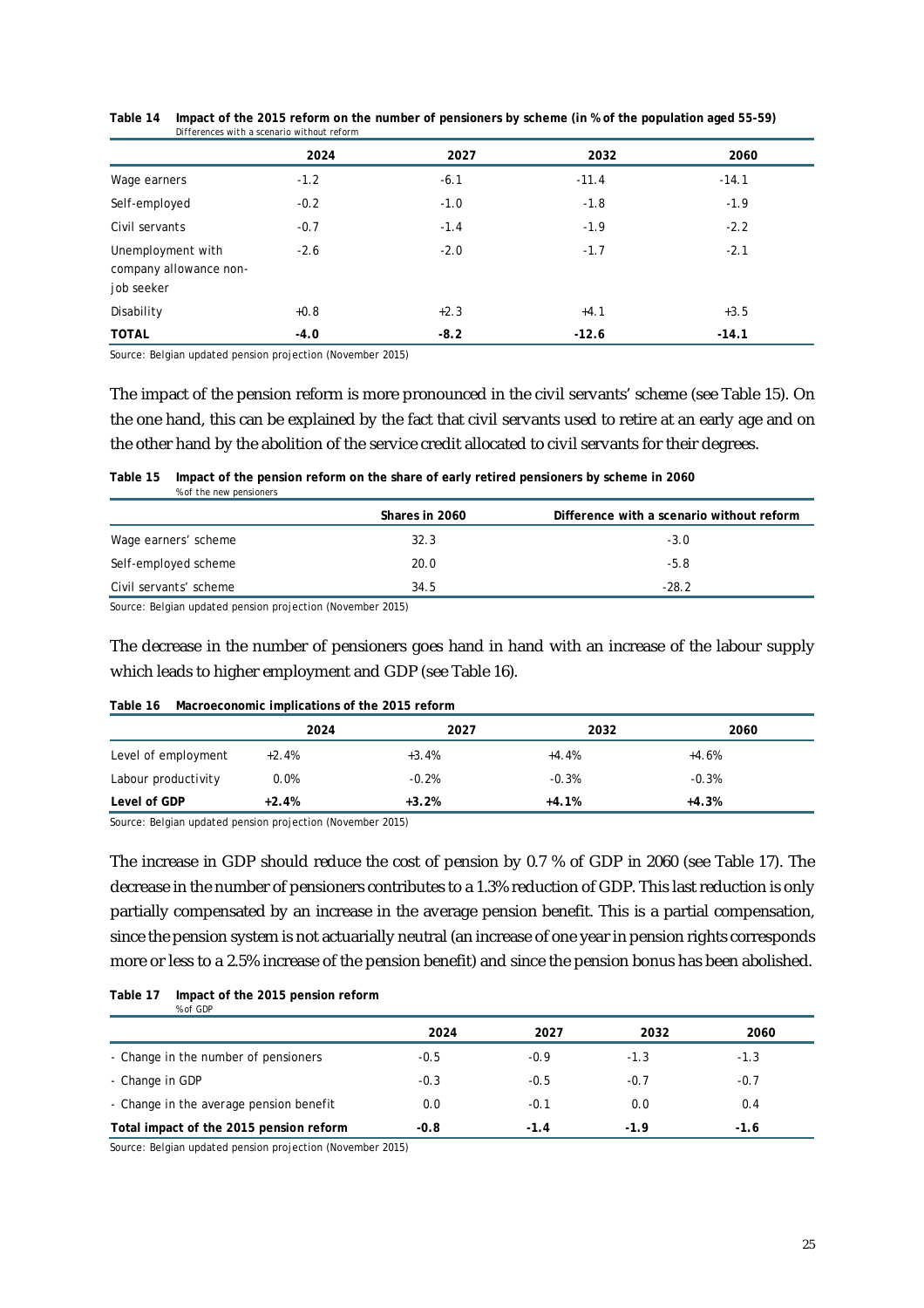#### **Description of the main driving forces behind the projection results**

#### **3.4.1. Factors behind the change in public pension expenditure**

The table below shows the breakdown of the increase in public pension expenditure according to 5 explanatory factors: the dependency ratio, the coverage ratio, the benefit ratio, the labour intensity effect and a residual. Results are broken down using both data on pensions (Table 18) and pensioners (Table 19).

| in percentage points or opr                                               |               |               |               |               |               |                  |                             |
|---------------------------------------------------------------------------|---------------|---------------|---------------|---------------|---------------|------------------|-----------------------------|
|                                                                           | 2013-<br>2020 | 2020-<br>2030 | 2030-<br>2040 | 2040-<br>2050 | 2050-<br>2060 | $2013 -$<br>2060 | Average<br>annual<br>change |
| <b>Public pensions to GDP</b>                                             | 0.1           | 0.5           | 0.7           | $-0.1$        | 0.1           | 1.3              | 0.034                       |
| Dependency ratio effect (pop. 65+/pop. 20-64)                             | 1.1           | 2.1           | 0.9           | 0.2           | 0.7           | 5.0              | 0.107                       |
| Coverage ratio effect (pensions/pop. $65+)$                               | $-0.5$        | $-1.2$        | 0.0           | $-0.2$        | $-0.2$        | $-2.0$           | $-0.044$                    |
| Coverage ratio old-age (pensions $65+/pop. 65+)$ *                        | 0.1           | $-0.6$        | 0.4           | 0.1           | 0.0           | 0.1              | 0.002                       |
| Coverage ratio early-age (pensions $\langle =65/pop. 50-64 \rangle$ *     | $-1.5$        | $-1.0$        | $-0.5$        | $-2.1$        | $-1.3$        | $-6.5$           | $-0.142$                    |
| Cohort effect (pop. 50-64/pop. $65+)$ *                                   | $-0.7$        | $-2.6$        | $-1.1$        | 0.1           | $-0.6$        | $-4.9$           | $-0.109$                    |
| <b>Benefit ratio effect</b> (average pension/(GDP/hours<br>worked 20-74)) | 0.0           | 0.2           | $-0.1$        | $-0.2$        | $-0.3$        | $-0.4$           | $-0.004$                    |
| Labour market/Labour intensity effect                                     | $-0.6$        | $-0.5$        | $-0.1$        | 0.0           | 0.0           | $-1.1$           | $-0.025$                    |
| Employment ratio effect (pop.20-64/employment 20-<br>64)                  | $-0.6$        | $-0.3$        | 0.0           | 0.0           | 0.0           | $-0.9$           | $-0.019$                    |
| Labour intensity effect (employment 20-64/hours<br>worked 20-64)          | 0.0           | 0.0           | 0.0           | 0.0           | 0.0           | 0.0              | $-0.001$                    |
| Career shift effect (hours worked 20-64/hours worked<br>$20 - 74$         | 0.0           | $-0.2$        | 0.0           | 0.0           | 0.0           | $-0.3$           | $-0.005$                    |
| <b>Residual</b>                                                           | 0.0           | $-0.1$        | 0.0           | 0.0           | 0.0           | $-0.2$           | $-0.001$                    |

| Table 18 Factors behind the change in public pension expenditure between 2013 and 2060 - pensions |
|---------------------------------------------------------------------------------------------------|
| In percentage points of GDP                                                                       |

\* Sub components of the coverage ratio effect do not add up necessarily.

Source: European Commission services based on Belgian pension questionnaire (November 2015)

Over the whole projection period, the rise in public pension expenditure (+1.3% of GDP) results from the dependency ratio (+5.0%), while all other ratios contribute negatively to the overall result (-2.0% for the coverage ratio, -1.1% for the labour intensity effect and -0.4% for the benefit ratio).

The pension expenditure increase occurs between 2013 and 2040 because of the strong increase in the dependency ratio (+4.1%). The decreasing coverage ratio (-1.7%) and employment ratio (-1.2%, i.e. an increase of the employment rate) between 2013 and 2040 partially compensate this rise of the dependency ratio. The benefit ratio first contributes positively to pension expenses between 2013 and 2030 and then contributes negatively from 2030 till the end of the projection period.

The decreasing coverage ratio deserves further explanation as far as it is subdivided between the oldage coverage ratio (number of pensions 65+ / population 65+), the early age coverage ratio (number of pensions <=65 / population 50-64) and a cohort effect (population 50-64 / population 65+). The old-age coverage ratio remains stable between 2013 and 2060 at 113%. The early age coverage ratio decreases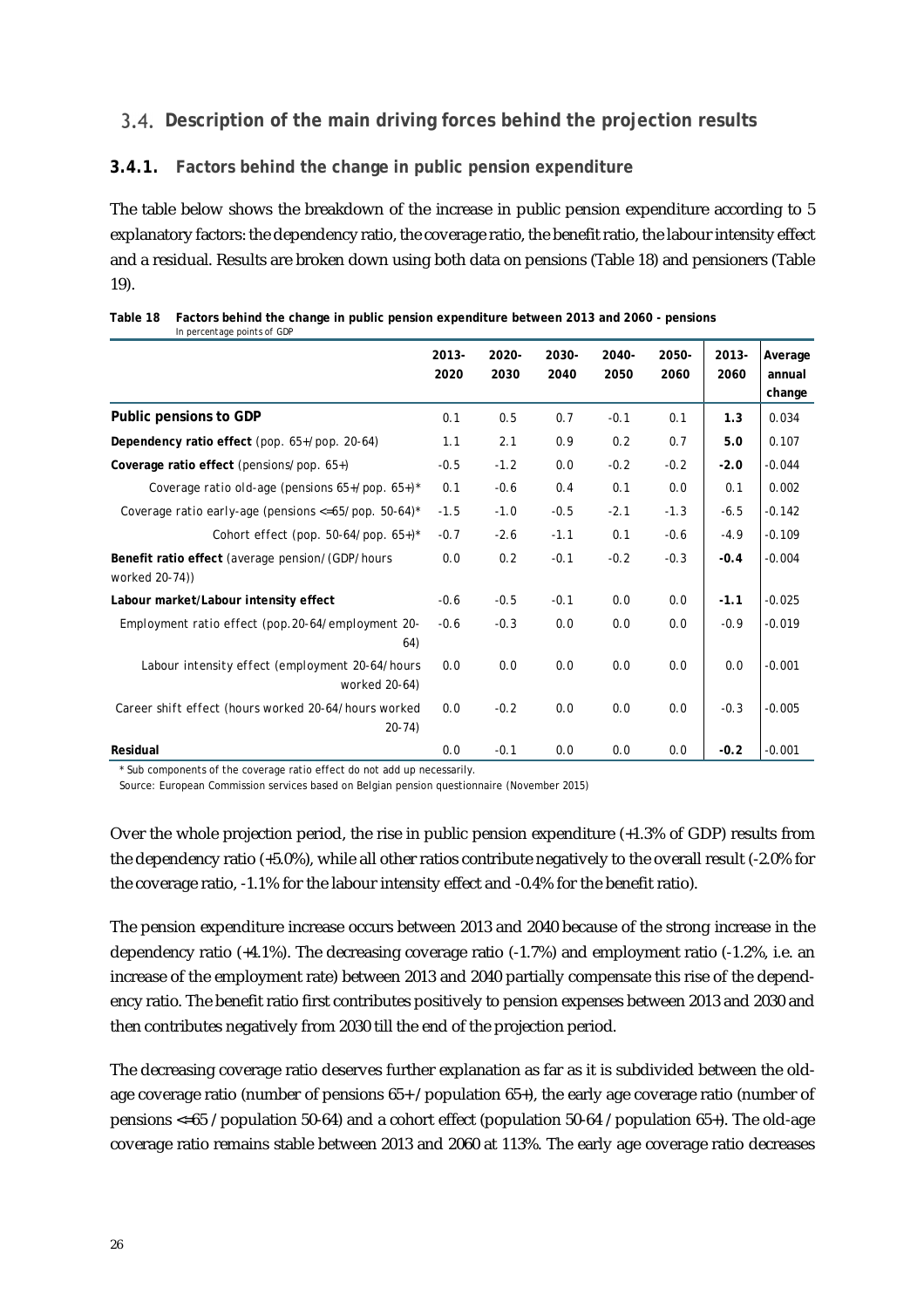from 36% in 2013 to 21% in 2060 because of the pension reform and the cohort effect decreases from 111% in 2013 to 73% in 2060.

Different factors explain the negative contribution of the benefit ratio to the cost of pension. The partial adjustment (to real wage growth) of the wage ceiling and minimum benefits as well as the partial adjustment of non-lump sum social benefits in a context of ageing are a first explanatory factor. A reduction of the share of civil servants pensioners (due to the pension reform and restrictive measures in public employment) also contributes to the reduction of the benefit ratio. The index jump constitutes the third explanatory factor.

The next table shows the same breakdown of the pension expenditure increase but using the number of pensioners instead of the number of pensions. The results of that analysis are totally similar.

|                                                                        | $2013 -$<br>2020 | 2020-<br>2030 | 2030-<br>2040 | -2040<br>2050 | 2050-<br>2060 | $2013 -$<br>2060 | Average<br>annual |
|------------------------------------------------------------------------|------------------|---------------|---------------|---------------|---------------|------------------|-------------------|
| <b>Public pensions to GDP</b>                                          |                  |               |               |               |               |                  | change            |
|                                                                        | 0.1              | 0.5           | 0.7           | $-0.1$        | 0.1           | 1.3 <sub>1</sub> | 0.034             |
| Dependency ratio effect (pop. $65+/pop.$ 20-64)                        | 1.1              | 2.1           | 0.9           | 0.2           | 0.7           |                  | 5.0 10.707        |
| <b>Coverage ratio effect</b> (pensions/pop. $65+$ )                    | $-0.5$           | $-1.1$        | 0.0           | $-0.2$        | $-0.3$        |                  | $-2.1$ $-0.046$   |
| Coverage ratio old-age (pensions $65+/pop. 65+)$ *                     | 0.2              | $-0.5$        | 0.4           | 0.1           | 0.0           | 0.2              | 0.005             |
| Coverage ratio early-age (pensions $\langle 56/100p, 50-64 \rangle$ *  | $-1.5$           | $-0.8$        | $-0.5$        | $-2.1$        | $-1.4$        | $-6.3$           | $-0.137$          |
| Cohort effect (pop. 50-64/pop. $65+)$ *                                | $-0.7$           | $-2.6$        | $-1.1$        | 0.1           | -0.6          | $-4.9$           | $-0.109$          |
| <b>Benefit ratio effect</b> (average pension/(GDP/hours worked 20-74)) | 0.1              | 0.2           | $-0.1$        | $-0.2$        | $-0.3$        |                  | $-0.3$ $-0.001$   |
| Labour market/Labour intensity effect                                  | $-0.6$           | $-0.5$        | $-0.1$        | 0.0           | 0.0           |                  | $-1.1$ $-0.025$   |
| Employment ratio effect (pop. 20-64/employment 20-64)                  | -0.6             | $-0.3$        | 0.0           | 0.0           | 0.0           |                  | $-0.9$ $-0.019$   |
| Labour intensity effect (employment 20-64/hours worked 20-64)          | 0.0              | 0.0           | 0.0           | 0.0           | 0.0           |                  | $0.0$ -0.001      |
| Career shift effect (hours worked 20-64/hours worked 20-74)            | 0.0              | $-0.2$        | 0.0           | 0.0           | 0.0           | $-0.3$           | $-0.005$          |
| <b>Residual</b>                                                        | 0.0              | $-0.1$        | 0.0           | 0.0           | 0.0           |                  | $-0.2$ $-10.601$  |

**Table 19 Factors behind the change in public pension expenditure between 2013 and 2060 - pensioners** *In percentage points of GDP*

\* Sub components of the coverage ratio effect do not add up necessarily.

-

Source: European Commission services based on Belgian pension questionnaire (November 2015)

#### **3.4.2. Replacement rate at retirement and benefit ratio**

Table 20 illustrates, on one hand, the replacement rate at retirement (the first pension related to the last wage) and, on the other hand, the benefit ratio or the average pension benefit divided by the economywide average wage. Both the replacement rate and the benefit ratio are presented by pension scheme. The replacement rate at retirement is only provided for the old-age earnings-related pensions<sup>®</sup> while the benefit ratio is presented for the total pension benefits (including the disability allowances, the survivor pensions and the non-earnings-related benefits) and the old-age earnings-related.

In comparison with the replacement rate concerning old-age earnings-related pensions, the total replacement rate would include the disability pensions of the wage earners' scheme and the survivor pensions. The average wage at retirement (end of the career) used to calculate the replacement rate is not relevant for these two kinds of benefits. Indeed the disability pensions of the wage earners' scheme exist between 18 and 64 (the benefit of a 35 year disabled is not calculated on the basis of the wage at retirement). The same applies to the survivor pensions: the survivor pension of a new 80 year widow is not calculated on the basis of the wage at retirement.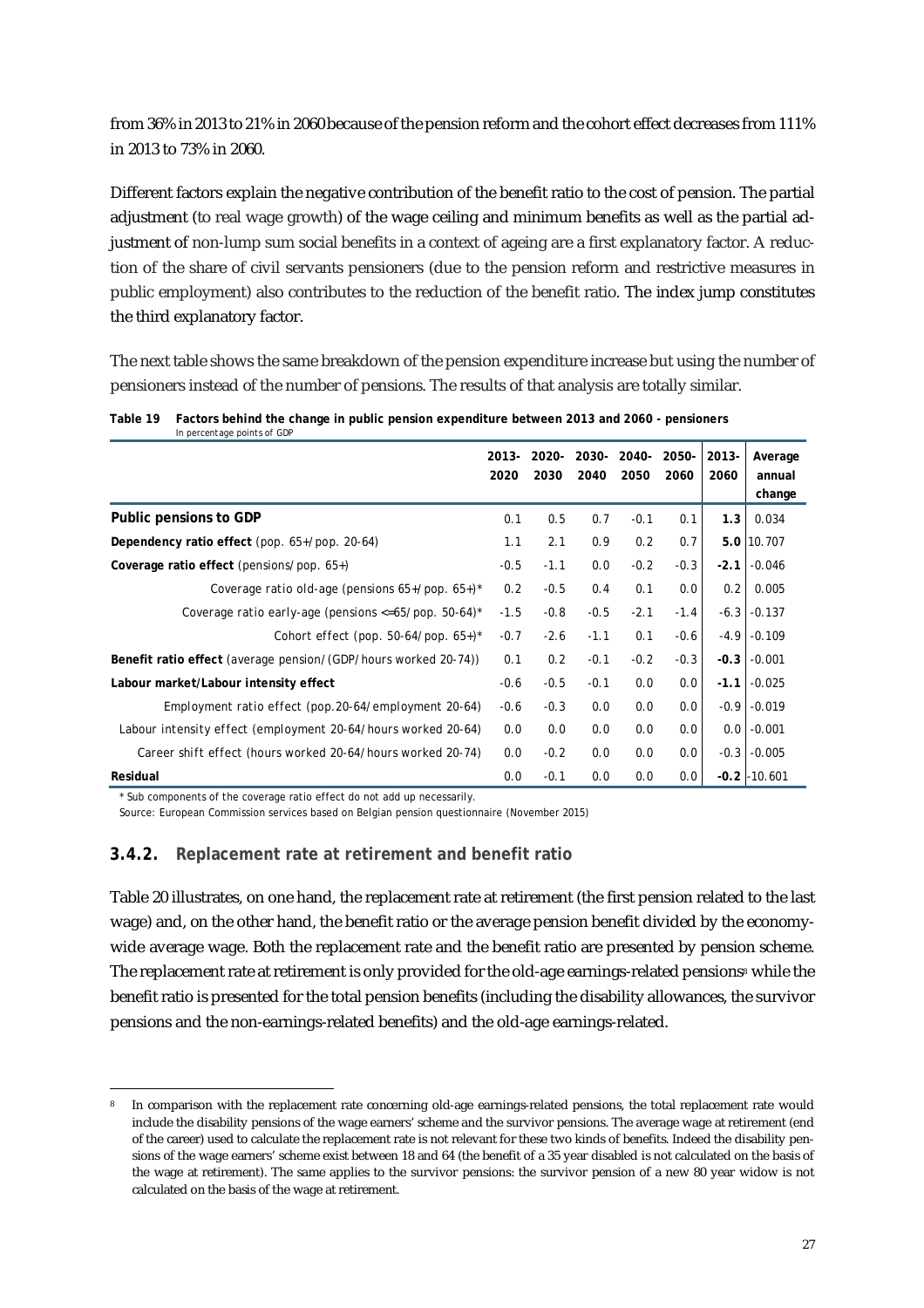The average wage at retirement is provided by the pension model (see point 5.1 of the methodological annex). An economy-wide average wage is provided by the Commission services in the pension projection questionnaire. However, corresponding figures by scheme are not available. Therefore, for the sake of consistency between the benefit ratios by scheme and the total benefit ratio, the average wages (total and by scheme) from the Belgian National Accounts were used in the observed data since their evolution in the long term runs parallel to the evolution of the labour productivity in projection. The mediumterm period is marked by wage moderation and an index jump. Let us note that the replacement rate and the benefit ratio as defined in the following table are therefore not influenced by the index jump.

It might seem surprising that the level of the benefit ratio is higher than the level of the replacement rate at retirement. This is due to a large difference between the average wage at retirement (seniority wage scale) and the economy-wide average wage, while the average pension of the new pensioners is not that much higher than the average pension of all pensioners. It should be noted that the years 2030 (and 2025) are not representative since, for convenience, the impact of the rise (by one year in 2025 and in 2030) in the statutory retirement age is performed each time on a single year (without having an impact on the long-term budgetary cost of pensions).

| In $%$                                 |                      |       |       |                      |                |                |
|----------------------------------------|----------------------|-------|-------|----------------------|----------------|----------------|
|                                        | 2013                 | 2020  | 2030  | 2040                 | 2050           | 2060           |
| Public scheme (RR)                     | $\ddot{\phantom{a}}$ | ):    | ÷     | $\ddot{\phantom{a}}$ | $\ddot{\cdot}$ | $\ddot{\cdot}$ |
| Coverage                               | 77.2                 | 76.9  | 78.3  | 80.9                 | 84.3           | 86.8           |
| of which old-age earnings-related (RR) | 38.5                 | 38.8  | 42.2  | 39.8                 | 38.9           | 37.4           |
| wage earners' scheme                   | 32.7                 | 34.0  | 39.0  | 33.9                 | 32.6           | 31.4           |
| self-employed scheme                   | 28.6                 | 31.4  | 38.0  | 33.8                 | 31.8           | 29.8           |
| civil servants' scheme                 | 63.7                 | 63.1  | 43.8  | 71.2                 | 70.8           | 69.5           |
| Public scheme (BR)                     | 41.2                 | 42.4  | 43.3  | 42.8                 | 42.0           | 41.1           |
| Coverage                               | 100.0                | 100.0 | 100.0 | 100.0                | 100.0          | 100.0          |
| of which old-age earnings-related (BR) | 43.8                 | 45.1  | 45.9  | 45.2                 | 44.1           | 42.9           |
| wage earners' scheme                   | 35.7                 | 37.5  | 38.6  | 37.5                 | 35.8           | 34.1           |
| self-employed scheme                   | 31.4                 | 34.4  | 36.5  | 38.3                 | 37.3           | 35.4           |
| civil servants' scheme                 | 78.0                 | 77.9  | 77.5  | 80.8                 | 83.9           | 85.6           |
| Private occupational scheme (RR)       |                      |       |       |                      |                |                |
| Private occupational scheme (BR)       |                      |       |       |                      |                |                |
| Coverage                               |                      |       |       |                      |                |                |
| Private individual scheme (RR)         |                      |       |       |                      |                |                |
| Private individual scheme (BR)         |                      |       |       |                      |                |                |
| Coverage                               |                      |       |       |                      |                |                |
| RR: old-age earnings-related           | 38.5                 | 38.8  | 42.2  | 39.8                 | 38.9           | 37.4           |
| BR: total pension public scheme        | 41.2                 | 42.4  | 43.3  | 42.8                 | 42.0           | 41.1           |

**Table 20 Replacement rate at retirement (RR), benefit ratio (BR) and coverage by pension scheme** 

Source: European Commission services based on Belgian pension questionnaire (November 2015)

The evolution of the replacement rate at retirement mainly reflects the evolution of the replacement rate in the main pension scheme, i.e. the wage earners' scheme, namely an increase till 2030, followed by a decrease until the end of the projection. This development is similar in the self-employed scheme. Four factors explain the evolution in the wage earners' scheme: the increasing average career length notably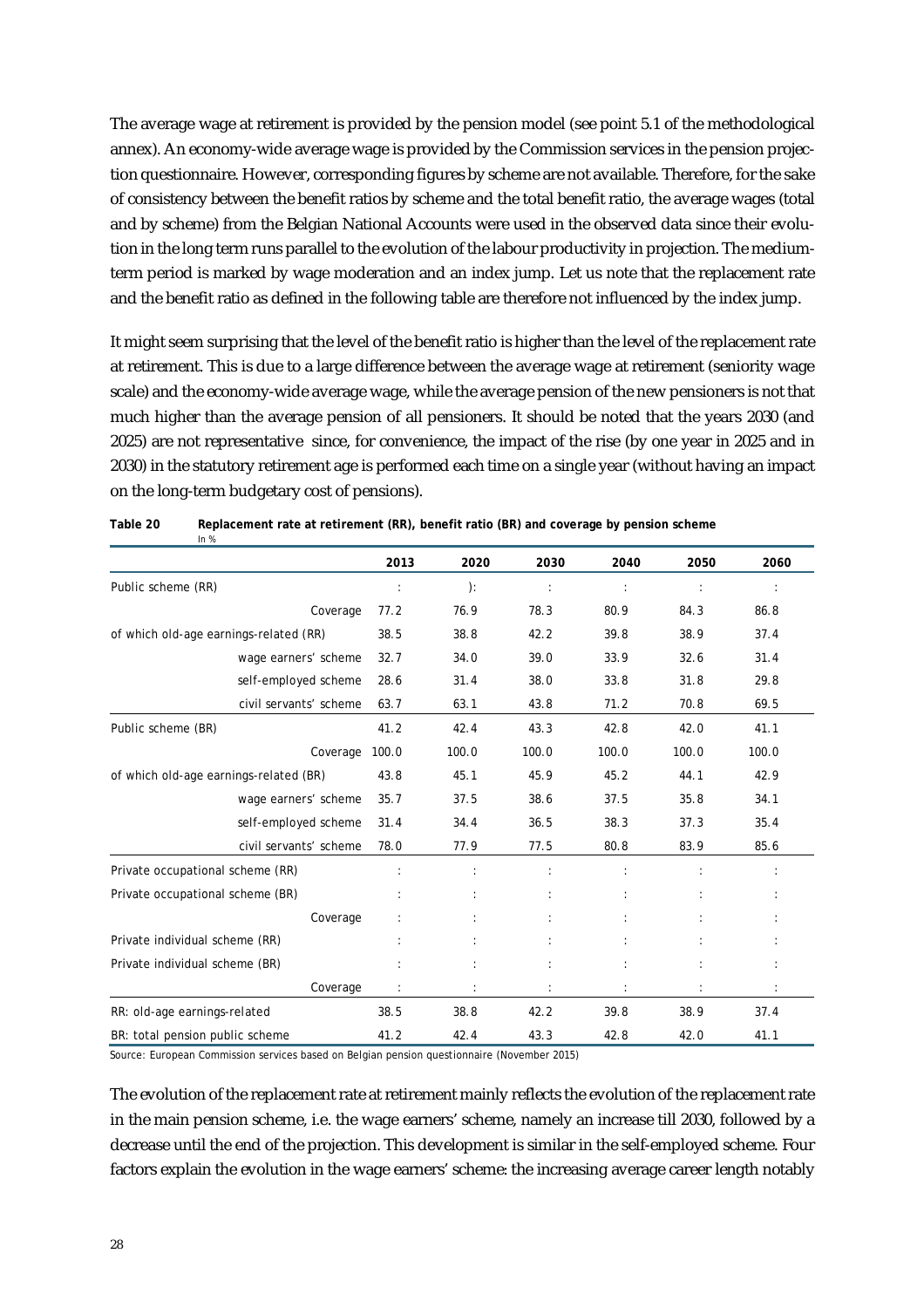due to the pension reform, the wage evolution (in the past and in projection), the living standards adjustment of the minima and ceilings, and a decreasing proportion of pensioners with dependent spouse benefiting from a higher pension (see Box 1). Since the early 2000s, the macroeconomic wage growth is relatively low. This poor wage dynamics is expected to persist in the coming years. This weak wage growth tends to raise the replacement rate at retirement, as the reference wage of new generations of pensioners - which corresponds to the wages earned during their whole career - grows faster than the last wage. Conversely, in the longer term, when wages will grow faster again (converging to their longterm growth rate of 1.5%), this period of low wage growth will have a downward effect on the replacement rate at retirement. Over the whole projection period, ceilings and minima are adjusted to living standards at a constant rate of respectively 1.25% and 1% per year (see section 1.1.3). In a context of low wage growth, such adjustments to living standards will tend to raise the replacement rate at retirement. A reverse trend is observed when wages grow stronger. Finally, given the growing participation of women in the labour market and the decreasing number of married persons, the share of new male pensioners receiving a household pension with dependent spouse (rate of 75%) considerably shrinks during the projection period. This reduction of the proportion of beneficiaries of this preferential rate results in a decreasing replacement rate at retirement.

The evolution of the benefit ratio follows more or less the evolution of the replacement rate at retirement, but is also influenced by the policy regarding the adjustment of social benefits to living standards. The introduction of a systematic partial adjustment to living standards since 2008 (0.5% per year for the non-lump-sum allowances - see section 1.1.3) has a positive impact on the benefit ratio as long as the system does not reach maturity (around the mid-2020s). This maturation takes place in a context of low wage growth. The subsequent wage growth recovery will tend to reduce the benefit ratio given the fixed adjustment of 0.5% per year for non-lump-sum social benefits. The 1% adjustment of the lump-sum allowances tends to reduce the benefit ratio in a context of a superior wage growth.

#### **3.4.3. System dependency ratio and old-age dependency ratio**

Table 21 shows some indicators that shed some light on the dependency of the public pension system (system dependency ratio or SDR) through the ratio between the number of pensioners and the number of employees and on the efficiency of the system by comparing this system dependency ratio with the demographic old-age dependency ratio (ODR = 65+ over the 15-64).

|                                                | 2013   | 2020   | 2030   | 2040   | 2050   | 2060   |  |
|------------------------------------------------|--------|--------|--------|--------|--------|--------|--|
| Number of pensioners (I)                       | 2652.6 | 2883.0 | 3215.4 | 3656.9 | 3856.5 | 4100.5 |  |
| Employment (II)                                | 4555.9 | 4958.0 | 5396.2 | 5761.9 | 6057.3 | 6245.1 |  |
| Pension system dependency ratio (SDR) (I)/(II) | 58.2   | 58.1   | 59.6   | 63.5   | 63.7   | 65.7   |  |
| Number of people aged $65+$ (III)              | 1979.8 | 2241.7 | 2755.7 | 3138.1 | 3368.8 | 3658.9 |  |
| Working age population 15-64 (IV)              | 7316.0 | 7555.8 | 7937.2 | 8432.3 | 8877.4 | 9164.9 |  |
| Old-age dependency ratio (ODR) (III)/(IV)      | 27.1   | 29.7   | 34.7   | 37.2   | 37.9   | 39.9   |  |
| System efficiency (SDR/ODR)                    | 2.2    | 2.0    | 1.7    | 1.7    | 1.7    | 1.6    |  |

| Table 21 System dependency ratio and old-age dependency ratio |  |
|---------------------------------------------------------------|--|
|                                                               |  |

Source: European Commission services based on Belgian pension questionnaire (November 2015)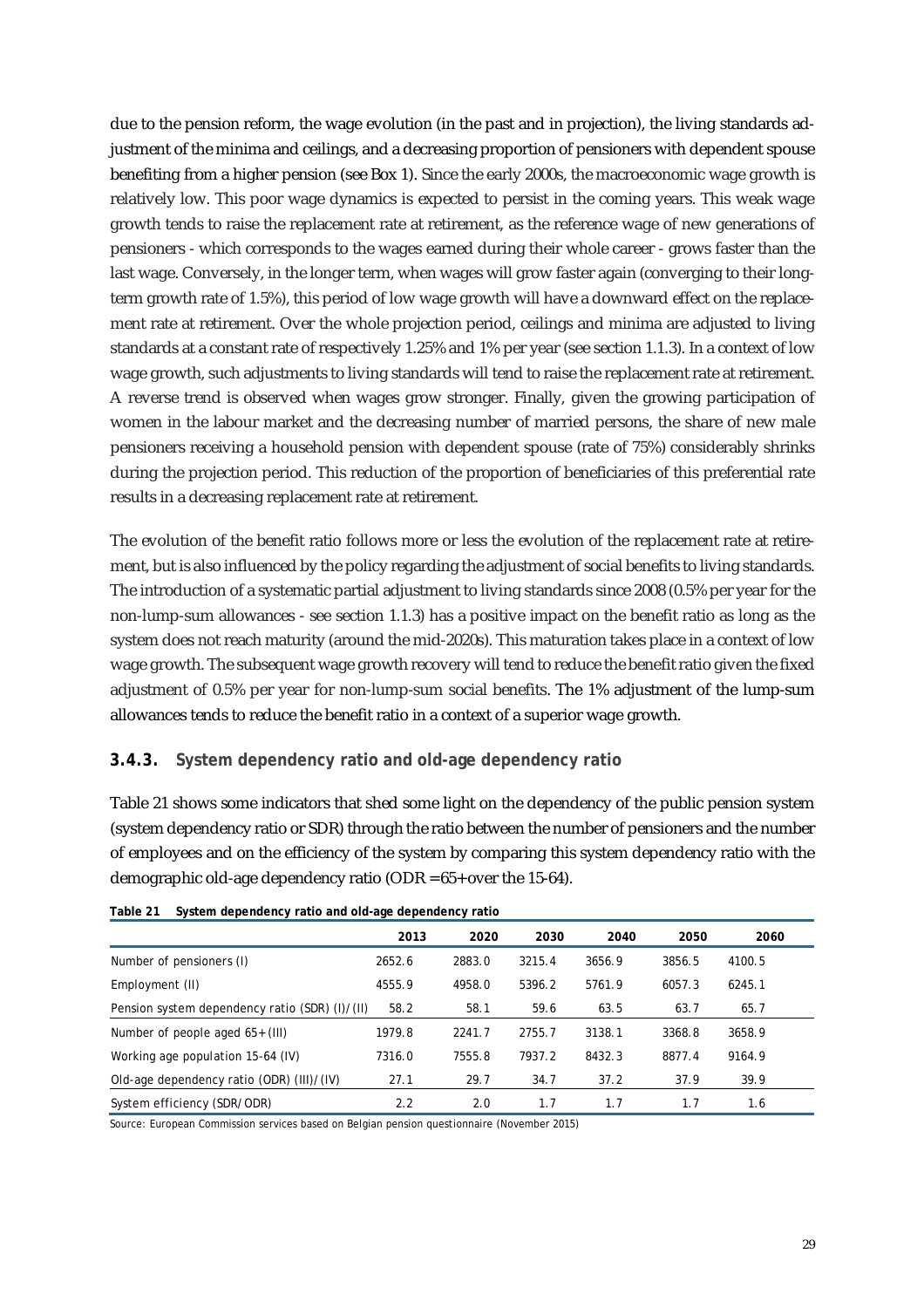Despite the slowing impact of the pension reform, the number of pensioners is growing fast between 2013 and 2040 (average annual growth rate of 1.2%). This growth is slower between 2040 and 2060 (average annual growth rate of 0.6%), but anyway faster than the employment which grows respectively by 0.8% and 0.4% a year during the periods 2013-2040 and 2040-2060. This leads to an increasing pension system dependency ratio from 58% in 2013 to almost 66% in 2060 (+8 percentage points). As concerns the old-age dependency ratio, it increases from 27% in 2013 to almost 40% in 2060 (see section 2.1), which represents +13 percentage points. This means that the system efficiency, i.e. the ratio between the SDR and the ODR, decreases by 0.6 percentage points during the projection period.

#### **3.4.4. Number of pensioners in proportion to the (inactive) population**

The next two tables respectively present the ratio of the number of pensioners to the inactive population for female pensioners (Table 24) and for pensioners in general (Table 22). The inactive population is defined as the difference between the total population and the labour force as defined in the "Labour Force Survey". The coverage of the retired population corresponds with the AWG definition (old-age, early, disability and survivor pensioners).

Both the level (mainly at the beginning and at the end of the projection period) and the developments in the pensioners to inactive population ratio in age groups 55-59 and 60-64 (see Table 22 and Table 24) – as well, to some extent, in the pensioners to population ratio in the same age group (see Table 25 and Table 26) – seem surprising. The fact that the level of the pensioners to inactive population ratio in these age groups is low in the base year (2013) is due both to segments of the inactive population included in social security schemes other than pension (short-term disability, handicapped people…) and to the use of administrative definitions for employment and unemployment in the Belgian model (this model provides an exhaustive breakdown of the population between the different socio-economic groups). In particular, the unemployment rate on the basis of administrative data is much higher in these age groups than in the EUROSTAT definition. The corresponding public expenditure is nevertheless taken into account in the projection via a higher average unemployment benefit. The employment rate on the basis of administrative data is also higher than on the basis of the Eurostat definition, which contributes to a higher inactive population in the AWG projection.

|                              | 2013 | 2020  | 2030  | 2040  | 2050  | 2060  |
|------------------------------|------|-------|-------|-------|-------|-------|
| Age group $-54$ <sup>9</sup> | 6.4  | 6.9   | 6.3   | 5.2   | 4.4   | 4.4   |
| Age group 55-59              | 55.1 | 64.2  | 75.5  | 83.8  | 60.4  | 52.2  |
| Age group 60-64              | 76.0 | 72.6  | 77.9  | 86.1  | 75.0  | 63.1  |
| Age group 65-69              | 96.4 | 99.9  | 93.6  | 100.5 | 101.3 | 99.3  |
| Age group 70-74              | 94.1 | 96.2  | 98.2  | 100.3 | 102.0 | 102.7 |
| Age group 75+                | 99.6 | 100.3 | 100.3 | 101.9 | 102.6 | 103.3 |

#### **Table 22 Pensioners (public schemes) to inactive population ratio by age group**  *In %*

Source: European Commission services based on Belgian pension questionnaire (November 2015)

To fully understand the evolution of the ratios for the age groups below 65, the evolution in average annual growth rate of both the numerator and the denominator have to be reviewed (see Table 23). It

Inactive population of -54 is the population from 0 to 54 diminished with the labour supply 15-54.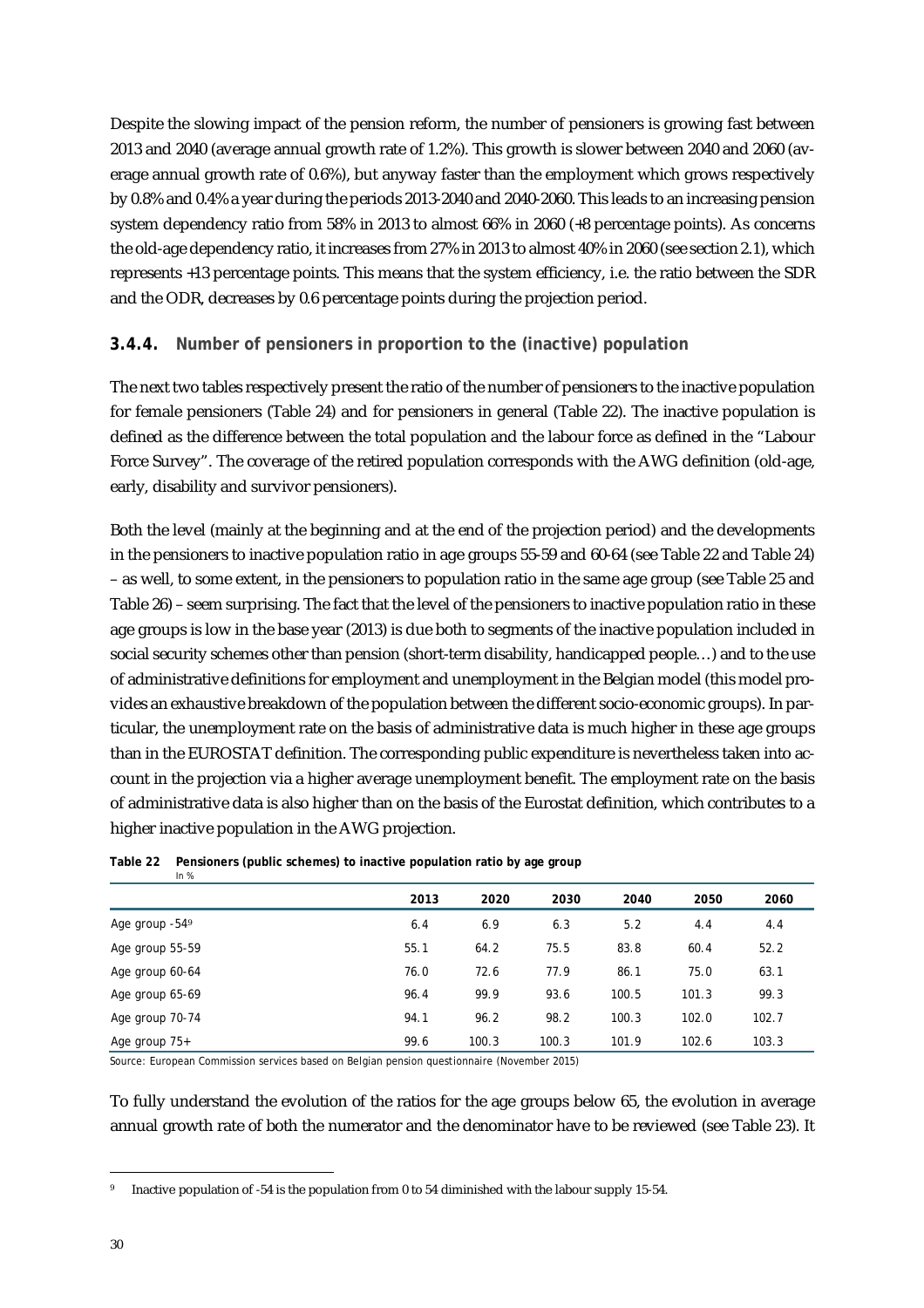should be noted that the number of pensioners below 65 consists of disabled<sup>10</sup>, unemployed with company allowance and old-age and survivor pensioners.

| $III$ $N$             |           |           |           |           |           |
|-----------------------|-----------|-----------|-----------|-----------|-----------|
|                       | 2013-2020 | 2020-2030 | 2030-2040 | 2040-2050 | 2050-2060 |
| Pensioners*           |           |           |           |           |           |
| $-54$                 | 1.7       | 0.1       | $-1.2$    | $-1.3$    | 0.4       |
| 55-59                 | $-2.2$    | $-0.7$    | 1.6       | $-2.0$    | $-1.5$    |
| 60-64                 | $-2.2$    | $-1.8$    | 0.2       | $-0.2$    | $-1.3$    |
| Inactive population** |           |           |           |           |           |
| $-54$                 | 0.6       | 0.9       | 0.7       | 0.5       | 0.3       |
| 55-59                 | $-4.4$    | $-2.3$    | 0.5       | 1.2       | 0.0       |
| 60-64                 | $-1.6$    | $-2.5$    | $-0.8$    | 1.2       | 0.4       |
| Population***         |           |           |           |           |           |
| $-54$                 | 0.6       | 0.7       | 0.7       | 0.5       | 0.3       |
| 55-59                 | 1.4       | $-0.6$    | 0.4       | 1.0       | 0.0       |
| 60-64                 | 1.8       | 0.4       | $-0.3$    | 1.0       | 0.4       |

**Table 23 Average annual growth rate of the number of pensioners, the inactive population and the population, below 65** *In %*

Source: \* Belgian pension questionnaire (national model) - November 2015; \*\* CSM (November 2015) and EUROPOP2013; \*\*\* EUROPOP2013

Under 54, the evolution is mostly explained by a trend increase of the entry rate in disability during the first half of the projection period, which is assumed to be reversed in the long run (see Table 12 and Table 34 – section 4.3.1.d).

The increase of the ratio pensioners to inactive population in the age group 55-59 till 2030 is due to the decrease of the inactive population (large increase of the labour supply). During this period, despite the increasing number of disabled persons, the total number of pensioners declines due to the unemployed with company allowance non-job seekers and the survivor pensioners (see comment of Table 12). As from 2030, the evolution of the ratio pensioners to inactive population is mostly driven by the evolution of the number of pensioners (especially by the number of disabled persons), except between 2040 and 2050 when the strong growth of the inactive population amplifies the reduction of the ratio.

In the age group 60-64, despite the increasing number of disabled persons, the total number of pensioners declines until the mid-2030s due to the pension reform. The increase in the ratio pensioners to inactive between 2030 and 2040 is accentuated by the declining inactive population. Between 2040 and 2050, the decrease in this ratio reflects mostly the evolution of the inactive population. Between 2050 and 2060, the ratio evolution is mainly driven by the decline in the number of pensioners.

<sup>&</sup>lt;sup>10</sup> The evolution of the disabled population has been commented on in section 3.2.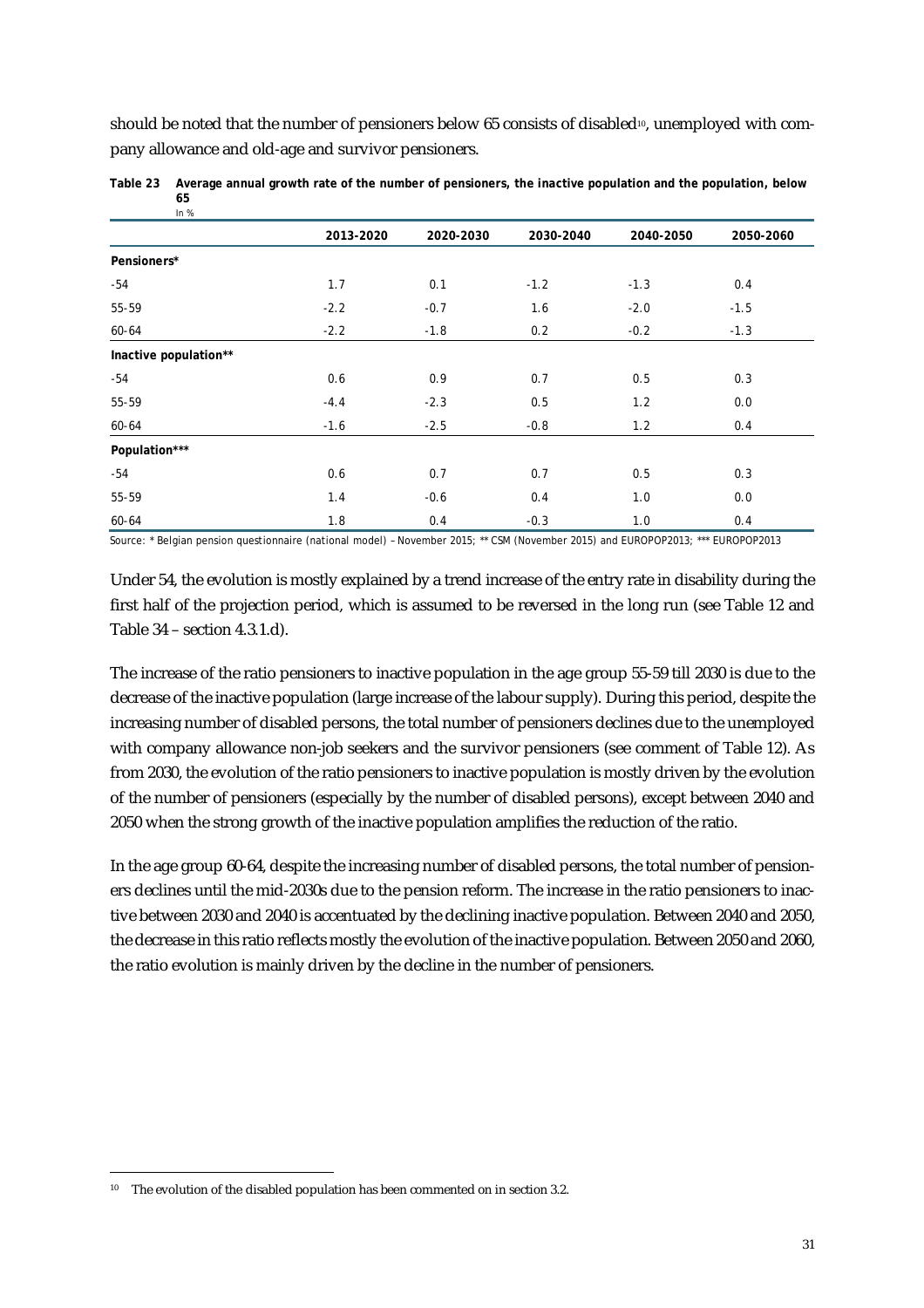|                 | 2013 | 2020 | 2030 | 2040 | 2050  | 2060  |
|-----------------|------|------|------|------|-------|-------|
| Age group -54   | 7.2  | 8.0  | 7.4  | 6.0  | 5.0   | 5.1   |
| Age group 55-59 | 46.3 | 59.1 | 75.8 | 85.7 | 59.3  | 52.7  |
| Age group 60-64 | 59.9 | 62.2 | 74.3 | 84.3 | 72.2  | 61.1  |
| Age group 65-69 | 84.2 | 89.3 | 86.3 | 95.0 | 97.1  | 94.5  |
| Age group 70-74 | 80.3 | 86.8 | 91.1 | 93.5 | 96.9  | 97.8  |
| Age group $75+$ | 94.2 | 96.3 | 97.0 | 99.2 | 100.0 | 100.7 |

#### **Table 24 Female pensioners to inactive population ratio by age group**  *In %*

Source: European Commission services based on Belgian pension questionnaire (November 2015)

The analysis of the ratio of the female pensioners to the inactive population (Table 24) is rather similar to the analysis of the global ratio.

Table 25 shows the ratio of the number of pensioners to the population by age group. The ratio of pensioners to population in the age group -54 follows the same evolution as the pensioners to inactive population ratio. For the age groups 55-59 and 60-64, the ratios pensioners to population decrease between 2013 and 2031. As from 2031, the evolution of the inactive population is quite similar to the evolution of the population, as well as the development of the ratios pensioners to (inactive) population. This global analysis is very similar for women (Table 26).

|  |  | Table 25 Pensioners (public schemes) to population ratio by age group |
|--|--|-----------------------------------------------------------------------|
|  |  |                                                                       |

| $\mathbf{u} \cdot \mathbf{v}$ |      |       |       |       |       |       |  |
|-------------------------------|------|-------|-------|-------|-------|-------|--|
|                               | 2013 | 2020  | 2030  | 2040  | 2050  | 2060  |  |
| Age group -5411               | 2.8  | 3.1   | 2.9   | 2.4   | 2.0   | 2.0   |  |
| Age group 55-59               | 21.0 | 16.2  | 16.1  | 18.1  | 13.4  | 11.5  |  |
| Age group 60-64               | 57.9 | 43.8  | 35.1  | 37.0  | 33.0  | 27.7  |  |
| Age group 65-69               | 92.2 | 93.6  | 77.7  | 80.0  | 80.5  | 79.2  |  |
| Age group 70-74               | 91.9 | 95.2  | 97.1  | 98.5  | 100.1 | 100.9 |  |
| Age group 75+                 | 99.6 | 100.3 | 100.3 | 101.9 | 102.6 | 103.3 |  |

Source: European Commission services based on Belgian pension questionnaire (November 2015)

For the age group 65-69, the total pensioners to population ratios decrease between 2020 and 2030 because of the raise in the statutory retirement age. It should be noted that ratios sometimes exceed 100%, which can be explained on the one hand by pensioners living abroad, on the other hand by the double counting of pensioners receiving both old-age and survivor benefits in the civil servants' scheme and finally by double counting of pensioners receiving benefits from different public sub-sectors in the civil servants' scheme (no data was available to avoid such double counting).

<sup>11</sup> Population -54 is the population from 0 to 54.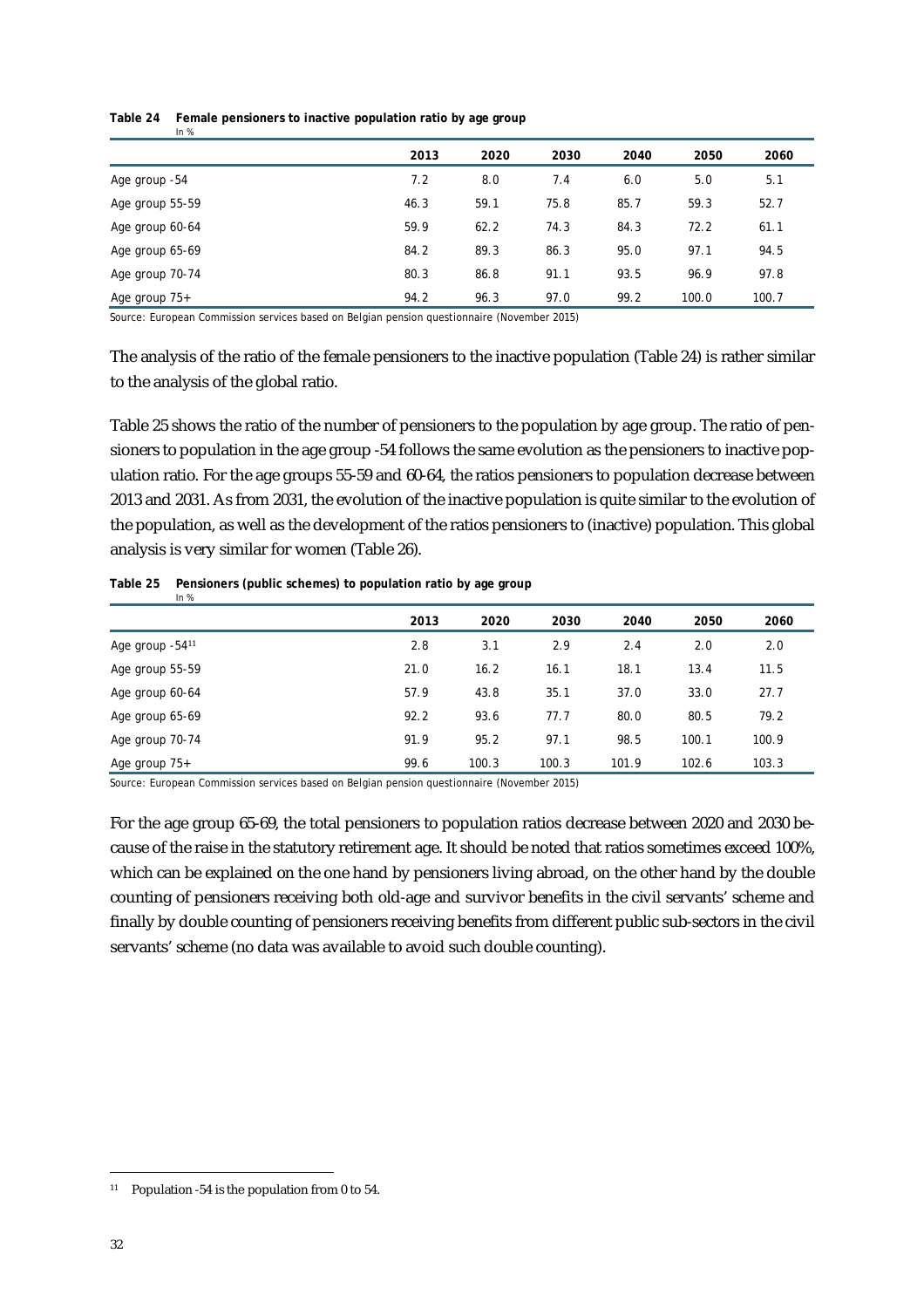|                 | 2013 | 2020 | 2030 | 2040 | 2050  | 2060  |
|-----------------|------|------|------|------|-------|-------|
| Age group -54   | 3.5  | 3.8  | 3.6  | 2.9  | 2.4   | 2.5   |
| Age group 55-59 | 21.0 | 18.7 | 19.8 | 22.1 | 15.2  | 13.4  |
| Age group 60-64 | 48.8 | 39.6 | 36.3 | 38.9 | 33.8  | 28.4  |
| Age group 65-69 | 81.9 | 84.6 | 72.8 | 76.7 | 78.1  | 76.2  |
| Age group 70-74 | 79.3 | 86.2 | 90.2 | 91.8 | 95.2  | 96.1  |
| Age group 75+   | 94.2 | 96.3 | 97.0 | 99.2 | 100.0 | 100.7 |

#### **Table 26 Female pensioners to population ratio by age group**  *In %*

Source: European Commission services based on Belgian pension questionnaire (November 2015)

#### **3.4.5. New public pension expenditure disaggregation**

Table 27 and Table 28 illustrate the disaggregation of the new public pension expenditure by gender (old-age and early earnings-related) between the number of new pensions, the average contributory period (see comment of Table 8), the average accrual rate and the average pensionable earning. The average accrual rate is an average of the accrual rates by scheme: 1.67% (1/60) in the civil servants' scheme<sup>12</sup>, 1.33% (60%/45) in the wage earners' and the self-employed schemes (1.67% for head of a household with dependent spouse (75%/45)) – see Box 1. Taking into account the average contributory period and the average accrual rate as separate factors in the calculation of the new pension expenditure, the average pensionable earning can be considered as a reference wage for a full career. The monthly average wage at retirement and economy-wide average wage are based on the National accounts (by scheme) and are provided by the Belgian questionnaire.

It must be noted that 2030 is atypical because of the rise in the statutory retirement age (there are almost no more entries in retirement in 2030). Indeed, for convenience, the impact of the rise (by one year in 2025 and in 2030) in the statutory retirement age is performed each time on a single year(while in reality, this effect is expected to be spread over several years), without any long-term consequences on the budgetary cost of pensions nor on the effective retirement age.

j <sup>12</sup> The 1.67% accrual rate for civil servants is in fact applied to end-of-career wages. As a consequence, the concept of monthly average pensionable earning is slightly inflated by the difference of start-of-career wages and end-of-career wages in the civil servants' scheme.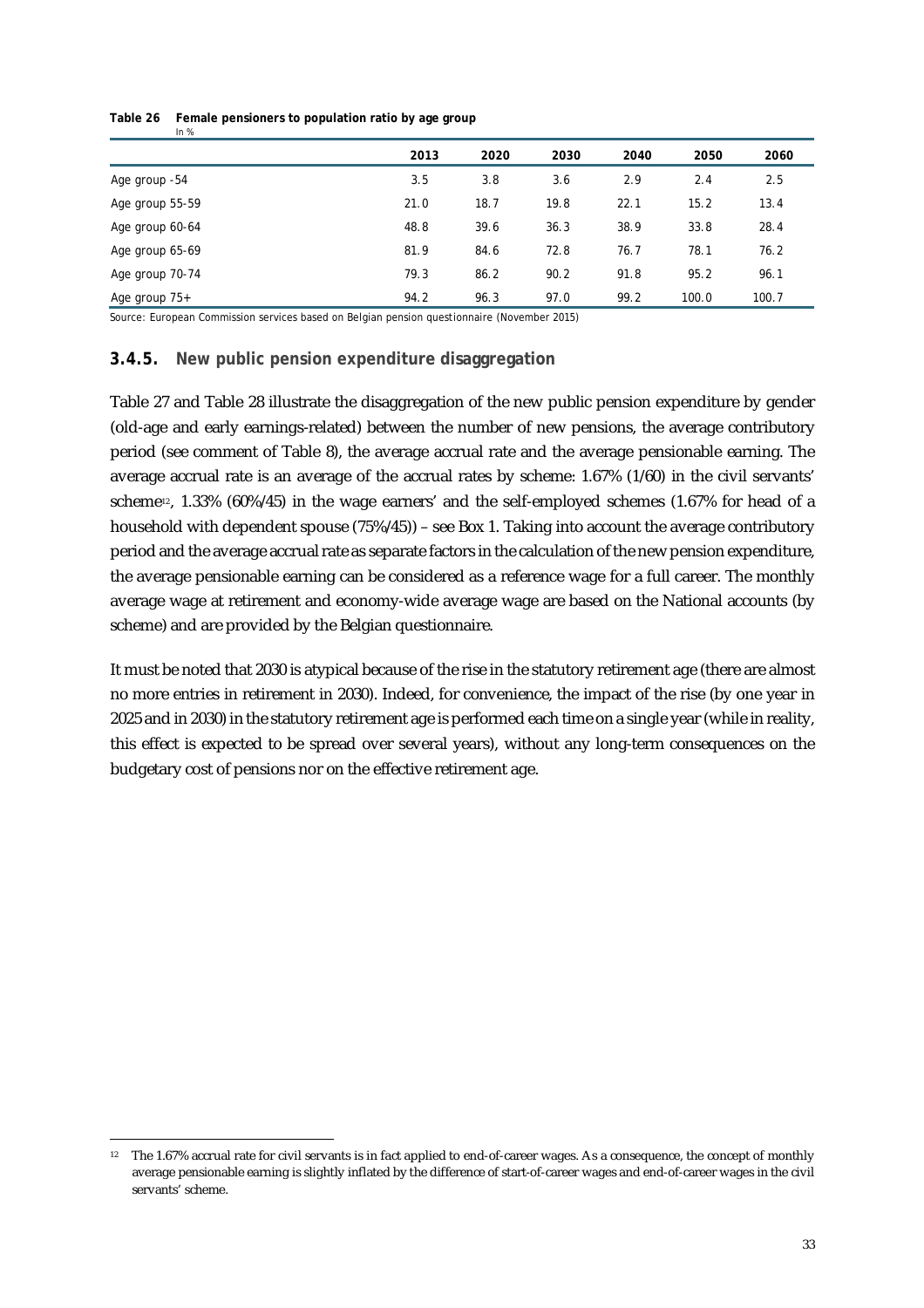| Table 27 Projected and disaggregated new public pension expenditure (old-age and early earnings-related pensions) - |
|---------------------------------------------------------------------------------------------------------------------|
| Male                                                                                                                |

|                                                                              | 2013     | 2020   | 2030             | 2040        | 2050   | 2060              |
|------------------------------------------------------------------------------|----------|--------|------------------|-------------|--------|-------------------|
| Projected new pension expenditure (millions EUR)*                            | 1351.681 |        | 1581.821 211.499 | 3478.78     |        | 5159.243 7814.789 |
| I. Average contributory period (years)                                       | 40.099   | 39.901 | 35.878           | 41.265      | 41.332 | 41.249            |
| II. Monthly average pensionable earnings ('000 EUR)                          | 2.702    | 3.200  | 3.974            | 5.767       | 8.015  | 10.974            |
| III. Average accrual rates (%)                                               | 1.467    | 1.433  | 1.627            | 1.423       | 1.424  | 1.420             |
| IV. Number of new pensions (in thousands)                                    | 70.871   | 72.031 | 7.600            | 85.616      | 91.106 | 101.279           |
| V. Average number of months paid the first year                              | 12.0     | 12.0   | 12.0             | 12.0        | 12.0   | 12.0              |
| VI. Sustainability/Adjustment factor                                         | 0        | 0      | 0                | $\mathbf 0$ | 0      | 0                 |
| Monthly average pensionable earnings/Monthly average wage at<br>retirement** | 0.762    | 0.783  | 0.725            | 0.744       | 0.728  | 0.701             |
| Monthly average pensionable earnings/Monthly economy-wide<br>average wage**  | 0.867    | 0.902  | 0.843            | 0.867       | 0.848  | 0.818             |

\*new pension expenditure =  $1 \times 11 \times (111/100) \times 10 \times 100$  with four decimal places (very close approximation with 3 decimal places) \*\*average wage at retirement and economy-wide average wage: figures from the Belgian pension questionnaire (November 2015)

Source: European Commission services based on Belgian pension questionnaire (November 2015)

As for men, the average contributory period increases by more than one year over the whole projection period as a result of the pension reform. The number of new pensions tends to increase over the whole projection period. Between 2013 and 2040, the average accrual rate slightly declines due to the replacement of male pensioners heads of household with a dependent spouse (75% of the reference wage) by single pensioners (60% of the reference wage) in the wage earners' and self-employed schemes, and remains stable afterwards.

| Table 28 Projected and disaggregated new public pension expenditure (old-age and early earnings-related pensions) - |
|---------------------------------------------------------------------------------------------------------------------|
| Female                                                                                                              |

|                                                  | 2013    | 2020        | 2030        | 2040        | 2050   | 2060                       |
|--------------------------------------------------|---------|-------------|-------------|-------------|--------|----------------------------|
| Projected new pension expenditure (millions)     |         |             |             |             |        |                            |
| $EUR)^*$                                         | 785.547 | 1071.7      | 201.739     |             |        | 2684.454 4104.684 6079.871 |
| I. Average contributory period (years)           | 34.986  | 36.938      | 34.838      | 40.091      | 40.084 | 39.967                     |
| II. Monthly average pensionable earnings ('000   |         |             |             |             |        |                            |
| EUR)                                             | 2.259   | 2.610       | 4.263       | 4.981       | 6.909  | 9.519                      |
| III. Average accrual rates (%)                   | 1.387   | 1.377       | 1.554       | 1.385       | 1.388  | 1.385                      |
| IV. Number of new pensions (in thousands)        | 59.699  | 67.285      | 7.285       | 80.876      | 88.974 | 96.164                     |
| V. Average number of months paid the first year  | 12.0    | 12.0        | 12.0        | 12.0        | 12.0   | 12.0                       |
| VI. Sustainability/Adjustment factor             | 0       | $\mathbf 0$ | $\mathbf 0$ | $\mathbf 0$ | 0      | 0                          |
| Monthly average pensionable earnings/Monthly av- |         |             |             |             |        |                            |
| erage wage at retirement**                       | 0.637   | 0.638       | 0.778       | 0.643       | 0.628  | 0.608                      |
| Monthly average pensionable earnings/Monthly     |         |             |             |             |        |                            |
| economy-wide average wage**                      | 0.725   | 0.736       | 0.904       | 0.749       | 0.731  | 0.71                       |

\*new pension expenditure = I x II x (III/100) x IV x V with four decimal places (very close approximation with 3 decimal places) \*\*average wage at retirement and economy-wide average wage: figures from the Belgian pension questionnaire (November 2015) Source: European Commission services based on Belgian pension questionnaire (November 2015)

As far as women are concerned, the evolution of the number of new pensions is similar to the men's. But the average contributory period of women increases from 35 years in 2013 to 40 years in 2060. It represents a strong rise by 5 years over the whole projection period due to the growing female participation rate and to the pension reform. The average accrual rate remains stable around 1.39.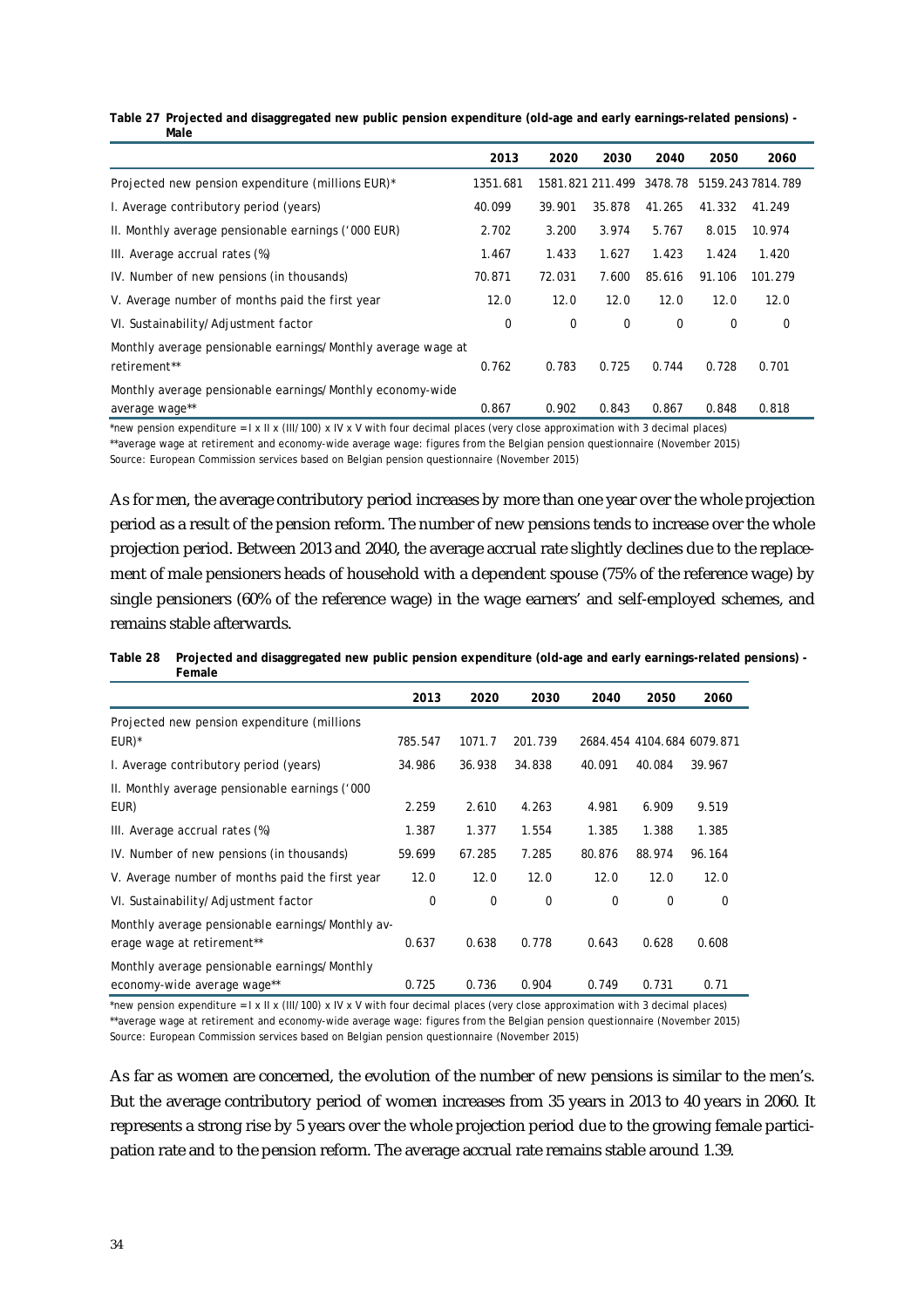#### **Table 29 Projected and disaggregated new public pension expenditure (old-age and early earnings-related pensions) - Total**

|                                                     | 2013     | 2020     | 2030    | 2040     | 2050     | 2060        |
|-----------------------------------------------------|----------|----------|---------|----------|----------|-------------|
| Projected new pension expenditure (millions EUR)*   | 2137.228 | 2653.521 | 413.238 | 6163.234 | 9263.927 | 13894.66    |
| I. Average contributory period (years)              | 37.885   | 38.427   | 35.035  | 40.658   | 40.692   | 40.600      |
| II. Monthly average pensionable earnings ('000 EUR) | 2.518    | 2.937    | 4.155   | 5.401    | 7.487    | 10.291      |
| III. Average accrual rates (%)                      | 1.430    | 1.406    | 1.589   | 1.405    | 1.407    | 1.404       |
| IV. Number of new pensions (in thousands)           | 130.57   | 139.316  | 14.884  | 166.492  | 180.079  | 197.443     |
| V. Average number of months paid the first year     | 12       | 12       | 12      | 12       | 12       | 12          |
| VI. Sustainability/Adjustment factor                | 0        | 0        | 0       | 0        | 0        | $\mathbf 0$ |
| Monthly average pensionable earnings/Monthly aver-  |          |          |         |          |          |             |
| age wage at retirement**                            | 0.711    | 0.718    | 0.759   | 0.697    | 0.68     | 0.657       |
| Monthly average pensionable earnings/Monthly        |          |          |         |          |          |             |
| economy-wide average wage**                         | 0.808    | 0.828    | 0.882   | 0.812    | 0.793    | 0.767       |

\*new pension expenditure =  $\vert x \vert \vert x$  (III/100) x IV x V with four decimal places (very close approximation with 3 decimal places)

\*\*average wage at retirement and economy-wide average wage: figures from the Belgian pension questionnaire (November 2015)

Source: European Commission services based on Belgian pension questionnaire (November 2015)

In total, the number of new pensions increases quickly between 2013 and 2031 (1.6% average annual growth rate) and then increases slightly (0.5% average annual growth rate), because of the dependency ratio evolution. The average contributory period increases from 37.9 to 40.6 years between 2013 and 2060, thanks to the increase of female participation rate and to the pension reform. The average accrual rate falls slightly until 2040 due to a decrease in the average male accrual rate.

## **Financing of the pension system**

This section deals with the evolution of the contributions to the public pension system. In Belgium however, the financing of all social expenses is since 1/1/1995 carried out for the general scheme of wage earners and self-employed through the so-called "global management" system (contributions but also some tax revenues), which implies that there is only a global contribution rate for all social security schemes (pensions, disability, primary incapacity, maternity leave, unemployment…) and no longer a contribution rate by scheme. In the wage earners' and self-employed schemes, social spending is funded respectively by contributions (63.8% / 54.3% in 2013), but also by state subsidies (16.3% / 28.3%) and alternative funding (16.5% / 13.8%) mainly made up of VAT revenues. Most social benefits for civil servants, among others pensions, are financed through the general budget of the federal government. Therefore public contributions for pensions are not available in the following table (see also section 5.5).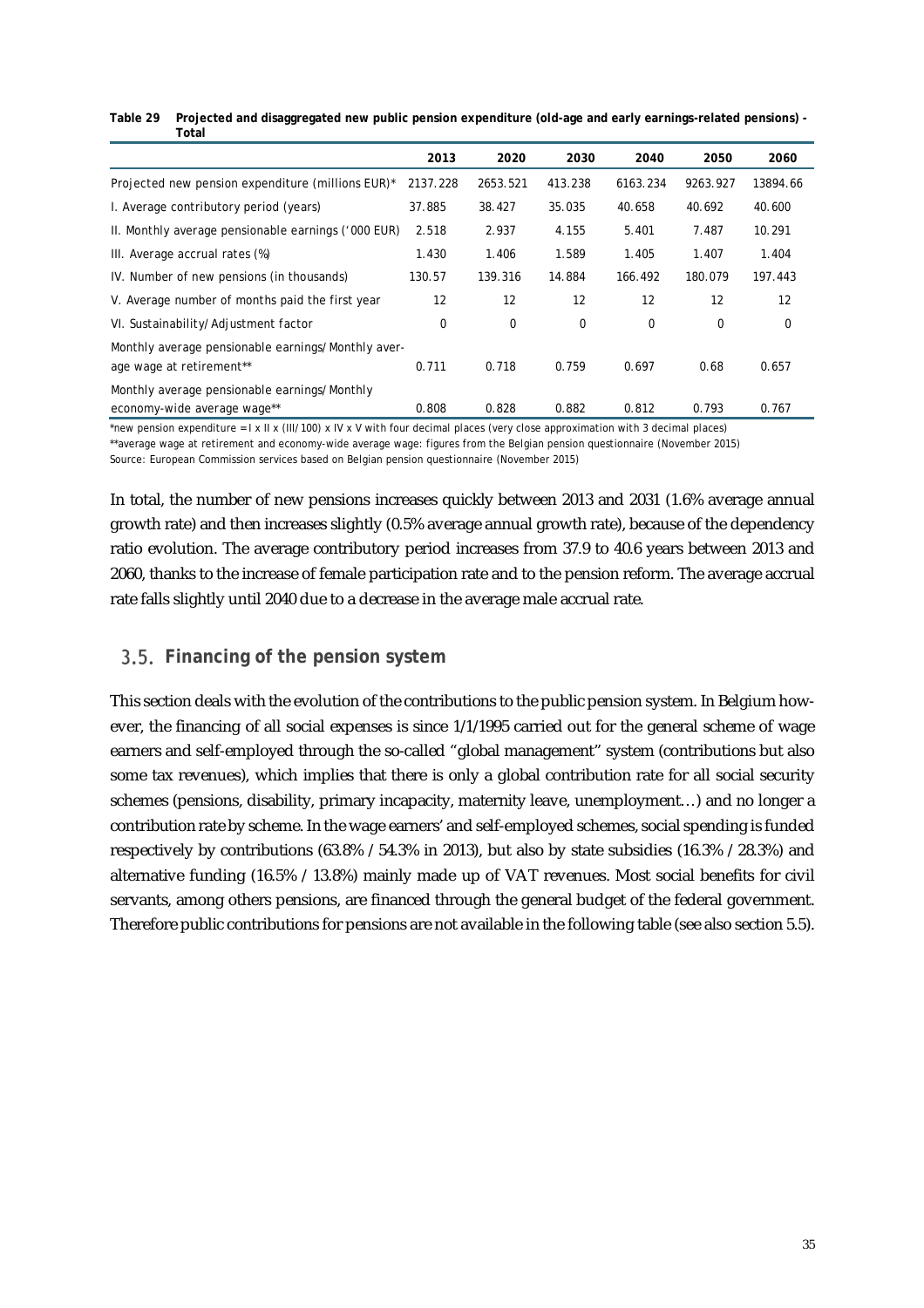|                                                                          | 2013       | 2020   | 2030   | 2040   | 2050                 | 2060   |
|--------------------------------------------------------------------------|------------|--------|--------|--------|----------------------|--------|
| Public contribution                                                      | $\epsilon$ |        | ÷      |        | $\ddot{\phantom{a}}$ |        |
| <b>Employer contribution</b>                                             | ÷          |        | ÷      | ÷      | $\ddot{\phantom{a}}$ |        |
| Employee contribution                                                    | ÷          |        | ÷      |        | $\ddot{\phantom{a}}$ |        |
| State contribution                                                       | ÷          |        | ÷      |        |                      |        |
| Number of contributors = employment (adminis-<br>trative concept)        | 4626.5     | 5044.2 | 5422.0 | 5809.4 | 6126.9               | 6345.4 |
| Ratio of number of contributors / employment<br>(administrative concept) | 1.0        | 1.0    | 1.0    | 1.0    | 1.0                  | 1.0    |
| Employment AWG                                                           | 4555.9     | 4958.0 | 5396.2 | 5761.9 | 6057.3               | 6245.1 |

#### **Table 30 Revenue from contribution (million), number of contributors in the public scheme (in 1000), total employment (in 1000) and related ratios (%)**

Source: European Commission services based on Belgian pension questionnaire (November 2015)

In Belgium, the number of contributors is equal to the number of working people (following the administrative concept – see 4.2.3. below), so that the ratio between contributors and employment is one (Table 30 also shows the employment based on Eurostat statistics).

#### **Sensitivity analysis**

The next table shows the sensitivity of public pension expenditure in % of GDP to various scenarios, expressed in deviation from the baseline.

| Table 31 | Public pension expenditures under different scenarios (deviation from the baseline) |
|----------|-------------------------------------------------------------------------------------|
|          | In % of GDP                                                                         |

|                                                                              | 2013 | 2020   | 2030   | 2040   | 2050   | 2060   |
|------------------------------------------------------------------------------|------|--------|--------|--------|--------|--------|
| Public pension expenditure                                                   |      |        |        |        |        |        |
| Baseline                                                                     | 11.8 | 11.8   | 12.3   | 13.0   | 12.9   | 13.0   |
| Higher life expectancy (+2 extra years)                                      | 0.0  | 0.0    | 0.2    | 0.4    | 0.5    | 0.7    |
| Higher labour productivity (+0.25 pp.)                                       | 0.0  | 0.0    | $-0.2$ | $-0.4$ | $-0.6$ | $-0.8$ |
| Lower labour productivity (-0.25 pp.)                                        | 0.0  | 0.0    | 0.2    | 0.4    | 0.6    | 0.8    |
| Higher employment rate $(+2$ pp.)                                            | 0.0  | $-0.2$ | $-0.3$ | $-0.3$ | $-0.3$ | $-0.3$ |
| Higher employment of older workers (+10<br>$pp.$ )                           | 0.0  | $-0.5$ | $-1.2$ | $-1.1$ | $-1.1$ | $-1.2$ |
| Lower migration (-20%)                                                       | 0.0  | 0.1    | 0.3    | 0.5    | 0.5    | 0.5    |
| Lower TFP (risk)                                                             | 0.0  | 0.0    | 0.1    | 0.4    | 0.6    | 0.9    |
| Policy scenario: linking retirement age to in-<br>creases in life expectancy | 0.0  | 0.0    | 0.0    | 0.0    | 0.0    | 0.0    |

Source: European Commission services based on Belgian pension questionnaire (November 2015)

#### **3.6.1. Higher or lower productivity scenarios and risk scenario**

In these scenarios, with unchanged parameters regarding the living standards adjustment, public pension expenditure respectively decreases (increases) by 0.8 (0.8 and 0.9) percentage point of GDP in 2060 in the higher (lower – risk) productivity scenario in comparison with the baseline.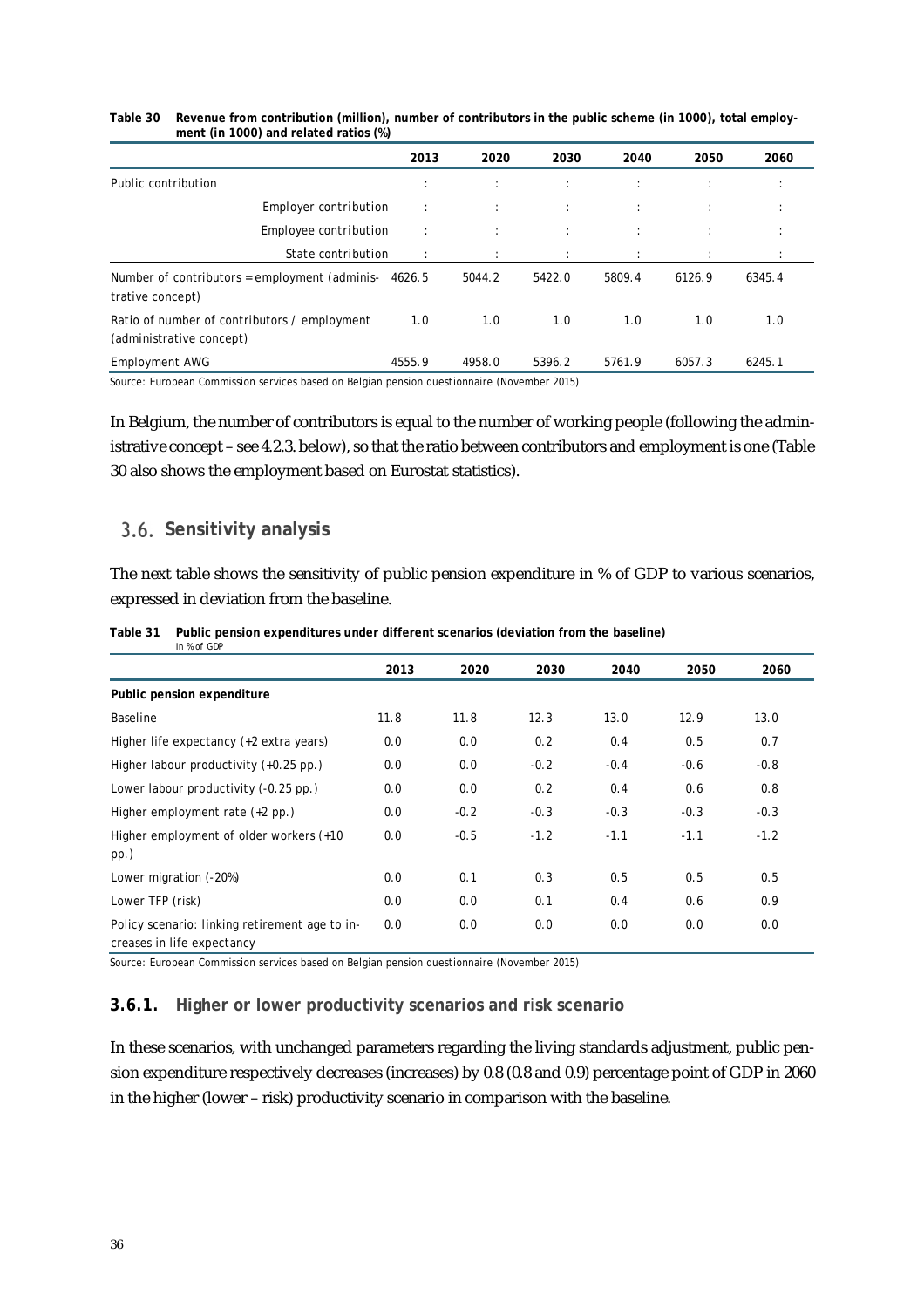Pension expenditure in the wage earners' scheme is indeed calculated on the basis of the income earned over the whole career, which means it only progressively reflects the effect of higher (lower) productivity, whereas GDP increases (decreases) immediately. As a result, the weight of these pensions expressed as a percentage of GDP is lower (higher). This effect is proportionally even stronger in the self-employed scheme because of the high number of people receiving a guaranteed minimum pension (adapted to 1% real growth). On the contrary, in the civil servants' scheme, the change in wages is directly mirrored in pensions (the reference wage for new retirees is the average wage over the last ten working years and the pensions are automatically indexed to nominal wages), so that the change in the productivity assumptions has practically no impact on the ageing cost of this scheme.

#### **3.6.2. Higher employment rate and higher employment rate of older workers scenarios**

A higher employment rate of two percentage points leads to a decrease in pension expenditure by 0.3 percentage point of GDP by 2060 in comparison with the baseline, because of a higher GDP.

The scenario of a higher employment rate of ten percentage points for older workers leads to a decrease by 1.2 percentage point of GDP by 2060 in comparison with the baseline because of a higher economic growth.

### **3.6.3. Demographic scenarios: higher life expectancy and lower migration**

The higher life expectancy (by 2 years) scenario generates higher public pension expenditure compared to the baseline scenario (+0.7 percentage point of GDP in 2060), because of the higher number of pensioners. The higher dependency coefficient totally explains this evolution.

With a lower migration of 20%, public pension spending rises by 0.5 percentage point of GDP compared to the baseline in 2060. A lower working age population leads to lower employment, hence lower economic growth, which increases the relative weight of pension expenditure in percentage of GDP.

#### **3.6.4. Linking retirement age to increases in life expectancy**

This scenario is similar to the updated baseline projection.

### **Description of the changes in comparison with the 2006, 2009, 2012 and 2015 projections**

Table 32 compares the average annual change in public pension expenditure in % of GDP between the new projection and the four previous projections (2006, 2009, 2012 and 2015). It also presents the contributory factors behind those evolutions.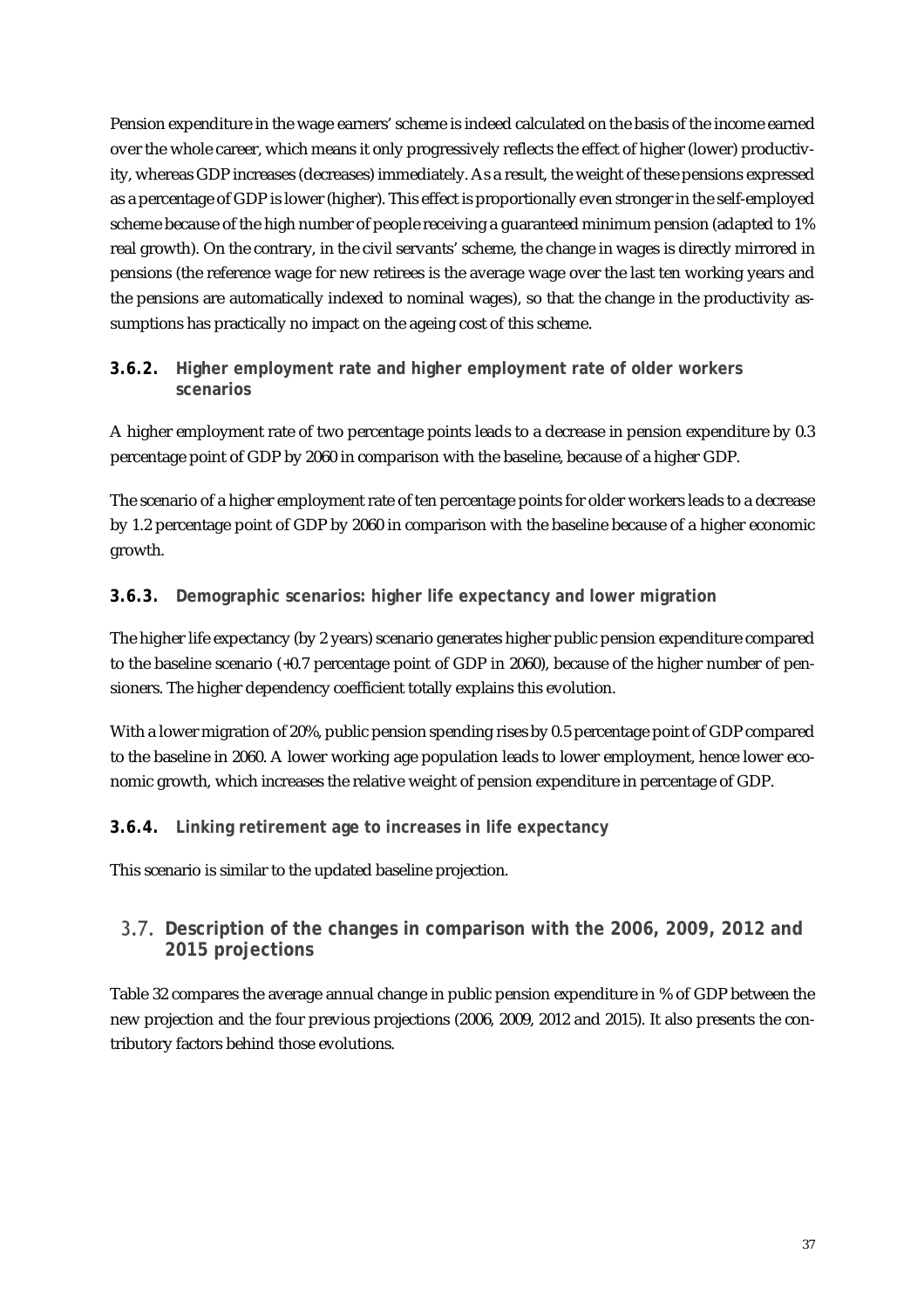|                                                      | Public<br>pensions to<br><b>GDP</b> | Depend-<br>ency ratio | ratio  | effect | Coverage Employment Benefit ra-<br>tio | Labour<br>intensity  | Residual<br>(incl. Inter-<br>action<br>effect) |
|------------------------------------------------------|-------------------------------------|-----------------------|--------|--------|----------------------------------------|----------------------|------------------------------------------------|
| Pension/GDP - AR 2006 (2004-2050)                    | 5.1                                 | 7.7                   | $-0.4$ | $-0.9$ | $-1.2$                                 | ÷                    | $-0.1$                                         |
| Pension/GDP - AR 2009 (2007-2060)                    | 4.8                                 | 7.4                   | $-0.9$ | $-0.5$ | $-1.0$                                 | $\ddot{\phantom{a}}$ | $-0.2$                                         |
| Pension/GDP - July 2012 (2010-2060)                  | 5.1                                 | 7.4                   | $-1.1$ | $-0.5$ | $-0.5$                                 | 0.0                  | $-0.2$                                         |
| Pension/GDP - AR 2015 in ESA 2010<br>$(2013 - 2060)$ | 3.3                                 | 5.6                   | $-1.3$ | $-0.6$ | $-0.3$                                 | 0.0                  | $-0.1$                                         |
| Pension/GDP - November 2015<br>$(2013 - 2060)$       | 1.3                                 | 5.0                   | $-2.0$ | $-0.9$ | $-0.4$                                 | 0.0                  | $-0.4$                                         |

**Table 32 Average annual change in public pension expenditure to GDP during the projection period under the 2006, 2009, 2012 (July update), 2015 Ageing Report and the 2015 updated projection exercises**

Source: European Commission services based on Belgian pension questionnaire

In the current projection, public pension expenditure increases by 1.3 % of GDP between 2013 and 2060, which is 2.1 percentage points of GDP less than in the 2015 Ageing Report (expressed in ESA 2010). The difference is mostly due to the changes in the coverage ratio and in the employment effect (or the inverse employment rate). These differences result from the 2015 pension reform $^{\scriptscriptstyle 13}$ .

The public pension expenditure in the 2015 Ageing Report increases by 3.3 % of GDP between 2013 and 2060, which is 1.8 percentage point of GDP less than in the 2012 exercise for the period 2010-2060 (peer review of July 2012, including the pension reform of December 2011). The difference is mostly due to the change in the population projection: the contribution of the dependency ratio is 1.8% of GDP lower than in the previous exercise. The different reforms introduced since 2012 have also an impact (see section 1.2.2.b). Finally the employment effect (or the inverse employment rate) contributes more negatively to the expenditure. It should be noted that the slightly less negative contribution of the benefit ratio (despite the reforms - section 1.2.2.b) results from the less favourable assumption on productivity growth.

The difference between the 2012 and 2009 exercises (+0.4% of GDP) is attributable to a less negative contribution of the benefit ratio due to a change of assumption regarding productivity growth (1.5% annual growth between 2010 and 2060 instead of 1.7% in the 2009 projection).

In the 2009 projection, the variation of public pension expenditure amounted to 4.8% of GDP between 2007 and 2060, i.e. a slightly smaller variation than in the 2006 exercise (5.1% of GDP). This was mainly due to a more limited positive contribution of the dependency ratio, while the negative contributions of both the inverse employment rate and the benefit ratio were less significant than in the 2006 exercise. In the 2009 exercise, the adjustments to living standards (which impact the benefit ratio) were based on the Generation Pact. It means that the ceilings evolved on the basis of a real growth of 1.25%, irrespective of wage growth, whereas in the 2006 exercise, the wage ceilings evolved at a growth rate which was

<sup>&</sup>lt;sup>13</sup> Let us note that the negative contribution of the benefit ratio is slightly more important in the updated projection than in the 2015 Ageing Report projection (despite that the pension reform leads to increasing length of career). It results from a change in the composition of pensioners' population by scheme. The share of the civil servants' pensioners is reduced due, on one hand, to a more important career extension because of the abolishment of the service credit for the degrees in the career condition for early retirement and, on the other hand, to medium-term restrictive measures concerning civil servants' employment. This reduction in the share of civil servants' pensioners, together with a higher average pension for civil servants, leads to a slightly decrease in the benefit ratio compared with the 2015 Ageing Report projection.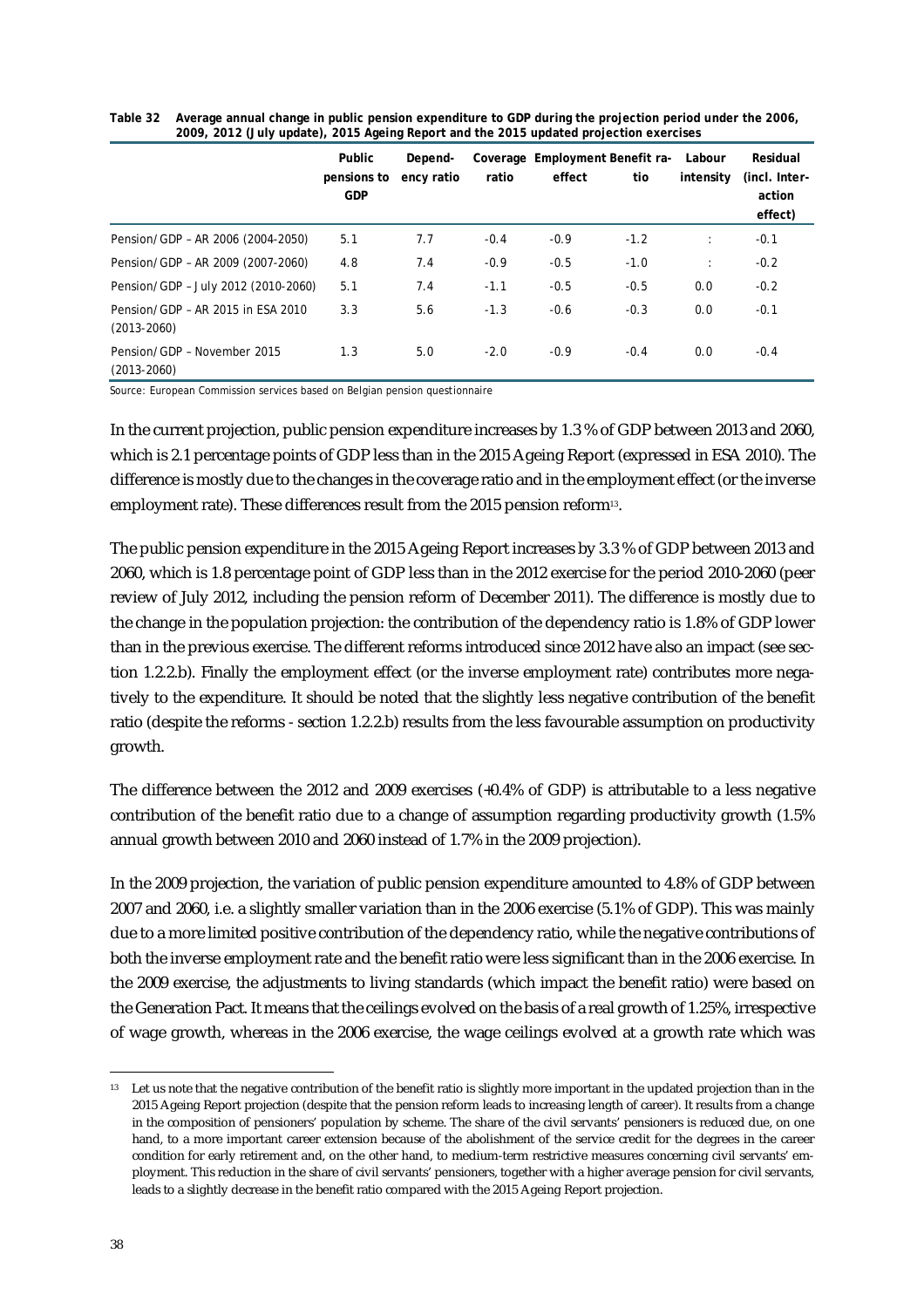0.5% lower than the productivity growth. Moreover, the Generation Pact implies an increase in the pension benefits of the wage earners' and self-employed schemes after the age of 62 (pension bonus).

Table 33 tries to break down the difference between the 2015 Ageing Report projection and the new one into various explanations.

|                                                    | 2013                 | 2020                         | 2030                       | 2040              | 2050                          | 2060   | 2013-2060 |
|----------------------------------------------------|----------------------|------------------------------|----------------------------|-------------------|-------------------------------|--------|-----------|
| Ageing report 2015<br>(ESA 2010)                   | 11.8                 | 12.7                         | 14.7                       | 15.2              | 15.0                          | 15.1   | $+3.3$    |
| Change in assumptions                              | ÷                    | $\sim$                       | $\Delta \sim 10$           | $\sim 100$        | $\ddot{\phantom{a}}$          | ÷      |           |
| Improvement in the coverage<br>or in the modelling | ÷                    | $\mathcal{L}^{\text{max}}$   | $\mathcal{L}_{\rm{max}}$ . | $\sim 10^{-1}$    | $\mathcal{L}^{\mathcal{L}}$ . |        |           |
| Change in the interpretation of<br>constant policy | $\ddot{\phantom{a}}$ | $\mathcal{L}^{\text{max}}$ . | $\mathcal{L}_{\rm{max}}$ . | $\Delta \sim 100$ | $\ddot{\phantom{a}}$          | ÷      |           |
| Policy related changes                             | 0.0                  | $-0.9$                       | $-2.4$                     | $-2.1$            | $-2.0$                        | $-2.0$ | $-2.0$    |
| of which                                           |                      |                              |                            |                   |                               |        |           |
| - the 2015 pension reform                          | 0.0                  | $-0.7$                       | $-2.0$                     | $-1.7$            | $-1.6$                        | $-1.6$ | $-1.6$    |
| - index jump                                       | 0.0                  | $-0.3$                       | $-0.3$                     | $-0.3$            | $-0.3$                        | $-0.3$ | $-0.3$    |
| - shift of the employment by<br>scheme             | 0.0                  | 0.0                          | 0.0                        | $-0.1$            | $-0.1$                        | $-0.1$ | $-0.1$    |
| <b>New projection November</b><br>2015             | 11.8                 | 11.8                         | 12.3                       | 13.0              | 12.9                          | 13.0   | $+1.3$    |

| Table 33 Breakdown of the difference between AR 2015 and the new public pension projection of November 2015 |
|-------------------------------------------------------------------------------------------------------------|
| % of GDP                                                                                                    |

Source: European Commission services based on Belgian pension questionnaire (November 2015)

The cost of pension in the updated projection of November 2015 is 2.1 percentage points of GDP lower than in the 2015 Ageing Report projection due to the policy related changes. These are disaggregated following three factors: the 2015 pension reform which is responsible for 80% of the difference, and the index jump and the shift of the employment by scheme both for 20% of the difference.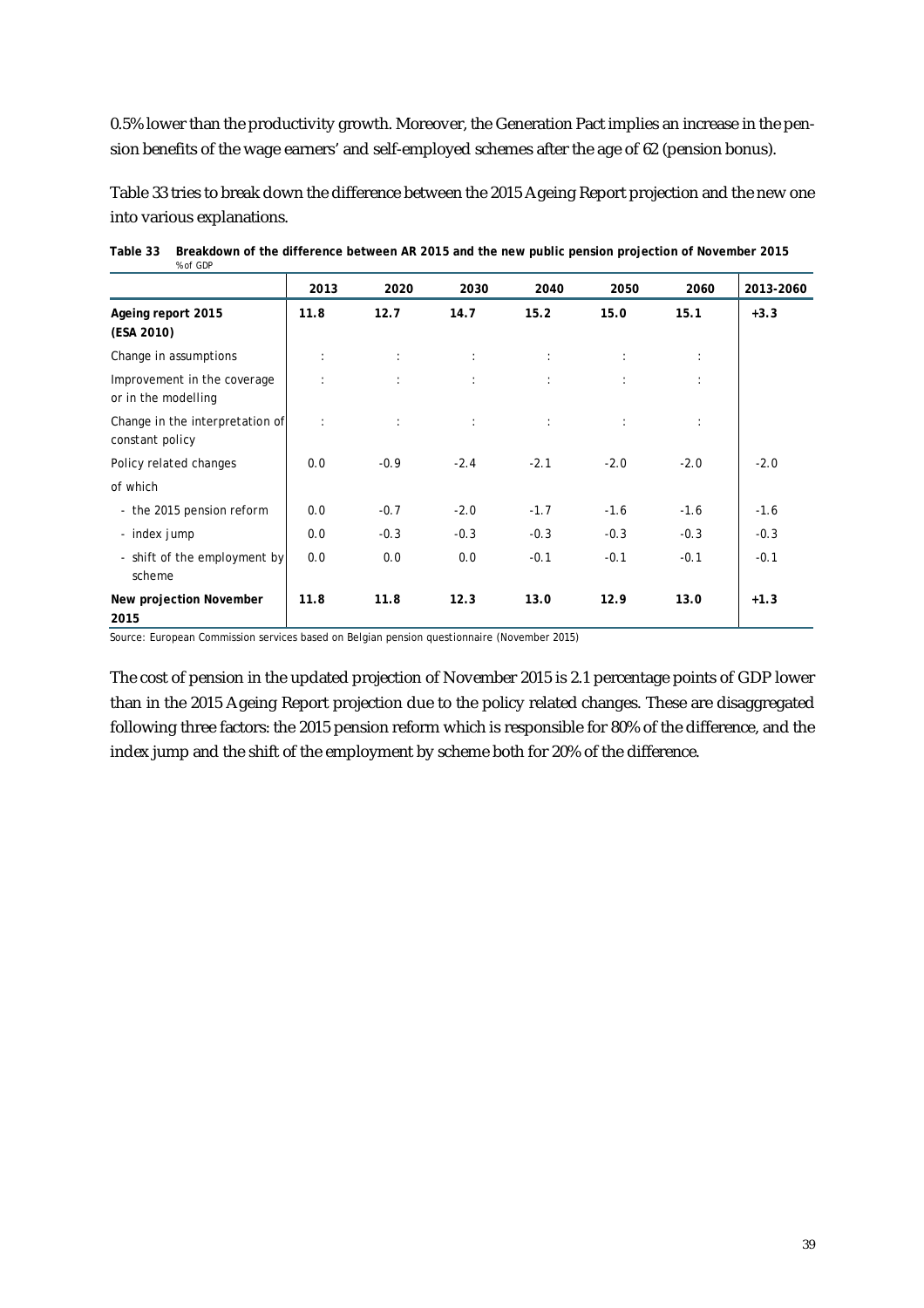## 4. Description of the pension projection model and its database

#### **Institutional context**

For the AWG pension projection exercise, the Belgian MALTESE system of models, developed by the Federal Planning Bureau, produces projections of pension expenditure for the first pillar using the national methodology but based on the AWG assumptions. As part of other (non-AWG) projection activities, this model also provides projections for other kinds of social expenditure as well as for the entire Belgian government's budget.

In 1987, at the request of the government, the Federal Planning Bureau started developing the Maltese system of models in order to assess long-term social expenditure within the overall framework of public finance. This was done within the scope of the statutory mission of the FPB to support economic policymaking. Since 1987, the Maltese system has constantly been improved.

Between 1987 and 2001, it was used several times, either on the initiative of the FPB or to support economic policy-making (especially for measuring the impact of various statutory public pension reforms in Belgium: 1990, 1996).

In 2001, the Act "guaranteeing a continuous reduction in public debt and the setting up of the Ageing Fund" was ratified. The goal of the Fund was to build up a demographic reserve to finance the additional expenses pertaining to the statutory pension schemes due to ageing during the period 2010-2030, as long as the public debt was reduced to 60% of GDP. This Act also initiated the creation of the Study Group on Ageing (SGA), which publishes a yearly report on the budgetary and social implications of ageing (estimate of the budgetary cost of ageing and specific studies). The Federal Planning Bureau has been entrusted with the technical and administrative work of the SGA. Consequently, the MALTESE system of models is used every year to produce a long-term projection of all social expenditure for the yearly report of the SGA. Then, the « Borrowing requirements of the Public Sector » department of the High Council of Finance provides its yearly Advice with recommendations for budgetary policy, based on the annual report of the SGA. And finally, the Federal Government publishes a yearly « Memorandum on Ageing » which is based on the annual report of the SGA and the annual Advice of the « Borrowing requirements of the Public Sector » department of the High Council of Finance.

As for the AWG, the MALTESE system of models is used for Belgium since the first long-term projection of 2001.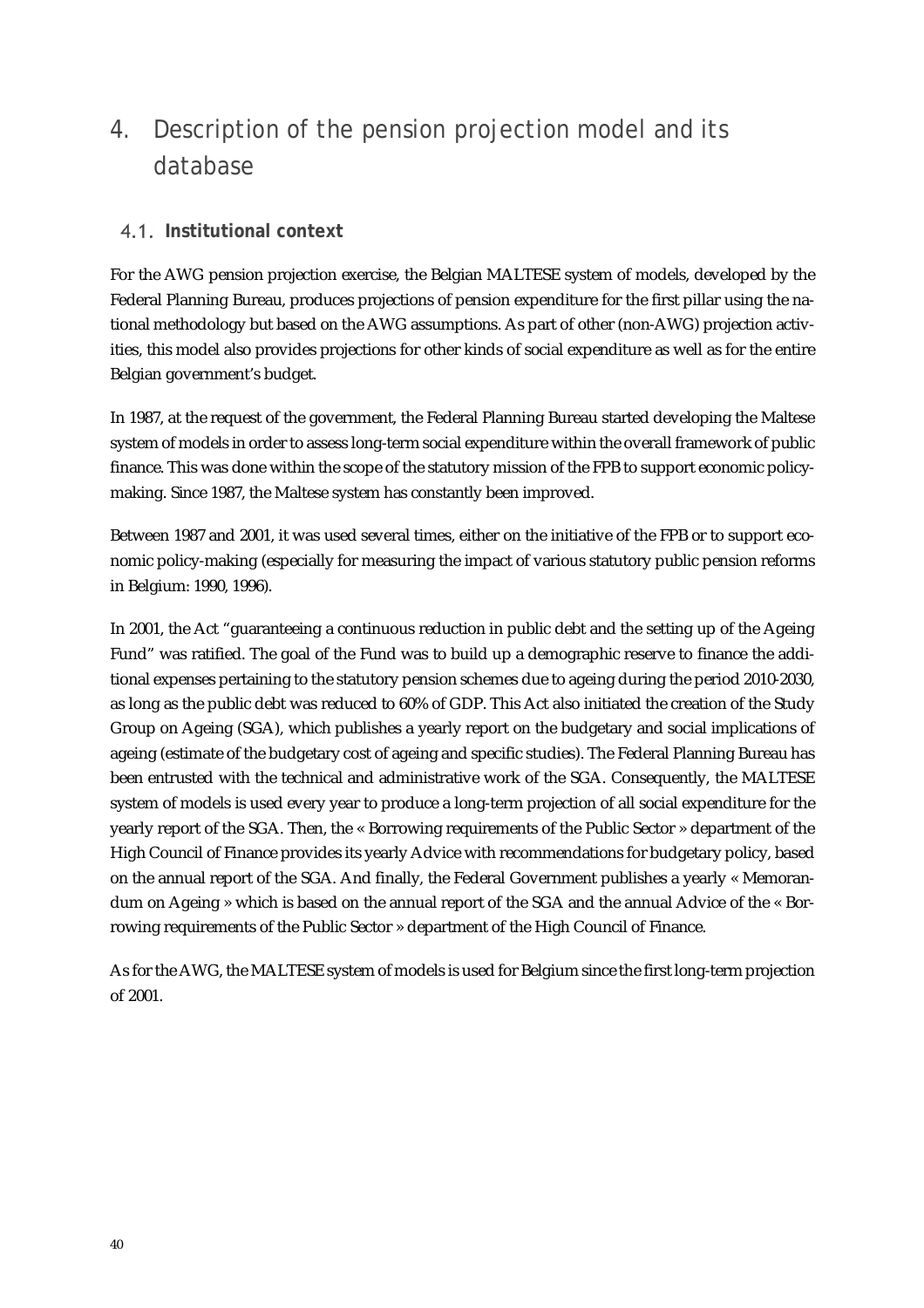#### **Box 6 The main characteristics of the MALTESE system of models**

- Modelling social expenses and global public finances in their entirety
- System of mechanical and accounting models adequate for translating demographic projections into budgetary developments
- Special attention is paid to modelling social expenses according to the calculation rules (legislation), by scheme, gender and age: number of beneficiaries (new and other), average benefits (ceiling, minimum, indexation rules…)
- Baseline with no change in legislation, rules and policy
- Number of beneficiaries: the fundamental principle is a cohort modelling by gender and age, using transition probabilities from one status to another. Notably, the distribution by scheme for pensioners (wage earners, self-employed and civil servants) is determined according to the historical evolution of participation by scheme of the corresponding generation.
- Average benefit: semi-aggregated model generating average social benefits for each main representative socioeconomic group, in particular for pensions. The dynamics of average benefits for pensions (not the level) is notably computed using micro-data (representative sample for the wage earners' scheme, very high number of categories for the self-employed scheme, different pension types in each civil servants' subsector).

### **General description of the whole model**

#### **4.2.1. Type and structure of the whole model**

MALTESE is a system of meso-economic models with one central model and several specific peripheral models (computing the number of pensioners, average pensions, health care, etc.). The global accounting frame of the system relies on the national accounts. The central model and the peripheral models are accounting models adequate for translating demographic projections into budgetary developments like the social security account and the overall public finance account. Special attention is paid to modelling social expenses by scheme, gender, age and categories (old-age, survivor, household, lone persons) for the number of beneficiaries (new and other) and the corresponding average benefits according to the calculation rules (ceiling, minimum, indexation rules, etc.). A very detailed database is used for this purpose. The baseline assumes no change in legislation, rules or policy.

The projection proceeds in five steps:

- The **first step** is **the projection of the population by age and gender given the assumptions on fertility rates, life expectancy and migration flows**.
- **Given the behavioural assumptions, legal parameters of eligibility and the macroeconomic framework, the population is**, **in a second step, split up into different socio-economic groups**: school population, labour force (working and unemployed), unemployed with company allowance, people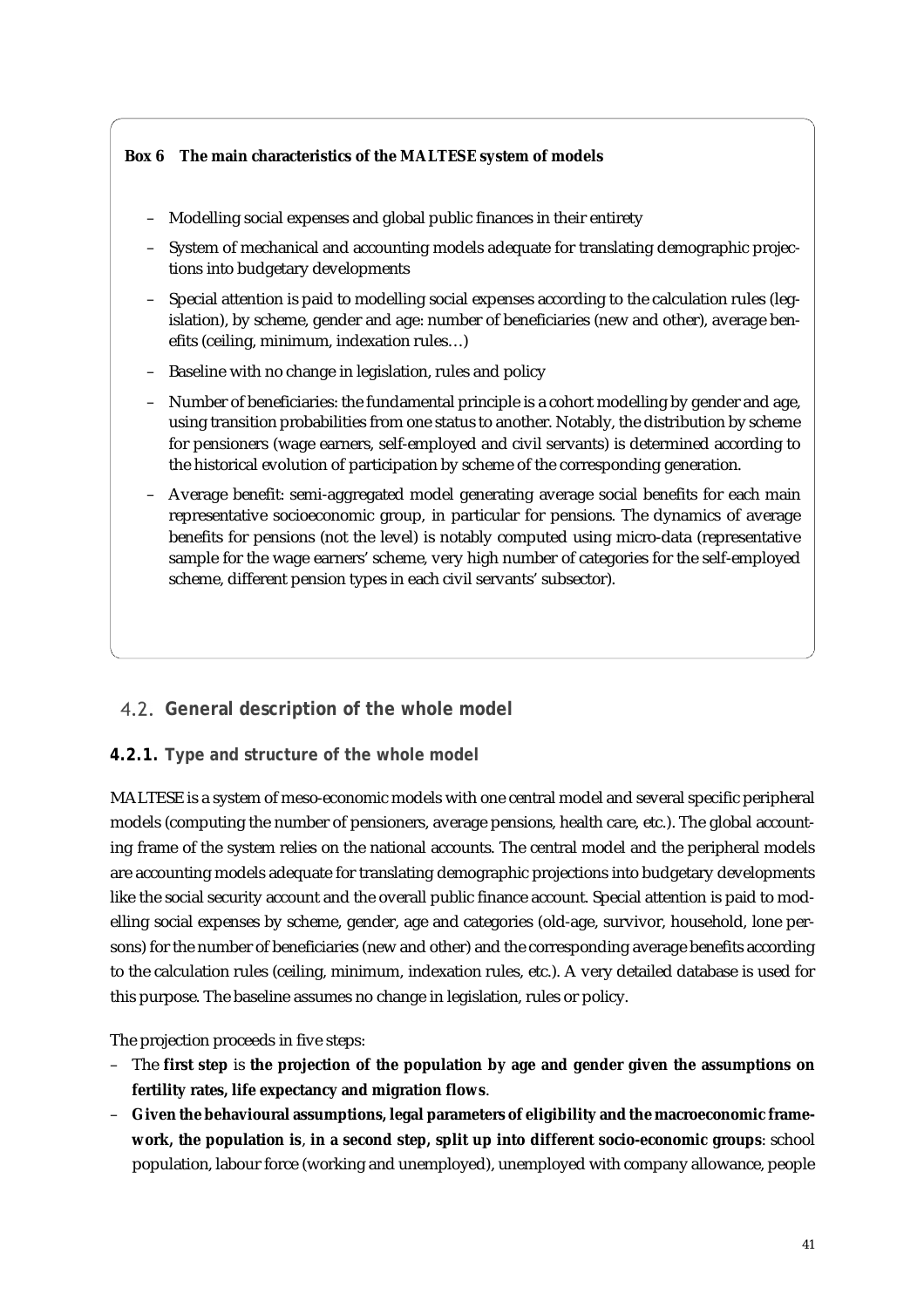on a full-time career break, disabled persons, pensioners and other non-participating population (see section 6.2 for the data sources).

**This socio-economic projection results from transition probabilities from one status to another.** It is a generalisation of the AWG methodology which is used to produce the labour force projection. **The participation and retirement behaviour of the different generations in the different age and gender classes is based on assumptions regarding participation rates<sup>14</sup> and on present retirement behaviour, taking into account the effects of the numerous reforms.** The socio-demographic projection leads to a coherent projection of the number of beneficiaries in the different social security schemes.

- **In a third step, the benefits in the various schemes are projected on the basis of the number of beneficiaries and of the different institutional arrangements (wage ceilings, adjustment to living standards, etc.). Average benefits are calculated by branch, gender, age group and category,** except for healthcare and long-term expenditure which are estimated using an econometrical modelling (with GDP per capita and age structure as independent variables, and also unemployment rate and drug approvals in the case of healthcare).
- **In a fourth step, the dynamics of the benefits obtained in the third step are applied to the corresponding aggregates of national accounts.**
- Finally, social security expenditure is included in a projection of the public budget. This consolidation of the social security sector with the rest of public finances is necessary because of the links between the social security budget and other aspects of the budget. Social expenditure is not only financed by contributions, but also by social security taxes and transfers from the federal budget, and the civil servants' pensions are financed by the federal budget. The evolution of all revenues and primary expenditure leads to the calculation of public debt and interest payments.

#### **4.2.2. Coverage of the whole model**

Starting from a demographic projection, the whole model generates the evolution of expenditure in the different social security schemes (see Box 7), given socio-demographic and macroeconomic scenarios. The pension model for those AWG pension projections specifically covers the pensions, the disability allowances after one year and the unemployment with company allowance, all of which appear in bold in the box below.

<sup>-</sup><sup>14</sup> As defined by the AWG.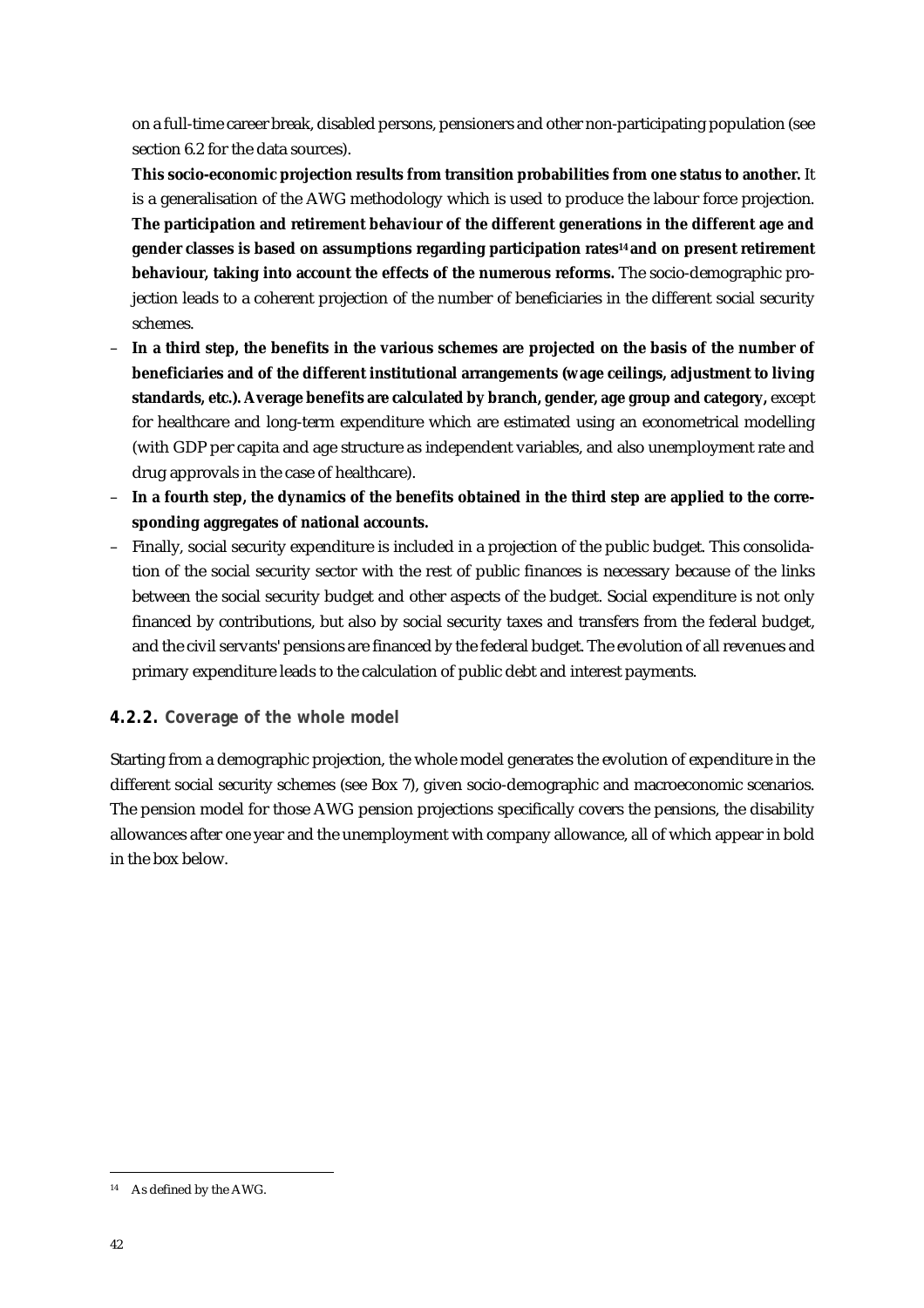#### **Box 7 The different social expenditure categories in the MALTESE system of models** *Pensions***: - wage earners - self-employed - civil servants - assistance scheme** *Health care* - acute care - long-term care *Disability allowances* (wage earners and self-employed) - primary incapacity allowances (first year of disability) **- disability allowances (subsequent years of disability)** - maternity leave *Unemployment benefits* (wage–earners' scheme) *Unemployment with company allowance non-job seekers* **(wage earners' scheme)** *Unemployment with company allowance job seekers* (wage earners' scheme) *Family allowances* (wage–earners' scheme, scheme for the self-employed, civil servants' scheme) *Other social expenditure* (mainly subsistence support, accidents at work, occupational diseases, handicapped persons) *Education*

### **4.2.3. Assumptions made in the AWG labour force projection**

The labour force projection is given by the AWG (employment and unemployment) on the basis of Eurostat Statistics. Importing this AWG projection into the MALTESE system raises two main issues. Firstly, the MALTESE system normally produces a consistent projection of the various socio-economic groups (not only the labour force but also disabled persons, pensioners, unemployed with company allowance, etc.), which is an important feature for simulating the evolution of the number of pensioners. Secondly, this socioeconomic projection results in an exhaustive breakdown of the population by age and gender for each projection year, which ensures the consistency between the demographic and the socio-economic projection. Both properties of the MALTESE system imply the use of the original data and definitions concerning the socio-economic groups, in particular the administrative employment and unemployment data. Otherwise, the transition probabilities from the labour force and from employment to other socio-economic statuses - retirement in particular – should be re-estimated, and the consistency of the demographic and the socio-economic projections, on the other hand, would be lost.

The projection of administrative employment and unemployment is aligned with the AWG labour force projection at two levels: the participation rate of the population aged 55 to 71 and the global employment rate. The administrative participation rate among the population aged 55 to 71 is supposed to follow, over the 2013-2060 period, a similar evolution to that simulated in the AWG projection for this age group. This assumption ensures the greatest possible consistency between the evolution of labour force and evolution of retired population. For the younger age groups, the development in administra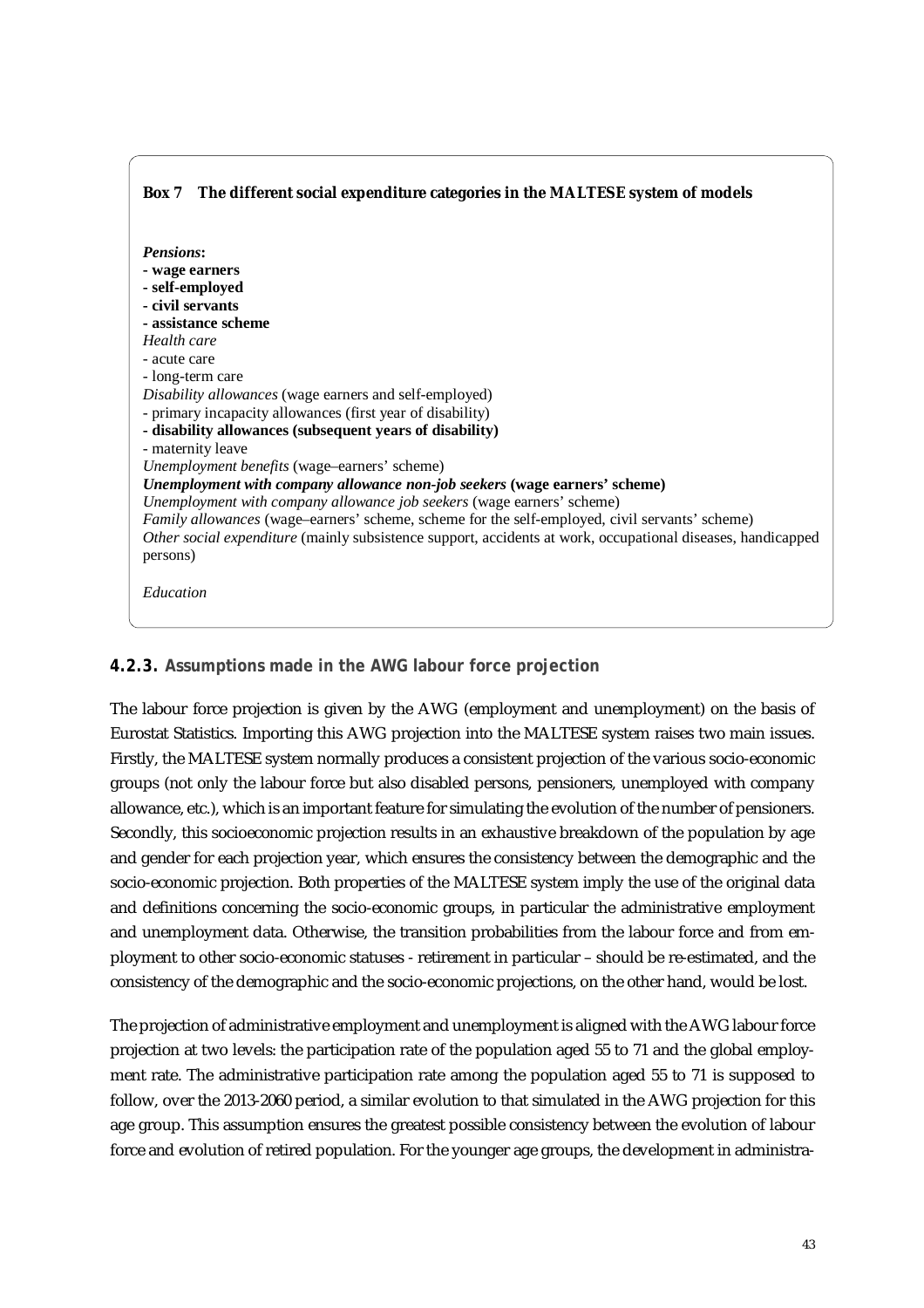tive participation rate is not aligned with the evolution shown in the AWG projection. Yet, the participation rates remain in both cases relatively stable over the period considered and hardly influence the future ratio pensioners to population of the considered age group (see following section). However, the administrative unemployment rate is adjusted so that global administrative employment and global employment from the AWG projection grow at the same pace between 2013 and 2060.

### **Assumptions and methodologies applied to the pension model**

#### **4.3.1. Number of pensions**

The key principle used to model the number of pensions is to let the existing number of pensions grow old and to add new pensions based on recent "entry behaviour" and historical participation rates. The projection of the number of pensions is carried out at a disaggregated level per scheme, gender and age or age group.

#### **a. Entries in the old-age pension system**

The statutory retirement age is 65 years before 2025, 66 years from 2025 to 2029 and 67 years from 2030 onwards. As far as men are concerned, **the overall pension rate at the statutory retirement age** (number of pensions in the first pillar to the population aged 65 before 2025, 66 between 2025 and 2029 and 67 from 2030 onwards) is kept constant (because of the almost universal character of the legal pension). For women, a "total coverage rate" at the statutory retirement age is defined and also supposed to be constant. This "total coverage rate" is the ratio of the number of women with their own pension (oldage or survivor pension) or with their husband's (at the household rate, which is higher if the spouse has no income) to the overall number of women aged 65, 66 or 67.

The **distribution by scheme** (wage earners, self-employed and civil servants) **of the beneficiaries at the statutory retirement age** is determined according to the historical evolution of activity by scheme of the corresponding generation.

In a situation without reform, entries in old-age pension occur mainly between 60 and 65 years. The **entry profile for old-age pension between 60 and 65 years** depends on the socio-economic status of the population aged 59 to 64 years. Depending on this socio-economic status (employment, unemployment, unemployment with company allowance or disability) and on the scheme, retirements occur at varying ages: for example, workers retire at a younger age than beneficiaries of a disability allowance. In a second step, this entry profile explicitly takes into account the pension reform. It is adjusted to take into account the increase in the career conditions for early retirement before the statutory retirement age. Moreover the effective entry age in the pension schemes increases by about one year (then about two years) according to the labour force projection of the AWG, due to the rise in the statutory retirement age.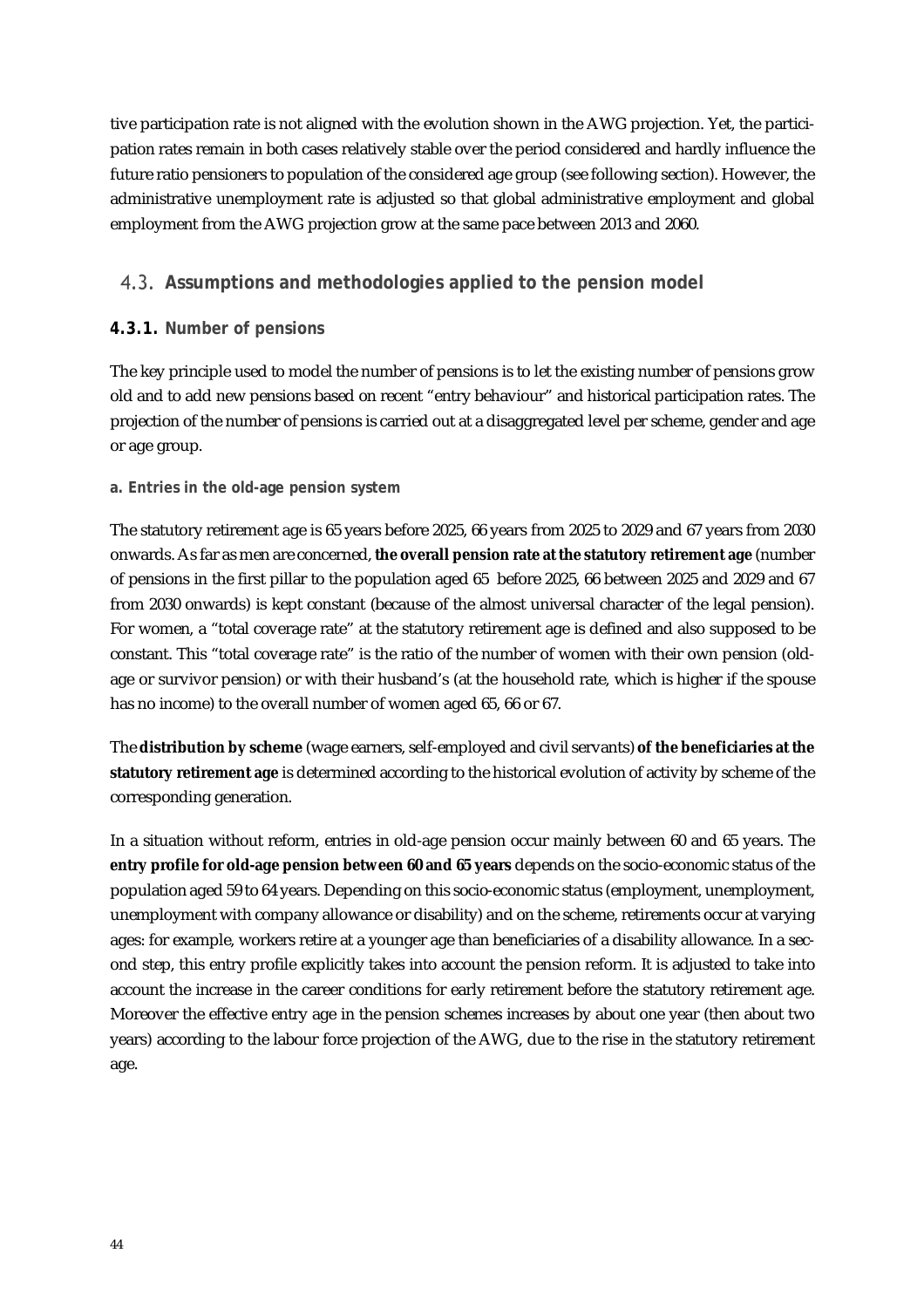#### **b. Entries in the survivor pension system**

Before the age of 60, (female) entries in the survivor pension system are determined by scheme (wage earners, self-employed and civil servants) and 5-year age group, in function of the evolution of the female labour force, the widowed population and the distribution by scheme of the male labour force of the same age group. The projection also takes into account the survivor pension reform with the gradual increase of the minimum entry age: to 55 in 2030.

From the age of 60 onwards, the number of new female pensions in the survivor pension system is determined by the number of deceased (married) male pensions in the scheme concerned.

#### **c. Entries into unemployment with company allowance non-job seeker**

Entries into the unemployment with company allowance system are calculated on the basis of an entry probability by age and gender based on the number of wage earners workers. These probabilities are adjusted in order to take into account the new reform.

#### **d. Entries into disability**

The methodology implies that the disability rates (the shares of disabled persons per gender and age category in the demographic population) are calculated using the principle of cohorts. Firstly, the entry probabilities in the primary incapacity benefit system (disabled for less than one year; they are not taken into account in the results of pension expenditure) are calculated from the potential labour force<sup>15</sup>. Then, the entry probabilities in the disability benefit system (after one year primary incapacity) are calculated from the primary disabled category. Finally, probabilities of remaining in the disability system are calculated for the other disabled. These probabilities are adjusted in order to take into account the new pension reform.

The number of primary disabled and disabled persons by age category and gender is computed by applying these rates to the demographic projection. The distribution of the number of primary disabled and disabled persons in the wage earners' scheme and the self-employed scheme is carried out proportionally to the number of workers in the respective schemes.

The next table shows the disability rates by age group, i.e. the ratios of the disabled to the corresponding overall population. The maximum age to receive a disability allowance is 64 till 2024, 65 between 2025 and 2029 and 66 from 2030 onwards (beyond that age, the beneficiary gets retired).

| .<br>P          |          |      |          |             |          |          |             |
|-----------------|----------|------|----------|-------------|----------|----------|-------------|
|                 | 2010     | 2013 | 2020     | 2030        | 2040     | 2050     | 2060        |
| Age group -54   | 2.1      | 2.4  | 2.8      | 2.8         | 2.3      | 1.9      | 1.9         |
| Age group 55-59 | 8.5      | 9.6  | 11.3     | 12.3        | 15.6     | 10.8     | 9.3         |
| Age group 60-64 | 8.2      | 9.0  | 13.4     | 18.5        | 23.8     | 19.6     | 14.7        |
| Age group 65-69 | 0.1      | 0.1  | 0.0      | 4.4         | 6.8      | 7.2      | 5.2         |
| Age group 70-74 | 0        | 0    | 0        | $\mathbf 0$ | 0        | 0        | $\mathbf 0$ |
| Age group 75+   | $\Omega$ | 0    | $\Omega$ | $\Omega$    | $\Omega$ | $\Omega$ | 0           |

#### **Table 34 Disability rates by age group (%)**

Source: Belgian pension questionnaire (November 2015)

-

<sup>15</sup> Working and unemployed people, people in unemployment with company allowance and on a full-time career break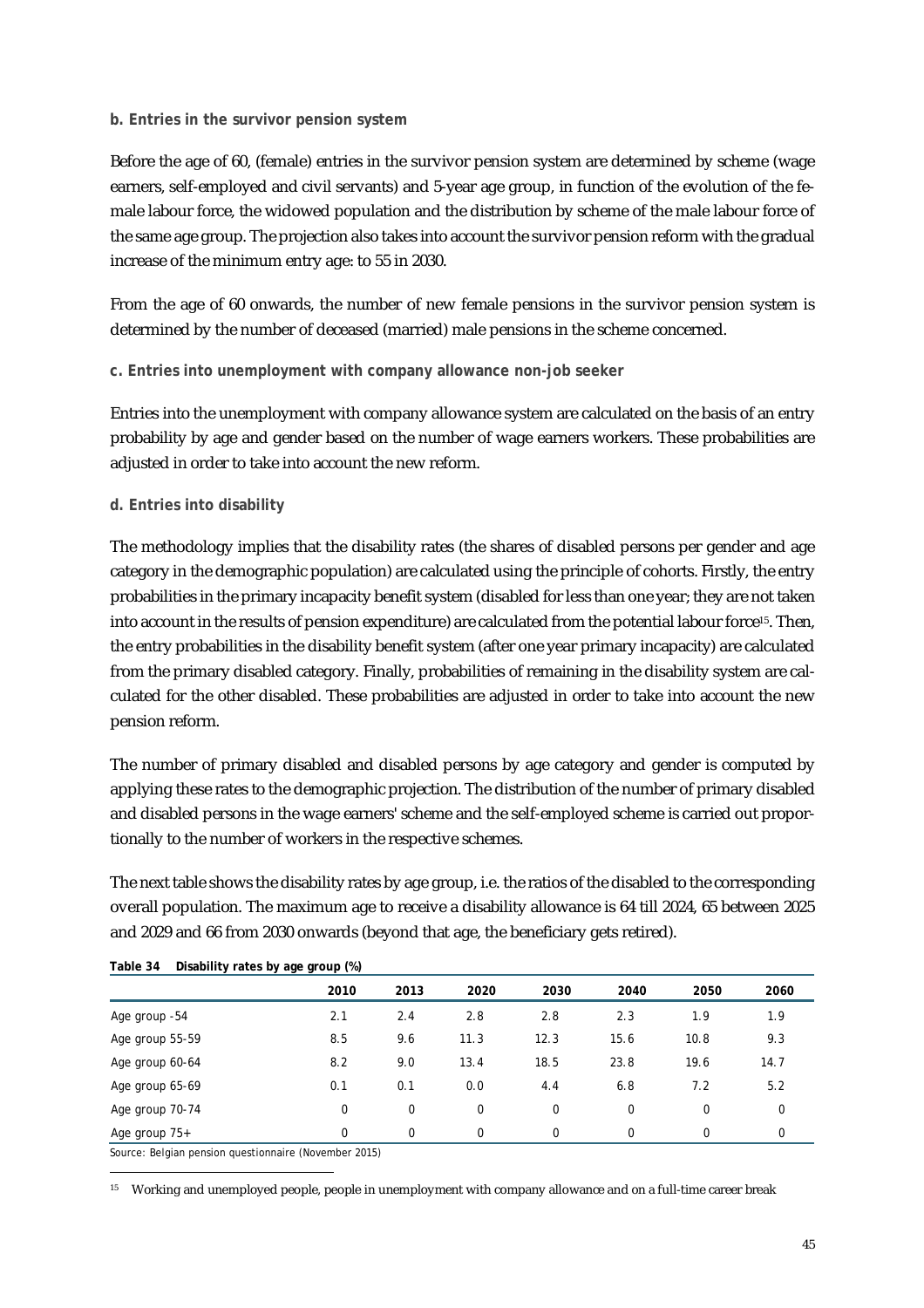The last observed data show increasing disability rates. In accordance with the National Institute for Health and Disability Insurance, the entry probabilities and the probabilities of remaining disabled still increase till almost the end of the 2010s (crisis, new diseases…), which results in increasing disability rates. Then, the entry probabilities and the probabilities of remaining disabled progressively decrease until the mid-2030s to their pre-crisis level and then remain constant. The cohort modelling implies increasing disability rates till 2040 for the 60-64. At the end of the projection period, the disability rates return approximately to their levels of 2010-2013, except for the age groups 60-64 and 65-69 which are influenced by the pension reform.

#### **4.3.2. Average pension**

The average pension amount in the different pension schemes is estimated by modelling as accurately as possible the main legislative parameters for the successive cohorts of persons entitled to a pension. For each pension scheme (wage earners, self-employed, civil servants), an average pension is estimated for each career profile (full career or not, retirement age), each category (old-age, survivor, household, lone person…) and according to the legal replacement rate (in the wage earners' and self-employed schemes).

The evolution of these shares depends on the socio-economic and macroeconomic projections. For instance, the increase in the female participation rate results in a growing number of women building up full pension rights. As a consequence, a growing number of pensioners, both in the wage earners' and self-employed schemes, claim a lone pensioner's allowance, which is calculated at a lower legal replacement rate, instead of a household rate pension.

Furthermore, the projection of the unemployment rate, of the early retirement rate, etc. affects the development of a full-time career. The assumption concerning productivity growth also has an impact on the evolution of average pension amounts through wages. This effect occurs faster in the case of pensioners from the civil servants' scheme, because their reference wages are calculated on the basis of their incomes over the last ten working years. As for employees and the self-employed, this wage evolution only appears in the long term, as their pension is calculated on the basis of the average income over their whole career, which, at the start of the projection period, is almost completely situated in the past.

The income distribution is supposed to remain constant in the projection. It is used, among other things, to compute the percentages of recipients with incomes above the wage ceiling and below the minimum pension.

In the wage earners' scheme, the average unemployment with company allowance for non-job seekers (only the part paid by the National Employment Office) and disability benefits are calculated per gender and age group, taking into account the respective ceilings. Disability allowances in the self-employed scheme are lump-sum benefits.

#### **4.3.3. Career length or contributory period**

Without the 2015 pension reform, it was assumed that the average career length of men taking their pension depended, within the various systems, on the participation profile of the generation (historical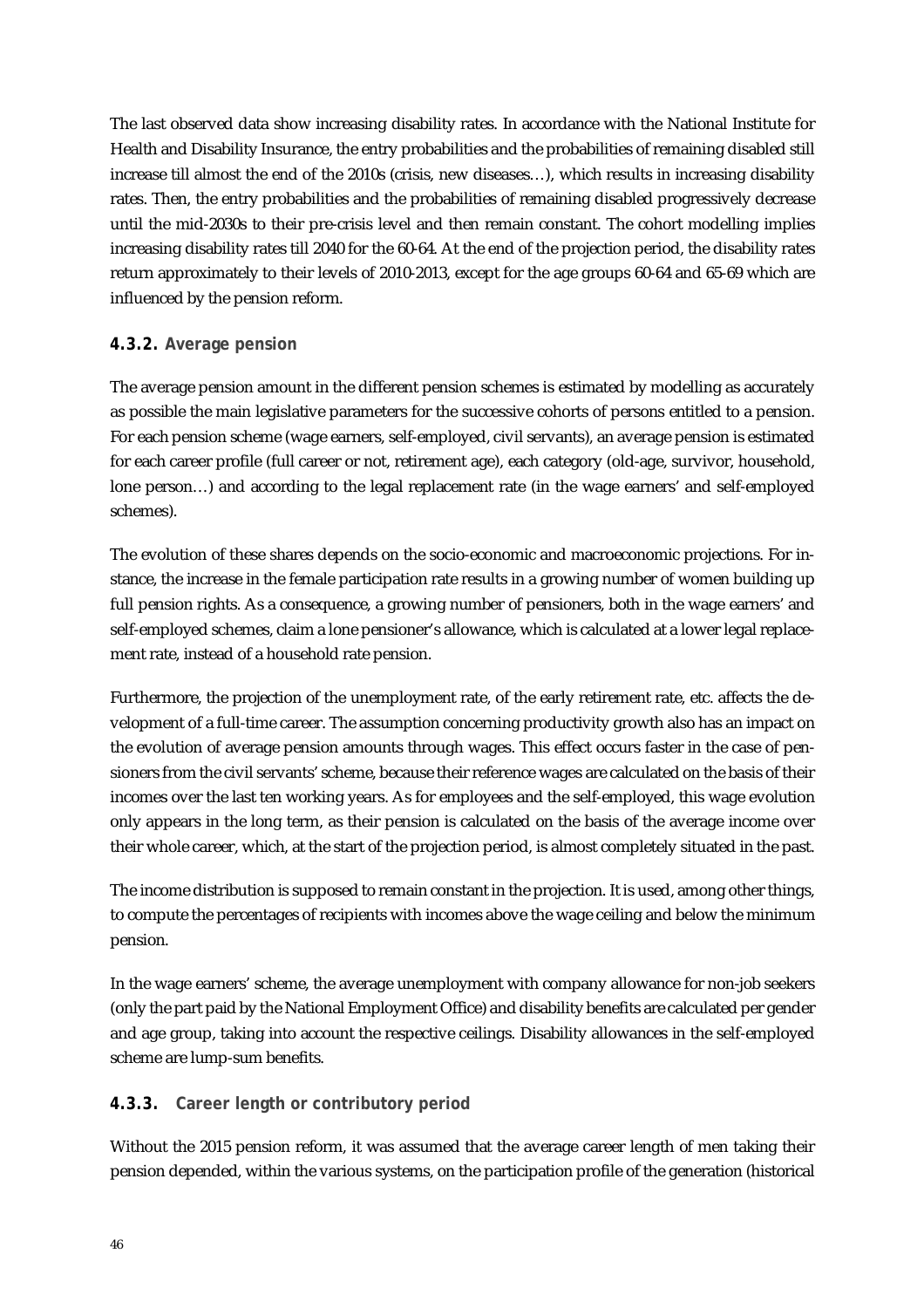participation rate for 5-year age groups). For women, the average career length was assumed to converge to that of men (without actually reaching that level). These evolutions are adjusted in relation to the postponed entries in old-age pension due to the pension reform.

#### **4.3.4. Indexation and social policy assumptions**

#### **a. Legislation**

All allowances are automatically indexed to prices (consumer price index, CPI), unless otherwise decided like the Act of 23 April 2015 on the employment promotion, published in the Belgian Gazette of 27 April introducing an "index jump".

In addition, they can also be subject to adjustment in real terms in order to take into account the growth of wage ceilings, the adjustment of the non-lump-sum benefits to living standards, the real growth of lump-sum benefits and the indexation of civil servants' pensions to real wages.

#### **Adjustment in real terms in the wage earners', self-employed and assistance schemes**

The Generation Pact of December 2005 introduces the principle of an adaptation of the replacement benefits (not only pensions) to living standards. This (biennial) mechanism works in two steps. First, the available budget by scheme (wage earners', self-employed and assistance scheme) is calculated, which is equivalent to the increase of:

- wage ceilings (and minimum claim of wage earners' pensions) by 1.25% per year;
- earning-related benefits by 0.5% per year;
- lump-sum benefits (including minimum benefits) by 1% per year.

In a second step, concrete measures of adjustment to living standards are proposed by the social partners. These measures have to respect, in each scheme, the abovementioned global financial constraint. However, in each scheme, they can be aimed at specific sectors, categories of beneficiaries or types of allowances. Lastly, the government decides on the final measures on the basis of the proposal of the social partners.

#### **Adjustment in real terms in the civil servants' scheme**

The indexation of civil servants' pensions to real wages implies that the real wage increases for active civil servants are mirrored in the pensions of the retired civil servants.

#### **b. Projection**

All allowances are indexed to prices (CPI), unless otherwise decided like the Act of 23 April 2015 on the employment promotion introducing an "index jump". It means that the next adjustment of pension benefits (and of other social allowances and wages) to price evolution will not happen. Given the 2% stepwise indexation mechanism, this corresponds to a 2% reduction in the pension benefits in real terms. This index jump was first foreseen in 2016 as taken into account in the updated projection. Finally the index jump has happened in the second half of 2015.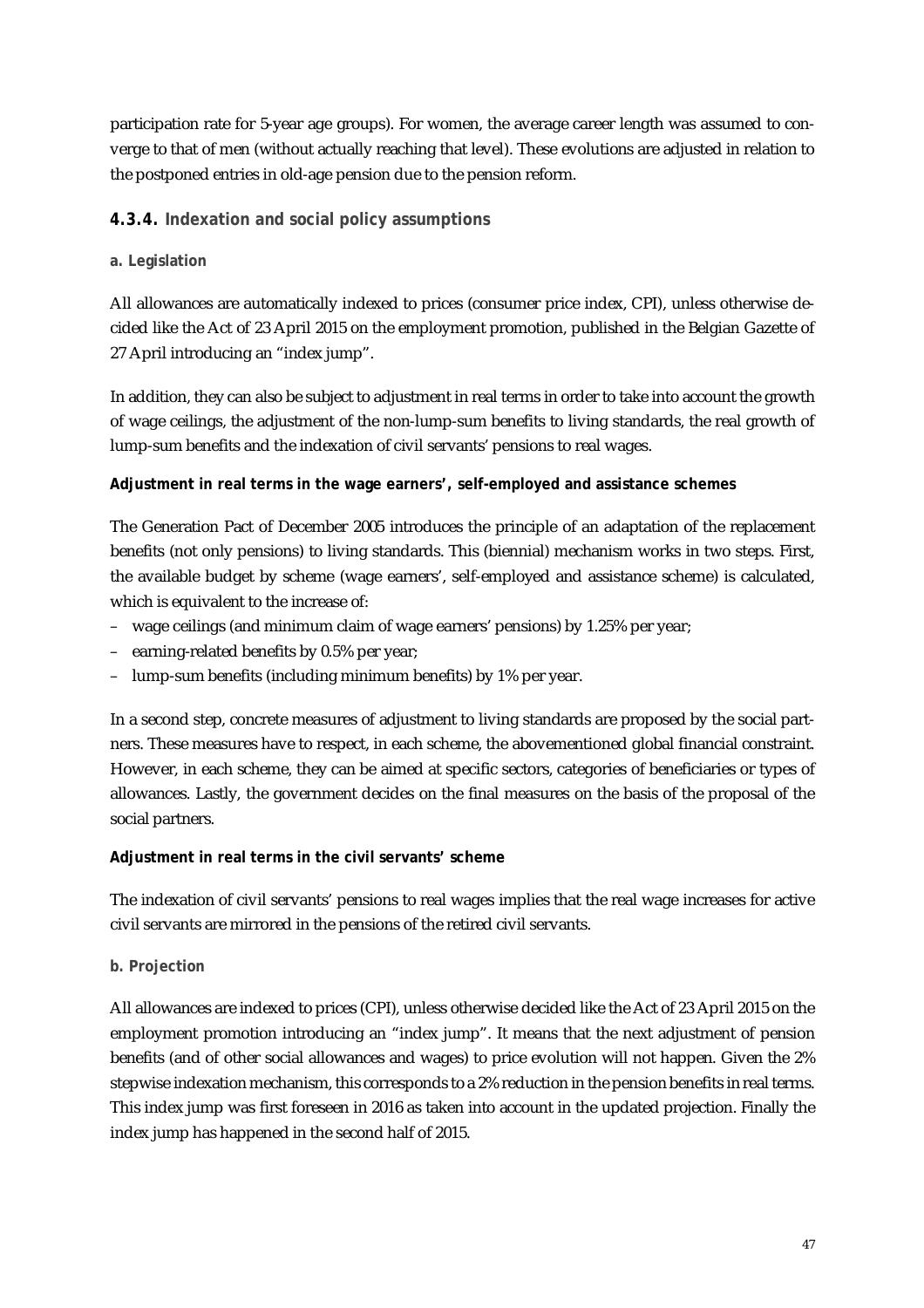Regarding adjustment to living standards, until 2016, the projection takes into account all the measures already decided by the government.

In the wage earners', self-employed and assistance schemes, from 2017 onwards, social allowances are adjusted according to the general principle of available budget calculation (see parameters above). In the civil servants' scheme, pensions are adapted to the real wage increase of the working civil servants diminished by 0.4%. Indeed, historically, average pension increases have been 0.4% lower than the corresponding growth in wages due to a tendency for wage increases to take forms which bypass, at least partially, the indexation of the civil servants' pensions to the real wages.

#### **4.3.5. Reforms incorporated in the model**

All reforms mentioned in sections 1.2.1 and 1.2.2 are integrated in the projection.

#### **Pension data used to run the model**

From a general point of view, the model is fully consistent with the Belgian national accounts and covers all expenses of the global public finance account.

The following table presents the data sources used in MALTESE for the number of beneficiaries and the pension expenditure. Administrative sources are used for the number of beneficiaries and the detailed benefits (gender, age, minimum or not...). But finally, the pension expenditure results match the national accounts.

| Administrative data concerning beneficiaries and benefits                     |                                                                                               |  |  |
|-------------------------------------------------------------------------------|-----------------------------------------------------------------------------------------------|--|--|
| Unemployment with company allowance non-job seekers (wage<br>earners' scheme) | National Employment Office                                                                    |  |  |
| Disabled population (wage earners' and self-employed schemes)                 | National Institute for Health and Disability Insurance                                        |  |  |
| Pension:                                                                      |                                                                                               |  |  |
| - wage earners' scheme by category                                            | National Pensions Office                                                                      |  |  |
|                                                                               | details about the career National Pensions Office                                             |  |  |
| - self-employed scheme by category                                            | National Pensions Office                                                                      |  |  |
|                                                                               | details about the career National Institute for the Social Security of the Self-Em-<br>ployed |  |  |
| - civil servants' scheme by category                                          | Public sector pension service                                                                 |  |  |
|                                                                               | details about the career Public sector pension service                                        |  |  |
| Guaranteed income for elderly people                                          | National Pensions Office                                                                      |  |  |
| National accounts: expenditure                                                |                                                                                               |  |  |
| Pensions (wage earners, self-employed, civil servants, GIEP)                  |                                                                                               |  |  |
| Unemployment with company allowance                                           | <b>National Accounts</b>                                                                      |  |  |
| Disability                                                                    |                                                                                               |  |  |

**Table 35 Pension data sources (beneficiaries and expenses)**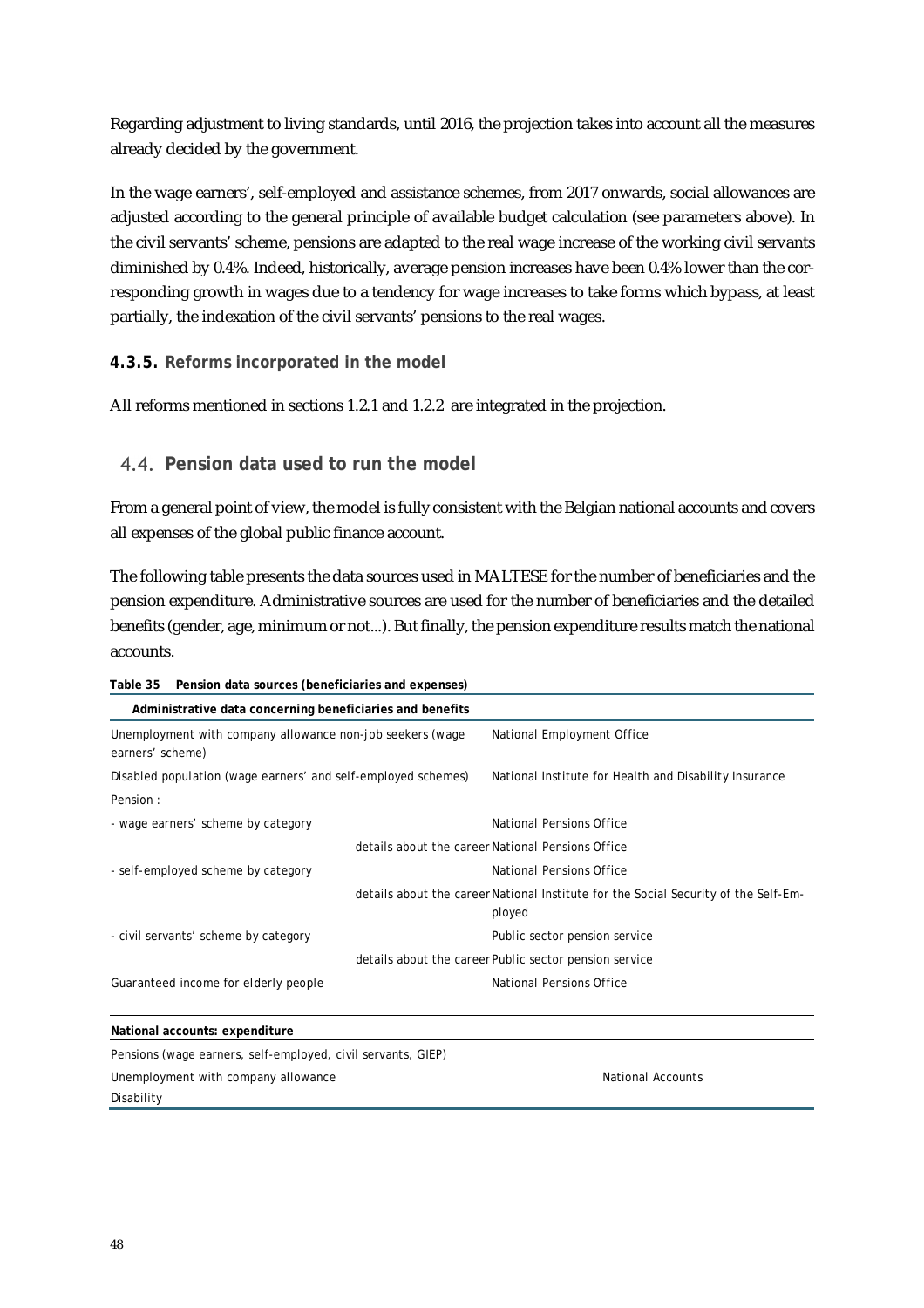## 5. Methodological annex

Information about survivor and disability pensions is mentioned in sections 4.3.1.b and 4.3.1.d.

#### **Economy-wide average wage at retirement**

The next table presents the economy-wide average wage globally and at retirement, by scheme. The AWG questionnaire only provides a global economy-wide average wage, not by scheme. This table also provides economy-wide average wages by scheme on the basis of the National Accounts. As expected by the AWG, the economy-wide average wages at retirement (by scheme) are provided by the country. Their levels are consistent with the economy-wide average wages from the National Accounts.

| Table 36 Economy wide average wage at retirement evolution (in thousand euro at constant 2006 prices) |
|-------------------------------------------------------------------------------------------------------|
|                                                                                                       |

|                                                                             | 2013 | 2020 | 2030 | 2040 | 2050 | 2060 |
|-----------------------------------------------------------------------------|------|------|------|------|------|------|
| Economy-wide average wage (AWG)                                             | 35.7 | 36.9 | 40.3 | 46.6 | 54.3 | 63.3 |
| Economy-wide average wage - National Ac-<br>counts                          | 32.7 | 33.2 | 36.2 | 41.9 | 48.8 | 56.8 |
| Economy-wide average wage - National Ac-<br>counts - Wage earners' scheme   | 32.9 | 33.7 | 36.8 | 42.6 | 49.6 | 57.8 |
| Economy-wide average wage - National Ac-<br>counts - Self-employed scheme   | 29.7 | 29.4 | 32.0 | 37.1 | 43.2 | 50.3 |
| Economy-wide average wage - National Ac-<br>counts - Civil servants' scheme | 34.5 | 34.5 | 37.6 | 43.5 | 50.7 | 59.1 |
| Economy-wide average wage at retirement                                     | 37.1 | 38.2 | 42.0 | 48.8 | 56.8 | 66.3 |
| Economy-wide average wage at retirement -<br>Wage earners' scheme           | 36.7 | 37.7 | 41.3 | 48.0 | 56.0 | 65.4 |
| Economy-wide average wage at retirement -<br>Self-employed scheme           | 34.1 | 33.7 | 36.7 | 42.5 | 49.5 | 57.7 |
| Economy-wide average wage at retirement -<br>Civil servants' scheme         | 44.5 | 45.3 | 50.0 | 57.7 | 66.8 | 77.9 |

Source: Belgian pension questionnaire (November 2015)

In the wage earners' scheme, the average wage at retirement is based on the gross wage multiplied by the ratio of the average wage of the people aged 60-64 year to the global average wage. This rate, by gender and blue/white-collar worker, evolves in the projection with the evolution of the share men/women and blue/white-collar worker.

In the self-employed scheme, based on data from the Statistics Belgium on the wages of the self-employed by sector (agriculture and fishing, industry and crafts, commerce, liberal professions, services) and by 5-year age group, the FPB calculates the coefficients linking the wages of the age categories (by 5- year groups) to the average wages which are projected until 2060 according to the aforementioned macroeconomic hypotheses. These coefficients remain constant throughout the projection. The wages at the career end are estimated by multiplying the average wages by the coefficient of the age group 60- 64 years.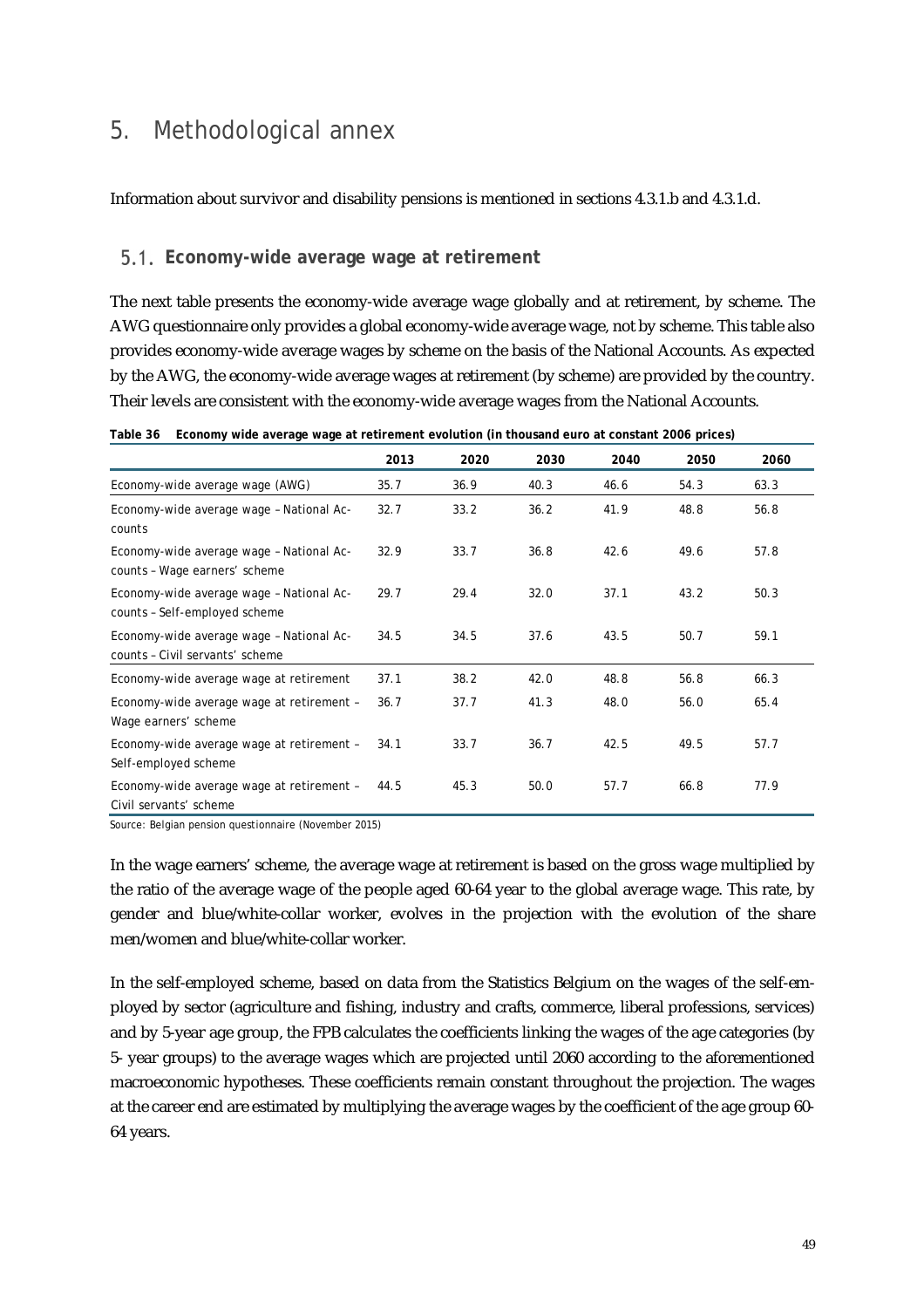The observations of the average wages that civil servants receive at the end of their career are provided by the SdPSP ("Service des Pensions du Secteur Public"). They are the reference wages used to calculate the pensions of the new pensioners. They are available by type of civil servant (public administration, education). The FPB introduces a correction on these wages to take into account mixed careers, as the provided wages by SdPSP are those of civil servants who did not have a mixed career.

### **Pensioners vs pensions**

The methodology behind the calculation of the number of pensions is presented in section 4.3.1. This number of pensions is a hybrid concept combining the number of pensions and the number of pensioners. Double counting of pensioners receiving benefits from both the wage earners' and the self-employed scheme is avoided (when pensioners receive a pension from both schemes, pensions are classified either in the wage earners' scheme or in the self-employed scheme, taking into account the average benefit in both schemes for "mixed" pensions). However, double counting between pensioners of the civil servants' scheme and pensioners of the general scheme for wage earners and the self-employed could not be avoided.

To obtain the number of pensioners, we firstly assume that there is no double counting at the ages below 60. For the ages above 59, the number of pensioners is obtained on the basis of observed data related to double counting between pensions of the civil servants' scheme and the wage earners' scheme (15% of wage earners' pensions) and between pensions of the civil servants' scheme and the self-employed scheme (7% of the self-employed pensions). In the assistance scheme (guaranteed income for elderly), the double counting rates with the other schemes are important: 78% for women, 92% for men and globally 83%. We assume that those double counting rates are the same by gender and age group and remain unchanged over the whole projection period.

## **Pension taxation**

Gross pension is subject to contributions: 3.55% for health care if the pension benefit exceeds a threshold, solidarity contribution between 0 and 2% according to the pension benefit and contribution of 0.5% for funeral expenses in the civil servants' scheme. The implicit contribution rate is 2.2% in 2013.

Pension benefit is taxed if above a minimum amount varying according to the number of dependent children. The implicit tax rate is of 11.8% in 2013.

### **Non-earnings-related minimum pension**

The non-earnings-related pensions are the guaranteed income for elderly persons (assistance scheme) and the disability benefit in the self-employed scheme.

The driving forces behind the expenditures for minimum income guarantee for elderly are the number of beneficiaries and their average benefit amount. The number of beneficiaries evolves with the older population and the number of pensioners. Since the minimum income guarantee is a means-tested scheme and more than 80% of its beneficiaries also receive a pension benefit, almost exclusively in the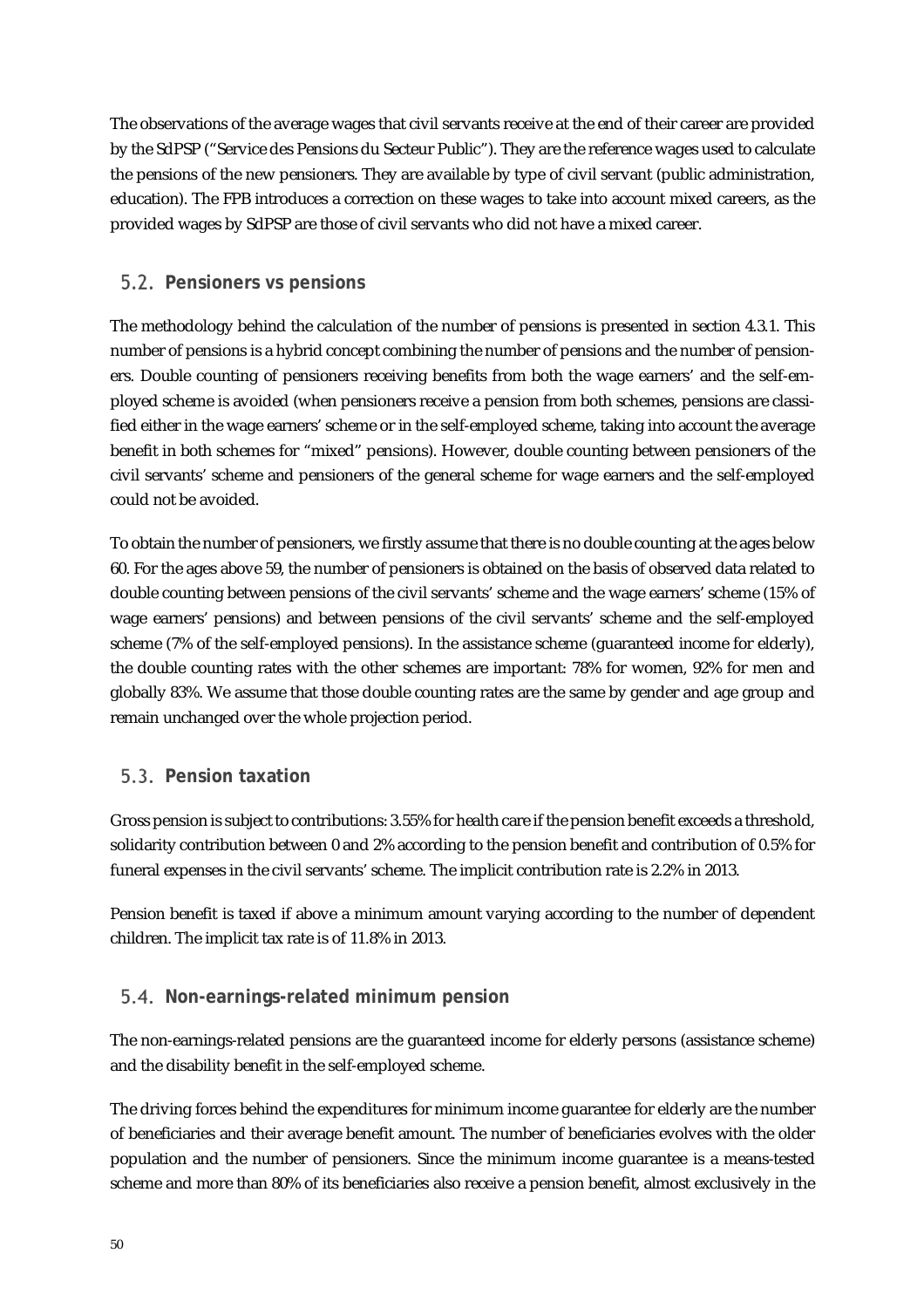wage-earners' or self-employed scheme, the average benefit amount is influenced by the maximum amount of this social assistance scheme and the evolution of pension benefits in the wage-earners' and self-employed scheme. The maximum amount of the minimum income guarantee evolves in line with the stipulations foreseen in the "Generation Pact", which is 1% per year.

The disability expenditure of the self-employed scheme is driven by the number of beneficiaries (see 4.3.1.d) and the evolution of the average benefit. The latter one is a lump-sum amount evolving in real terms with 1% per year (as foreseen in the "Generation Pact" - see sections 1.1.3 and 4.3.4).

### **Contributions**

Since 1/1/1995, the financing of all social expenses in Belgium is carried out for the general scheme of wage earners and self-employed through the so-called "global management" system (contributions but also some tax revenues), which implies that there is only one global contribution rate for all social security schemes (pensions, disability, primary incapacity, maternity leave, unemployment…) and no longer a contribution rate by scheme. In the wage earners' scheme, the global contribution rates for employers and employees are 24.77% and 13.07% respectively. In the self-employed scheme, the global contribution rate in 2014 is 22% for revenues from 12,870 to 55,576 EUR and 14.16% for revenues from 55,576 to 81,903 EUR. It should be noted that the wage earners' and the self-employed schemes are not only funded by contributions (63.8% / 54.3% respectively in 2013) but also by state subsidies (16.3% / 28.3%) and alternative funding (16.5% / 13.8%) mainly made up of a percentage of VAT revenues. Most social benefits for civil servants, among others pensions, are financed through the general budget of the federal government.

## **Alternative pension spending decomposition**

Reduction of the residual is not allowed in the next two tables. The analysis of these tables is similar to the one regarding Table 18 and Table 19.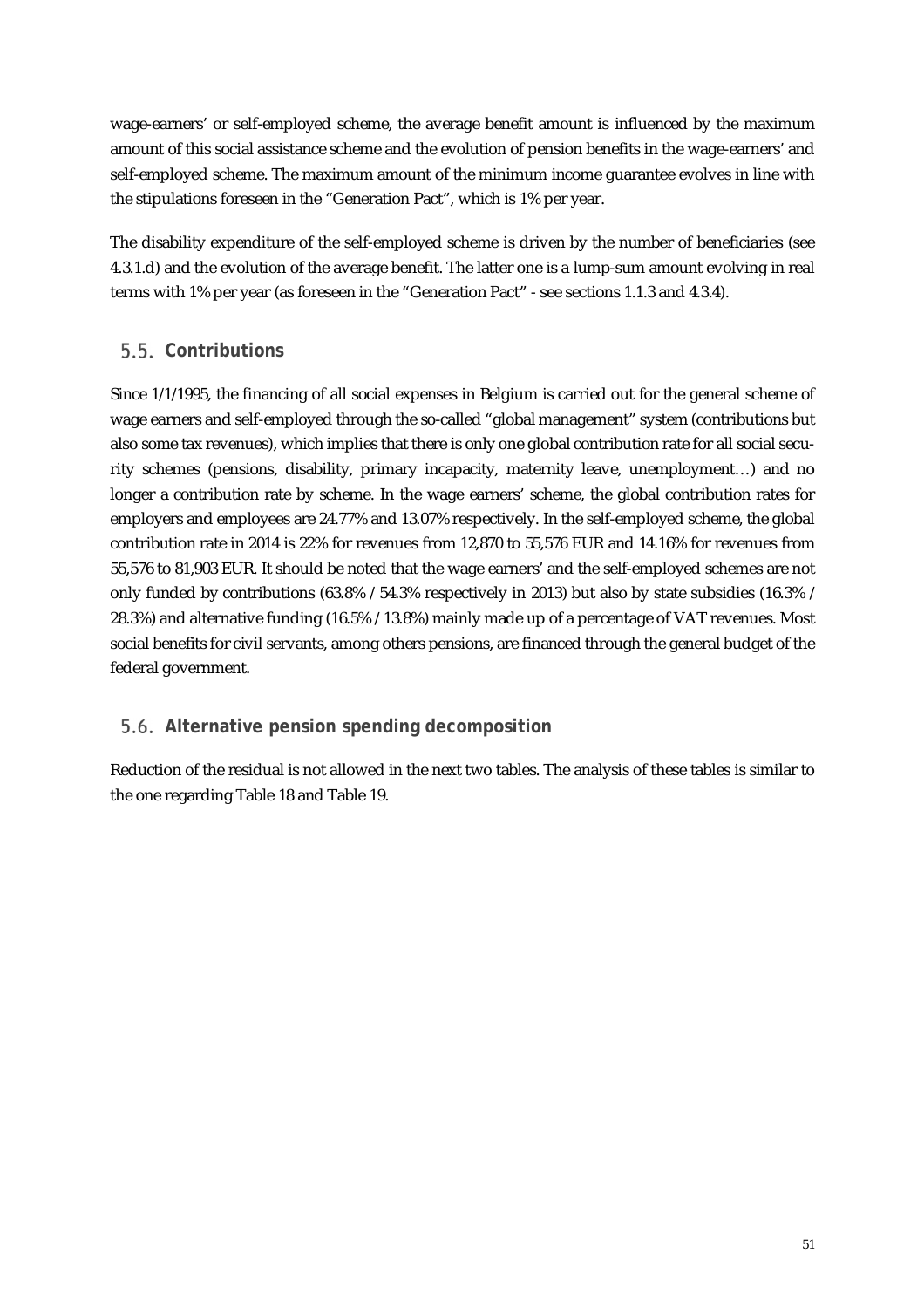|                                                                               |        |        | 2013-2020 2020-2030 2030-2040 2040-2050 2050-2060 2013-2060 |        |        |        |
|-------------------------------------------------------------------------------|--------|--------|-------------------------------------------------------------|--------|--------|--------|
| Public pensions to GDP                                                        | 0.1    | 0.5    | 0.7                                                         | $-0.1$ | 0.1    | 1.3    |
| Dependency ratio effect (pop. 65+/pop.<br>$20-64$                             | 1.1    | 2.3    | 1.1                                                         | 0.3    | 0.9    | 5.8    |
| Coverage ratio effect (pensions/pop. $65+$ )                                  | $-0.4$ | $-1.1$ | 0.0                                                         | $-0.1$ | $-0.2$ | $-1.8$ |
| Coverage ratio old-age                                                        | 0.1    | $-0.6$ | 0.3                                                         | 0.1    | 0.0    | 0.0    |
| Coverage ratio early-age                                                      | $-1.5$ | $-0.8$ | $-0.4$                                                      | $-1.4$ | $-0.8$ | $-4.9$ |
| Cohort effect                                                                 | $-0.7$ | $-2.3$ | $-0.8$                                                      | 0.0    | $-0.4$ | $-4.0$ |
| <b>Benefit ratio effect</b><br>(average pension/(GDP/hours worked 20-<br>74)) | 0.0    | 0.2    | $-0.1$                                                      | $-0.2$ | $-0.3$ | $-0.3$ |
| Labour market/Labour intensity effect                                         | $-0.6$ | $-0.5$ | $-0.1$                                                      | 0.0    | 0.0    | $-1.1$ |
| Employment ratio effect<br>(pop. 20-64/employment 20-64)                      | $-0.6$ | $-0.3$ | 0.0                                                         | 0.0    | 0.0    | $-0.9$ |
| Labour intensity effect<br>(employment 20-64/hours worked 20-64)              | 0.0    | 0.0    | 0.0                                                         | 0.0    | 0.0    | 0.0    |
| Career shift effect (hours worked 20-<br>64/hours worked 20-74)               | 0.0    | $-0.2$ | 0.0                                                         | 0.0    | 0.0    | $-0.2$ |
| Residual                                                                      | $-0.1$ | $-0.5$ | $-0.2$                                                      | $-0.1$ | $-0.3$ | $-1.2$ |

**Table 37 Factors behind the change in public pension expenditures between 2013 and 2060 (in percentage points of GDP) - pensions**

Source: European Commission services based on Belgian pension questionnaire (November 2015)

|                                                                  | 2013-2020 | 2020-2030 | 2030-2040 |        | 2040-2050 2050-2060 2013-2060 |        |
|------------------------------------------------------------------|-----------|-----------|-----------|--------|-------------------------------|--------|
| Public pensions to GDP                                           | 0.1       | 0.5       | 0.7       | $-0.1$ | 0.1                           | 1.3    |
| Dependency ratio effect (pop. 65+/pop.<br>$20-64)$               | 1.1       | 2.3       | 1.1       | 0.3    | 0.9                           | 5.8    |
| Coverage ratio effect (pensions/pop. $65+)$                      | $-0.5$    | $-1.0$    | 0.0       | $-0.2$ | $-0.2$                        | $-1.9$ |
| Coverage ratio old-age                                           | 0.2       | $-0.5$    | 0.3       | 0.1    | 0.0                           | 0.2    |
| Coverage ratio early-age                                         | $-1.5$    | $-0.7$    | $-0.4$    | $-1.4$ | $-0.8$                        | $-4.8$ |
| Cohort effect                                                    | $-0.7$    | $-2.3$    | $-0.8$    | 0.0    | $-0.4$                        | $-4.0$ |
| Benefit ratio effect                                             | 0.1       | 0.2       | $-0.1$    | $-0.2$ | $-0.2$                        | $-0.3$ |
| (average pension/(GDP/hours worked 20-<br>74))                   |           |           |           |        |                               |        |
| Labour market/Labour intensity effect                            | $-0.6$    | $-0.5$    | $-0.1$    | 0.0    | 0.0                           | $-1.1$ |
| Employment ratio effect<br>(pop. 20-64/employment 20-64)         | $-0.6$    | $-0.3$    | 0.0       | 0.0    | 0.0                           | $-0.9$ |
| Labour intensity effect<br>(employment 20-64/hours worked 20-64) | 0.0       | 0.0       | 0.0       | 0.0    | 0.0                           | 0.0    |
| Career shift effect (hours worked 20-<br>64/hours worked 20-74)  | 0.0       | $-0.2$    | 0.0       | 0.0    | 0.0                           | $-0.2$ |
| Residual                                                         | $-0.1$    | $-0.5$    | $-0.2$    | $-0.1$ | $-0.3$                        | $-1.2$ |

| Table 38 Factors behind the change in public pension expenditures between 2013 and 2060 (in percentage points of |
|------------------------------------------------------------------------------------------------------------------|
| GDP) - pensioners                                                                                                |

Source: European Commission services based on Belgian pension questionnaire (November 2015)s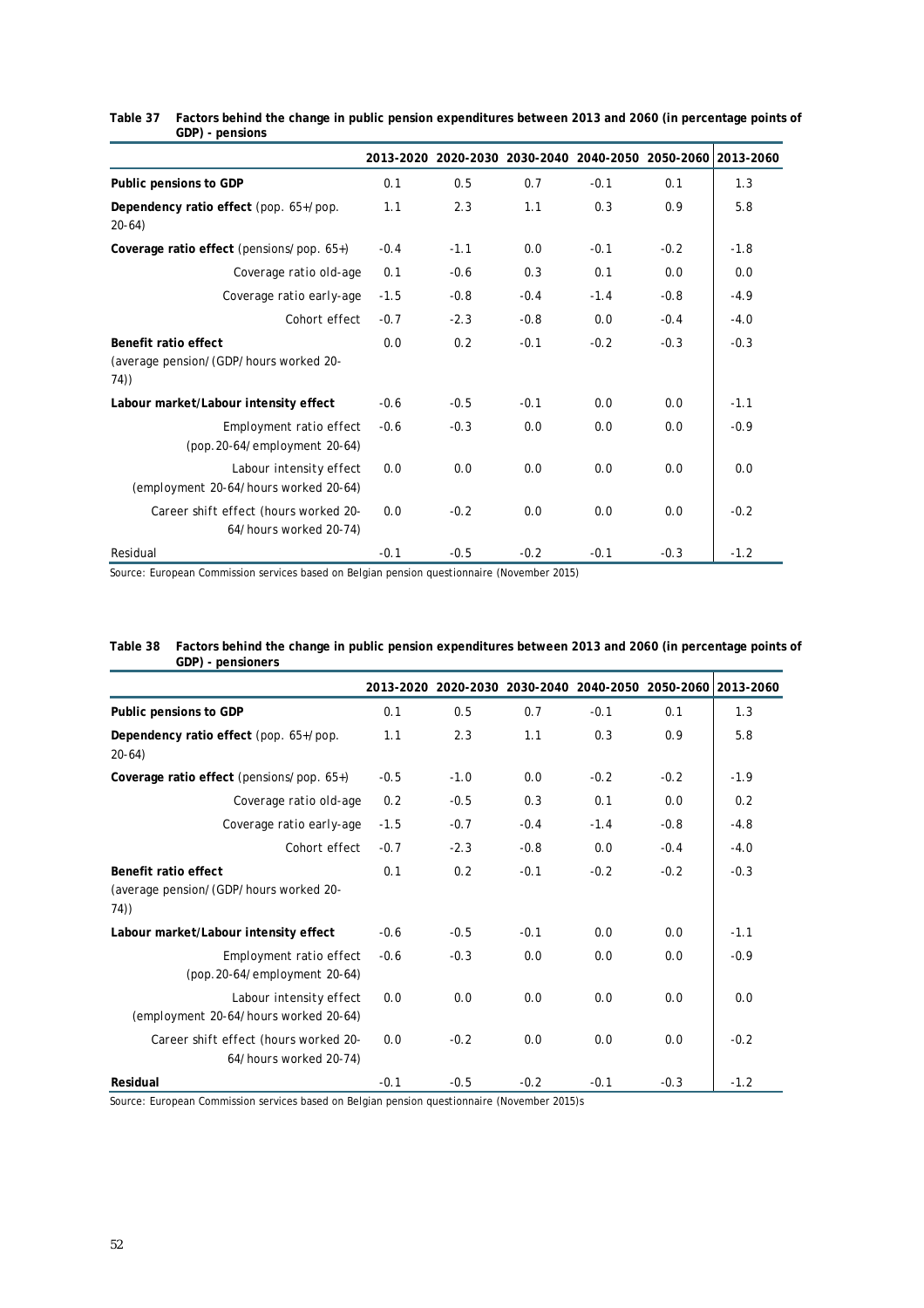## 6. Annexes

### **The characteristics of the different public pension schemes**

The following box presents the characteristics of the different public pension schemes (main pension formulas for old-age, survivor, minimum pension...).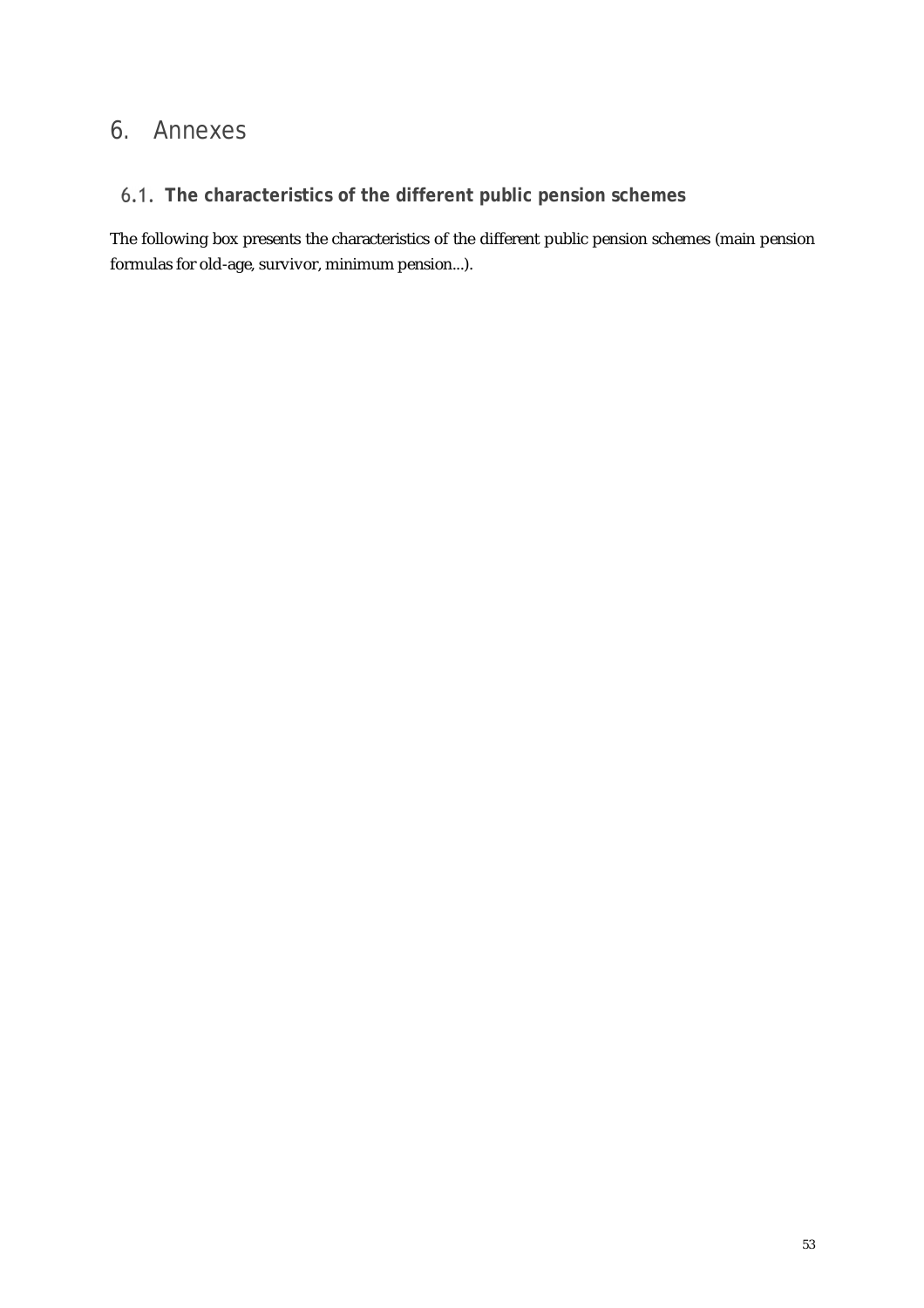#### **Pension scheme for wage earners**

Formula for old-age pension:

 $P = 75\%$  or 60% x reference wage (1)

with reference wage =

$$
\sum_{t=1}^{n} \frac{1}{45} x
$$
 wage in t up to the wage ceiling x price index t price index t

The pension is computed at 75% of the reference wage for the head of household with a dependent spouse and 60% in all other cases.

(2)

The reference wage is calculated on the basis of the wage really earned during the career up to a wage ceiling (52760.95 EUR for the year 2013). This wage is adjusted to current prices by the CPI. The sum of those adjusted wages over the career is multiplied by 1/45th (a full career is 45 years). Some periods of unemployment, disability, etc. are valued at the last corresponding earned wage and some others at the minimum claim per working year.

The survivor pension is calculated as 80% of the deceased person's retirement pension, computed at the household rate (which means 80% of 75%), that is 60% of the reference wage.

A guaranteed minimum pension exists for the pensions acquired over a full career or a career which equals at least two thirds of a full career in the wage earners' scheme (1403.73 EUR per month for the head of household with a dependent spouse and 1123.34 EUR per month in all other cases, in September 2014 for a full career).

A minimum claim per working year also exists (guaranteed minimum wage of 1872 EUR per month in September 2014), as long as the beneficiary can prove he/she has worked at least 15 years in the wage earners' scheme, and provided his/her job was at least one third of a full-time job. In September 2014, for new pensioners meeting those requirements and provided that their adjusted wage in a full time employment of one year of career was lower than 22464 EUR, their pension is calculated for this year of career on the basis of this amount of the minimum claim per working year. The total pension cannot exceed 1191.1 EUR per month (1488.8 EUR per month for the head of household with a dependent spouse).

Statutory retirement age: 65 for men and women until 2024, 66 from 2025 till 2029 and 67 from 2030 onwards. At cruising speed, early retirement is allowed at the age of 63 for a minimum career length of 42 years as from 2019 onwards.

Since 2007, a pension bonus (old) has been granted for each working day after the age of 62 or to those who have a career of 44 years (see 1.1.2).With the December 2011 reform, the pension bonus starts one year after the worker complies with the requirements for early retirement. The 2015 pension reform abolishes the pension bonus as of 1/1/2015.

Pension benefits are automatically adjusted to the price index (unless otherwise decided – see index jump in 2015) and partially adjusted to living standards following the "Generation Pact".

**Pension scheme for the self-employed**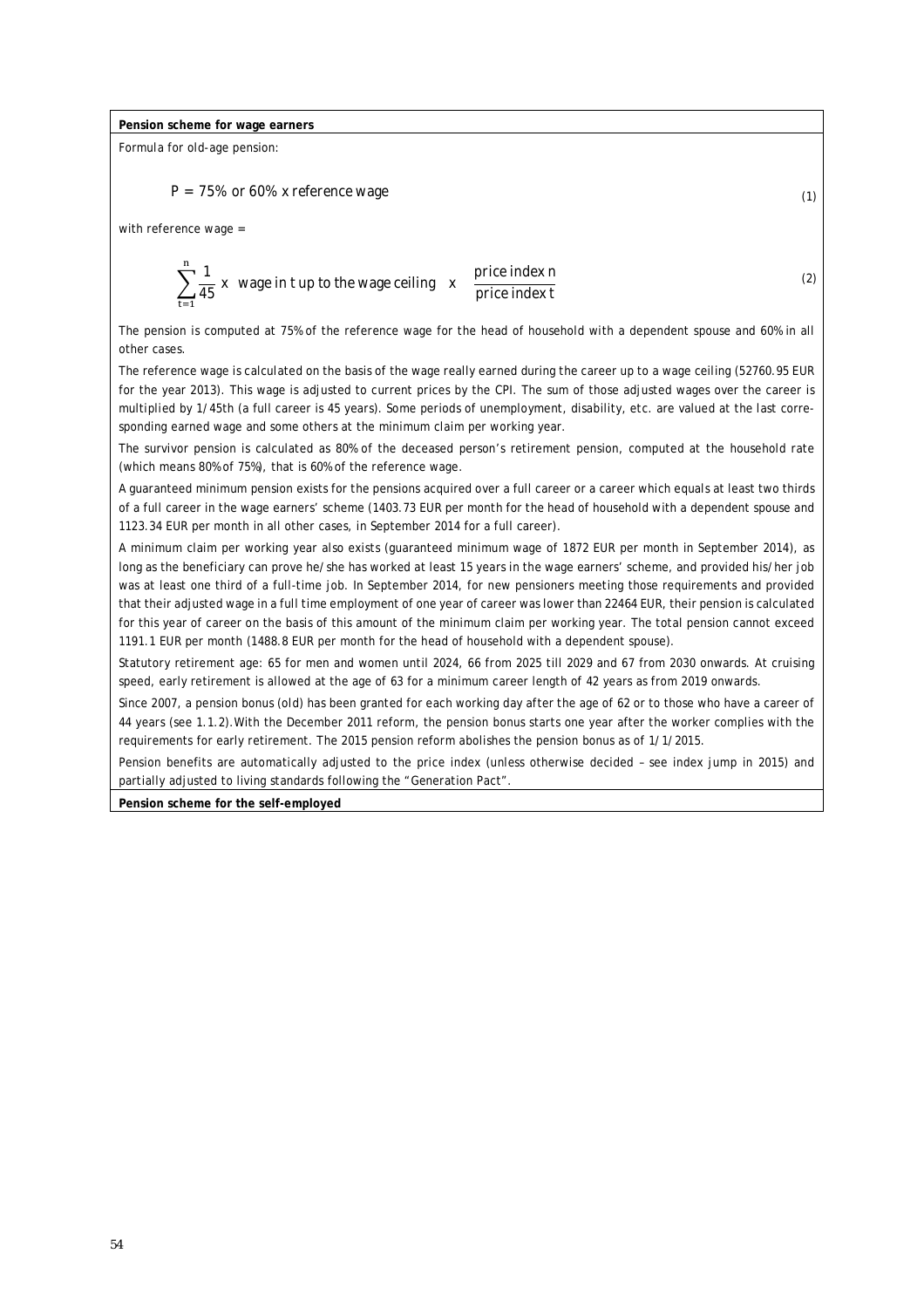Formula for old-age pension:

$$
P = 75\% \text{ or } 60\% \text{ x reference wage} \tag{3}
$$

with reference wage =

$$
\sum_{t=1}^{n} \frac{1}{45} x
$$
 income  $x$   $\frac{\text{price index } n}{\text{price index } t}$  x correction coefficients\n
$$
\tag{4}
$$

The pension is computed at 75% of the reference wage for the head of household with a dependent spouse and 60% in all other cases, just like in the wage earners' scheme.

For the reference wage, the working years before 1984 are valued at a fixed income, while for the working years as from 1984 (during which a self-employed professional activity has been performed), it is calculated on the basis of the business income used to compute social security contributions and income tax, up to an income ceiling.

The correction coefficients (reduction coefficients) reflect the discrepancy between the contributions paid by wage earners and by the self-employed.

A minimum pension exists, which is granted in proportion to the career fraction and for at least two thirds of a full career as a self-employed and/or wage earner (1403.73 EUR per month for the head of household with a dependent spouse and 1060.94 EUR per month in other cases, in September 2014 for a full career). When pensions (from the wage earners' scheme and the self-employed scheme) are cumulated, the total amount of the pension cannot exceed a ceiling. There is no minimum claim per year.

Survivor pension, pension bonus, adjustments to price index and living standards: similar to the wage earners' scheme.

#### **Pension scheme for civil servants**

Formula for old-age pension and disability pension (civil servants declared permanently unfit to continue their career, regardless of their age or seniority):

 $P = \frac{\text{considered service years (max 45 years)}}{(Q/\text{referrase energy fraction)}}$ 60 (reference career fraction) x reference wage = maximum 75% x reference wage (5)

The reference wage is the average wage over the last ten years (five years for people born before 1962) of work, on the basis of the wage brackets.

The maximum replacement rate of 75% of the reference wage is obtained with a numerator of a maximum career length of 45 years and a reference career fraction of 60 (so-called tantieme). Some have a preferential tantieme (55 in teaching and less for other specific categories like magistrates and academic services). The December 2011 reform raises these last preferential tantiemes to at least 48.

To benefit from a minimum pension, 20 years of services are required.

The survivor pension is calculated as 60% of the reference wage.

Statutory retirement age: 65 for men and women until 2024, 66 from 2025 till 2029 and 67 from 2030 onwards. At cruising speed, early retirement is allowed at the age of 63 for a minimum career length of 42 years as from 2019 onwards.

Pension benefit is automatically adjusted to the CPI (unless otherwise decided – see index jump in 2015) and to the real wage increases of the working civil servants.

**Assistance scheme: guaranteed income for elderly persons (GIEP)**

The elderly people with no income or an insufficient income (pension) can receive the so-called guaranteed income for elderly persons (GIEP). In September 2014, the maximum amount of the GIEP is 1011.7 EUR per month for a lone person and 674.46 EUR per month for cohabitants (for each person). Before granting the GIEP, the financial means of the person are checked.

Statutory age: 65.

GIEP benefit is automatically adjusted to the CPI (unless otherwise decided – see index jump in 2015) and partially adapted to living standards following the Generation Pact.

**Unemployment with company allowance scheme (only for wage earners)**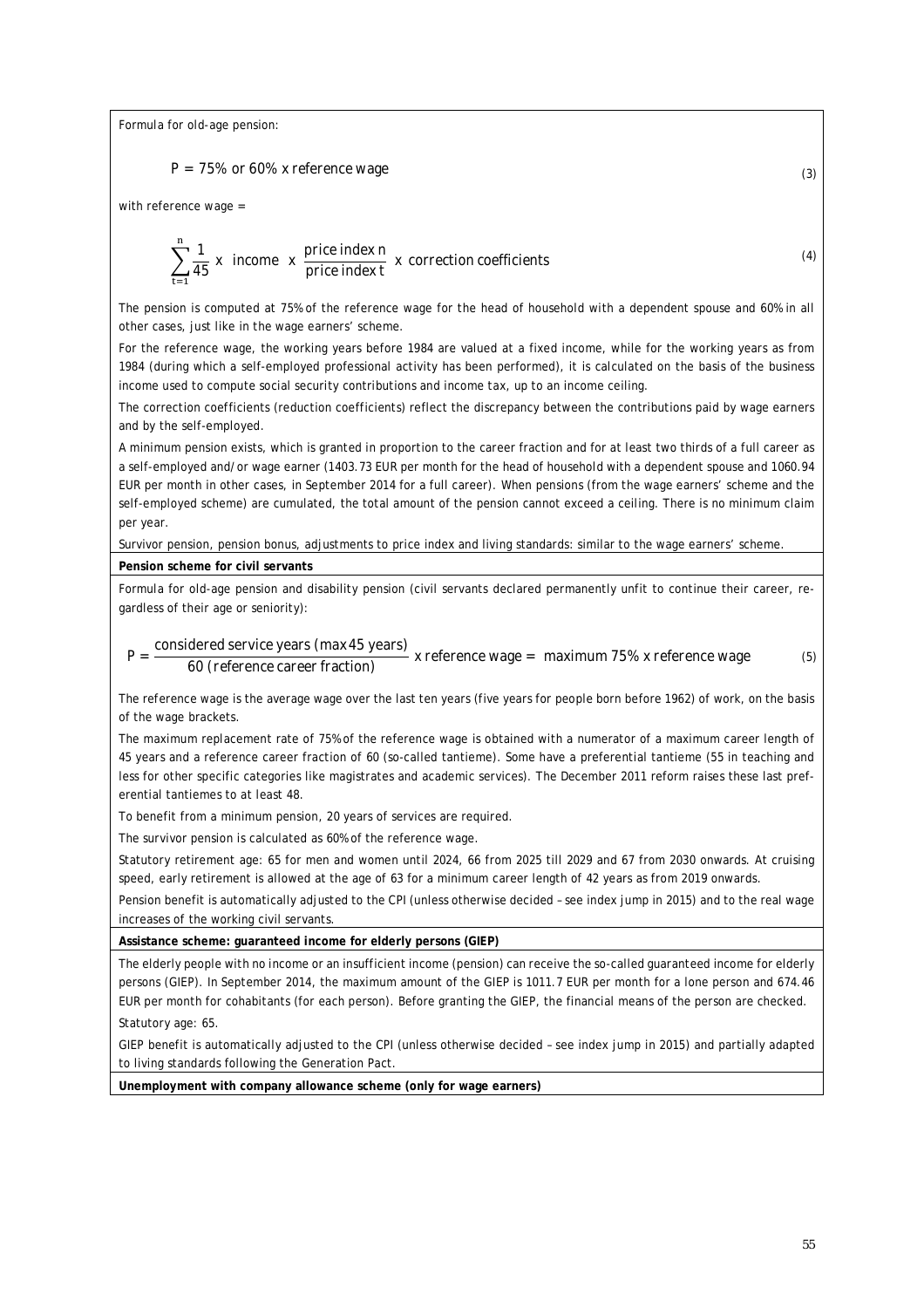The unemployment with company allowance consists of an unemployment benefit, paid by the public authorities (National Employment Office), which amounts to 60% of the last gross wage earned, limited by a ceiling (different from that used in the pension scheme). The beneficiaries also receive a company allowance, paid by the employer, which is not taken into account in the model.

Statutory age: 62 from 2015 onwards, provided the career length as a wage earner is minimum 40 years for men in 2015 and 31 years for women (afterwards increasing till 40 years in 2024).

Unemployment benefit with company allowance is automatically adjusted to the CPI (unless otherwise decided – see index jump in 2015) and partially adapted to living standards following the Generation Pact.

#### **Disability**

If a person's disability keeps him/her away from work during more than one year (if less than one year, it is called "primary incapacity", which is not taken into account in the results of pension expenditure), a disability benefit is paid.

In the wage earners' scheme, disability benefits are calculated at 65% of the limited lost wage for beneficiaries heads of household, 55% for lone persons, and 40% for cohabitants.

In the self-employed scheme, the disability benefits are fixed (lump-sum) but differ according to whether the beneficiary is in charge of a household or not.

Disability benefit is automatically adjusted to the CPI (unless otherwise decided – see index jump in 2015) and partially adapted to living standards following the Generation Pact.

#### **Data sources of the socio-economic projection of the MALTESE model**

The basic idea is to perform an exhaustive and consistent breakdown of the projected population into different socio-economic groups which are important for the projections. The projection of the labour force - which is at the basis of the projection of the economic growth - is thus consistent with the projection of the socio-economic groups receiving social benefits.

The four major socio-economic groups that are identified in the MALTESE model are the following: the school population, the potential labour force (further disaggregated into employment by professional status, unemployment, unemployment with company allowance and full-time career break), the disabled population (subdivided in primary disability and disability) and pensioners.

Data for the different relevant socio-economic groups come from administrative records issued by the different competent social security bodies (see next table). In contrast to this approach, groups may be based on a single source (like the Eurostat Labour Force Survey, LFS in short). However, not all types of social security beneficiaries and socio-economic categories can be readily distinguished by means of the LFS.

All data are collected by gender and 5-year age groups, sometimes even per age year.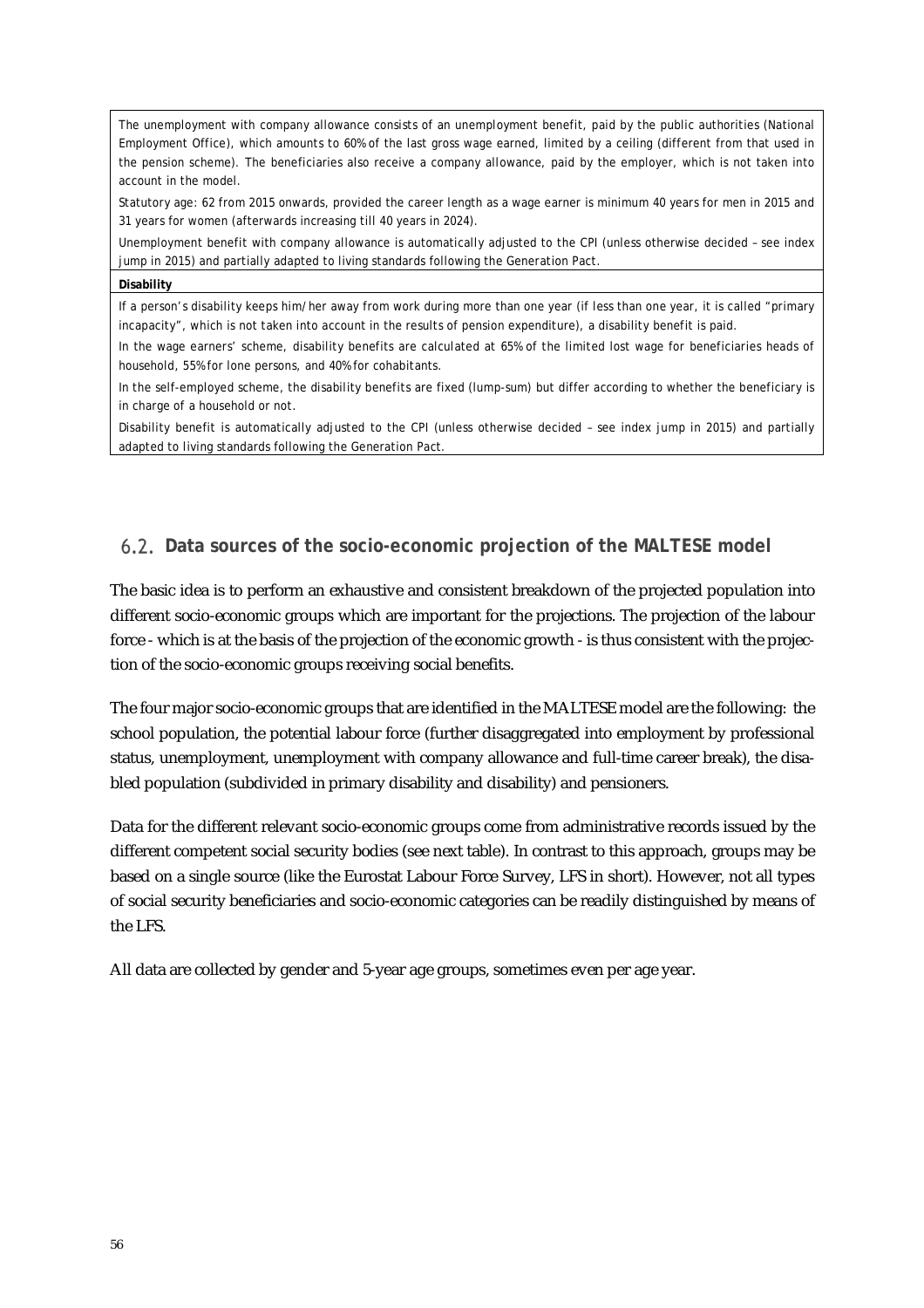| Socio-economic groups                                                        | Sources of data                                                                                         | Remarks                                                                        |
|------------------------------------------------------------------------------|---------------------------------------------------------------------------------------------------------|--------------------------------------------------------------------------------|
| School population                                                            | Labour Force Survey, NIS of Belgium                                                                     |                                                                                |
| Potentially labour force                                                     |                                                                                                         |                                                                                |
| of which:                                                                    |                                                                                                         |                                                                                |
| - full-time career breaks                                                    | National Employment Office                                                                              |                                                                                |
| - unemployment with company allowance                                        | National Employment Office                                                                              |                                                                                |
| - older unemployed exempt from job search<br>requirements                    | National Employment Office                                                                              | Beware: the definitions<br>differ from those used                              |
| - unemployed job-seekers                                                     | National Employment Office                                                                              | in the LFS and by the AWG                                                      |
| - employment: wage earners                                                   | National Accounts and Crossroads Bank<br>for Social Security for the breakdown<br>by sex and age groups |                                                                                |
| - employment: self-employed                                                  | National Accounts and Crossroads Bank<br>for Social Security for the breakdown<br>by sex and age groups | Beware: the definitions<br>differ from those used<br>in the LFS and by the AWG |
| - civil servants (with a distinction between<br>statutory and non-statutory) | National Accounts and Crossroads Bank<br>for Social Security for the breakdown<br>by sex and age groups |                                                                                |
| Disabled population (primary disability and<br>disability):                  |                                                                                                         |                                                                                |
| - wage earners' scheme                                                       | National Institute for Disability and<br><b>Health Insurance</b>                                        |                                                                                |
| - self-employed scheme                                                       | National Institute for Disability and<br><b>Health Insurance</b>                                        |                                                                                |
| Pension beneficiaries:                                                       |                                                                                                         |                                                                                |
| - wage earners' scheme by category                                           | National Pensions Office                                                                                |                                                                                |
| details about the career                                                     | National Pensions Office                                                                                |                                                                                |
| - self-employed scheme by category*                                          | National Pensions Office                                                                                |                                                                                |
| details about the career                                                     | National Institute for the Social Secu-<br>rity of the Self-Employed                                    |                                                                                |
| - civil servants' scheme by category*                                        | Public sector pension service                                                                           |                                                                                |
| details about the career                                                     | Public sector pension service                                                                           |                                                                                |
| Guaranteed income for elder people                                           | National Pensions Office                                                                                |                                                                                |

| Table 39 MALTESE model: sources of data for the overall socio-economic projection |  |
|-----------------------------------------------------------------------------------|--|
|                                                                                   |  |

\*old-age, survivor; head of household, lone person in the wage earners' scheme and the self-employed schemes

## **Sources of information for updating the projection of public employment**

#### **6.3.1. Federal government:**

- Chambre des représentants de Belgique, « Budget des recettes et des dépenses pour l'année budgétaire 2015. Exposé général », 12 novembre 2014, page 14.
- Conseil des Ministres, « Notifications Budget 2015-2019 », 15 octobre 2014.
- Chambre des Représentants de Belgique, « Justification du Budget général des dépenses pour l'année budgétaire 2015. SPF Ministère de la Défense nationale », 13 novembre 2014, page 10.
- « Projet de plan budgétaire de la Belgique (Draft budgetary plan DPB) », octobre 2014, page 16.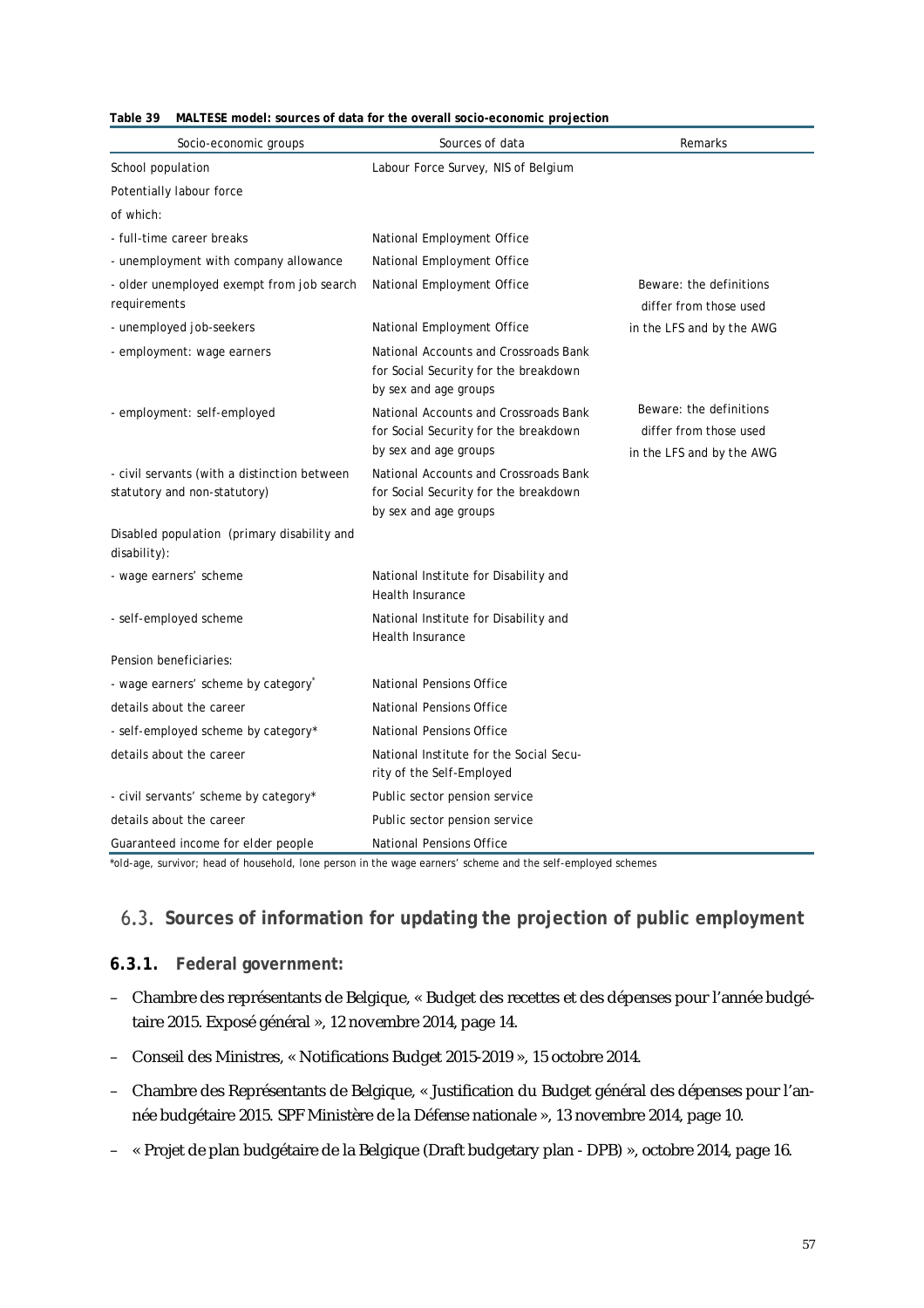#### **6.3.2. Flemish Community and Region:**

- Vlaams Parlement, « Toelichtingen bij de middelenbegroting en de algemene uitgavenbegroting van de Vlaamse Gemeenschap voor het begrotingsjaar 2015. Algemene toelichting », 17 octobre 2014, page 37 et 50.
- Vlaams Parlement, « Toelichtingen bij de middelenbegroting en de algemene uitgavenbegroting van de Vlaamse Gemeenschap voor het begrotingsjaar 2015. Meerjarenraming 2015-2020», 21 novembre 2014, page 22.
- «Projet de plan budgétaire de la Belgique (Draft budgetary plan DPB)», octobre 2014, page 20.

#### **6.3.3. Walloon Region:**

- Parlement Wallon, « Budgets des recettes et des dépenses de la Région wallonne pour l'année budgétaire 2015. Exposé général », 13 novembre 2014, page 51.
- Parlement Wallon, « Budgets des recettes et des dépenses de la Région wallonne pour l'année budgétaire 2015. Observations de la Cour des comptes », 21 novembre 2014, page 67 et 68.
- Déclaration de politique régionale : Wallonie, « Oser, innover, rassembler », 23 juillet 2014.
- «Projet de plan budgétaire de la Belgique (Draft budgetary plan DPB)», octobre 2014, page 24.

#### **6.3.4. French-speaking Community:**

- Parlement de la Communauté française, «Projet de décret contenant le Budget des dépenses pour l'année budgétaire 2015. Exposé général», 20 novembre 2014, page 58.
- Déclaration de politique communautaire 2014-2019 : Fédération Wallonie-Bruxelles, «Fédérer pour réussir», 23 juillet 2014.
- «Projet de plan budgétaire de la Belgique (Draft budgetary plan DPB)», octobre 2014, page 29.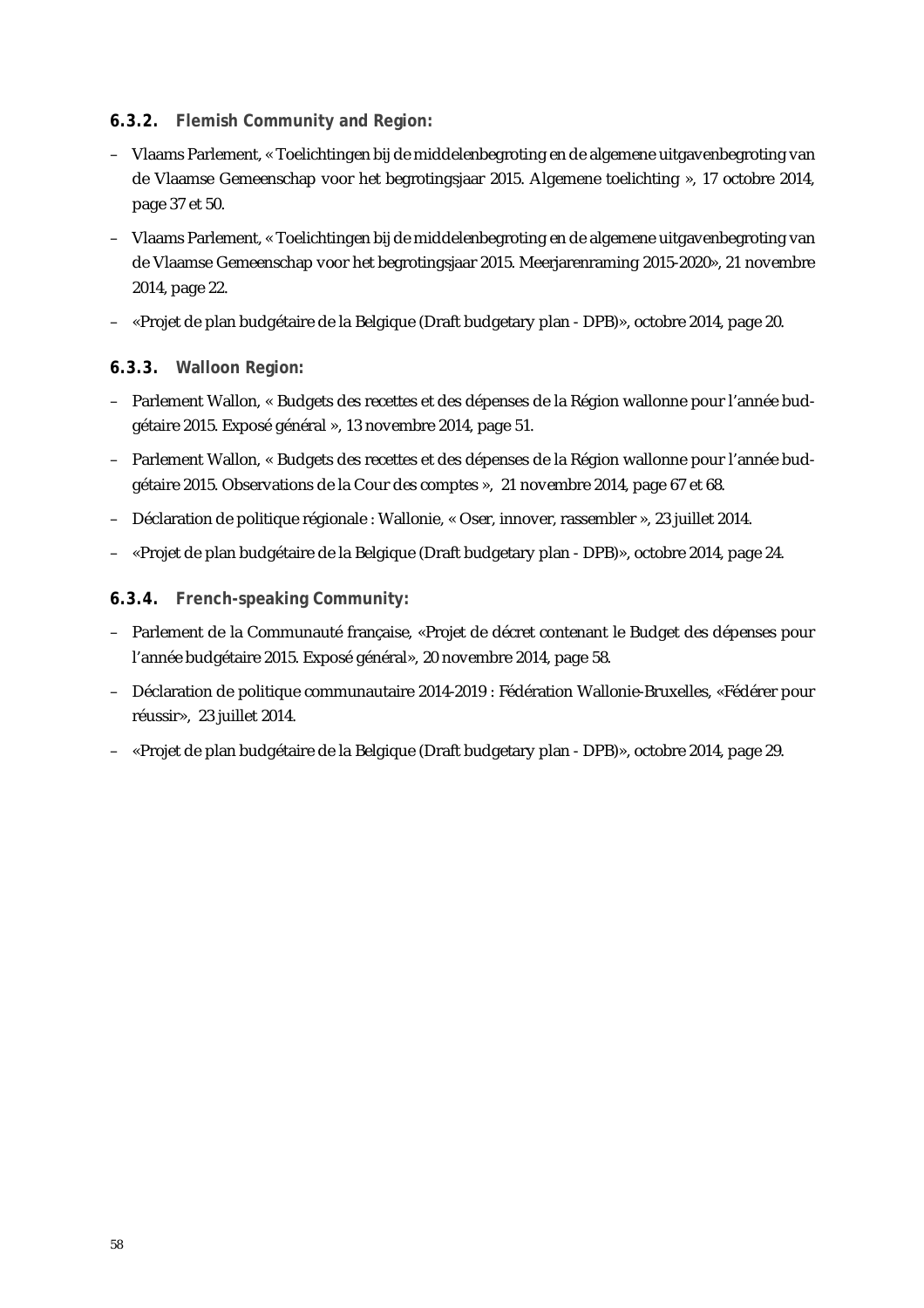## 7. Technical annex: comparison between the AWG and national projection

This technical annex provides some comments on the updated pension projection of November 2015 and on the national projection made in July 2015 by the Study Group of Ageing<sup>16</sup>, both including the 2015 pension reform.

### **Labour force projections in administrative definition and in LFS definition**

In the Belgian pension model, the consistency of the socio-demographic projection is ensured by performing an exhaustive breakdown of the population into different socio-economic groups, which is based on administrative data and transition probabilities between the socio-economic groups. Therefore, the first step that we always have to take with an AWG projection exercise is to translate the labour force projection of the CSM into a corresponding projection in administrative definition. This sometimes leads to practical problems. For instance, in preparing the AR 2015 pension projection, we had to assume a slightly less strong increase of the labour force in the age group 55-69 in administrative definition than in the CSM projection. Otherwise, the transition probabilities from the labour force to the inactive population would have generated a socio-demographic projection incompatible with the demographic projection. A comparison between the increase of the labour force during the projection period as given by the CSM and the corresponding increase in administrative definition before the new reform is provided in Table 40. Please note that this adjustment was made by fully respecting the AWG employment projection. On the contrary, as can be seen in this table, the after-reform projection of the labour force did not present the same difficulty. The projection of the number of pensioners in the after-reform version is fully compatible with the labour force projection, both in administrative terms and as given by the CSM. However, the difference between the before and after-reform projections is obviously greater in administrative terms than in the CSM because of the adjustment that had to be made in the AR 2015 version. Moreover, the impact on the number of pensioners corresponds (more or less) to the difference between the labour force projection before and after the reform in administrative terms.

|                              | <b>UCHILIUDI</b> |      |                                         |      |                        |                  |                                       |  |
|------------------------------|------------------|------|-----------------------------------------|------|------------------------|------------------|---------------------------------------|--|
|                              |                  |      | Participation rates 55-71 (% and p. p.) |      |                        |                  | Labour supply<br>55-71<br>(thousands) |  |
|                              | 2013             |      | Before new reform (BNR)                 |      | After new reform (ANR) | <b>ANR - BNR</b> | <b>ANR - BNR</b>                      |  |
|                              |                  | 2060 | 2013-2060                               | 2060 | 2013-2060              | 2013-2060        | 2013-2060                             |  |
| Administrative<br>definition | 38.4             | 41.7 | $+3.3$                                  | 53.5 | $+15.1$                | $+11.8$          | 341                                   |  |
| AWG definition               | 30.1             | 36.4 | $+6.3$                                  | 46.6 | $+16.4$                | $+10.2$          | 294                                   |  |

| Table 40 Evolution of participation rates and labour supply 55-71, between 2013 and 2060, according to different |
|------------------------------------------------------------------------------------------------------------------|
| definitions                                                                                                      |

Source: Belgian updated pension projection (November 2015) and CSM projection (November 2015)

<sup>16</sup> « *Rapport annuel"* (Annual Report), Study Group on Ageing, July 2015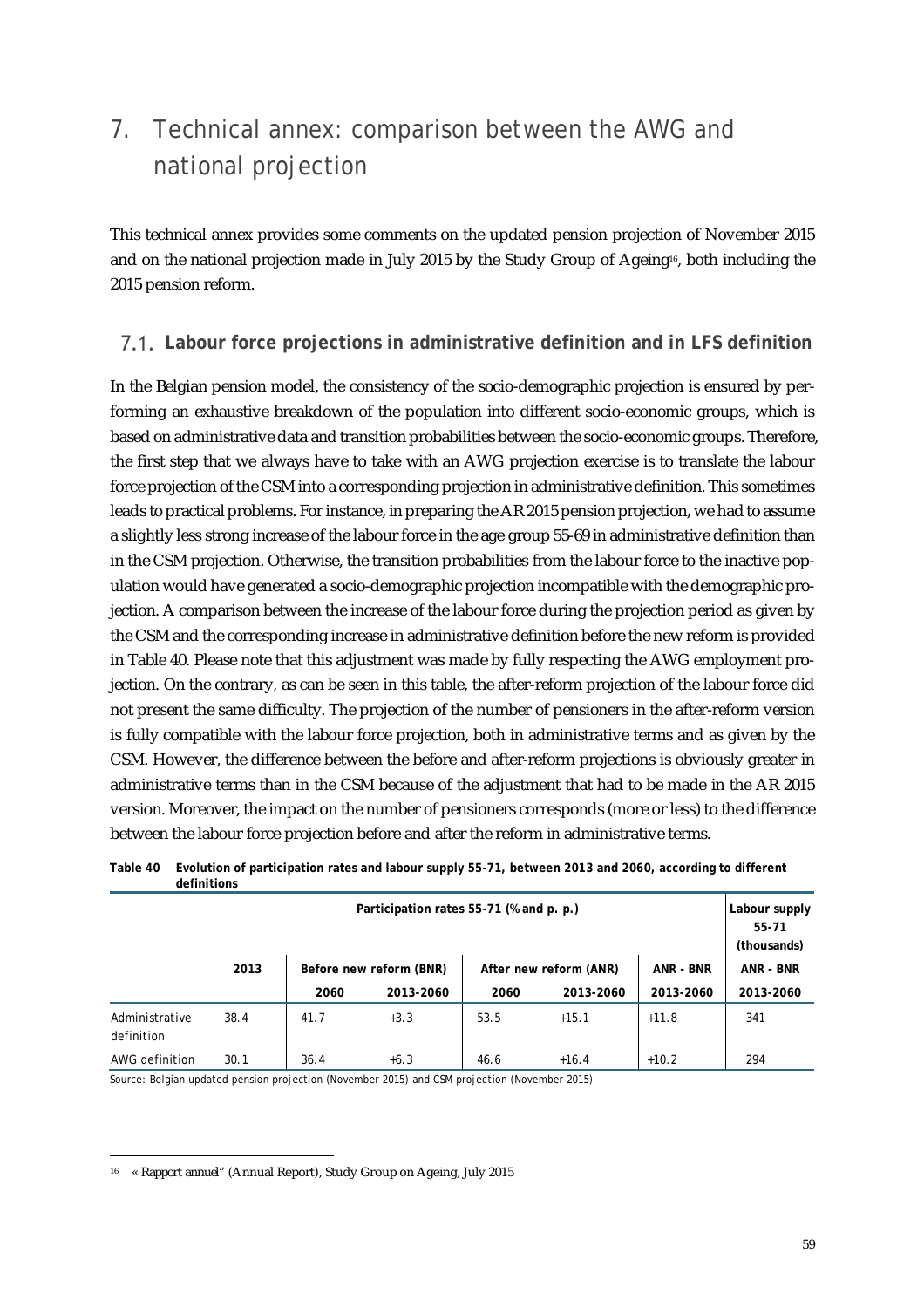#### **Age structure in the AWG projection and the national demographic projection**

In the national projection, ageing is more pronounced than in the AWG projection. So, in 2060, the weight of the population aged 55-71 in the population aged 55 and over is 51.2% in the first projection and 53.4% in the second one. Therefore, a reform that leads to a reduction of the number of young pensioners will have more impact on the total number of pensioners in the AWG projection than in the national projection. So, in the AWG projection, the number of pension beneficiaries is reduced by 8.5% (in comparison with a scenario without reform). This number would have been reduced by 8% in the context of the national demographic projection. The more important decrease in the AWG projection leads, ceteris paribus, to a more pronounced reduction of the budgetary cost of pensions (by 0.1 p. p. of GDP).

**Table 41 Impact of differences in age structure between AWG and national demographic projections on budgetary cost of pensions in 2060**

|                                         | <b>AWG</b> projection | National demographic projection |
|-----------------------------------------|-----------------------|---------------------------------|
| Pop. $55-71/P$ op. $55+$                | 53.4%                 | 51.2%                           |
| Increase of participation rate 55-71    | $+10.2$ p. p.         | $+10.2$ . p. p.                 |
| Reduction of number of pensioners       | $-8.5%$               | $-8.0%$                         |
| Impact on budgetary cost of pensions in | $-1.3$ p. p.          | $-1.2$ p. p.                    |
| terms of GDP                            |                       |                                 |

Source: Belgian updated pension projection (November 2015), CSM projection (November 2015) and Study Group on Ageing (July 2015)